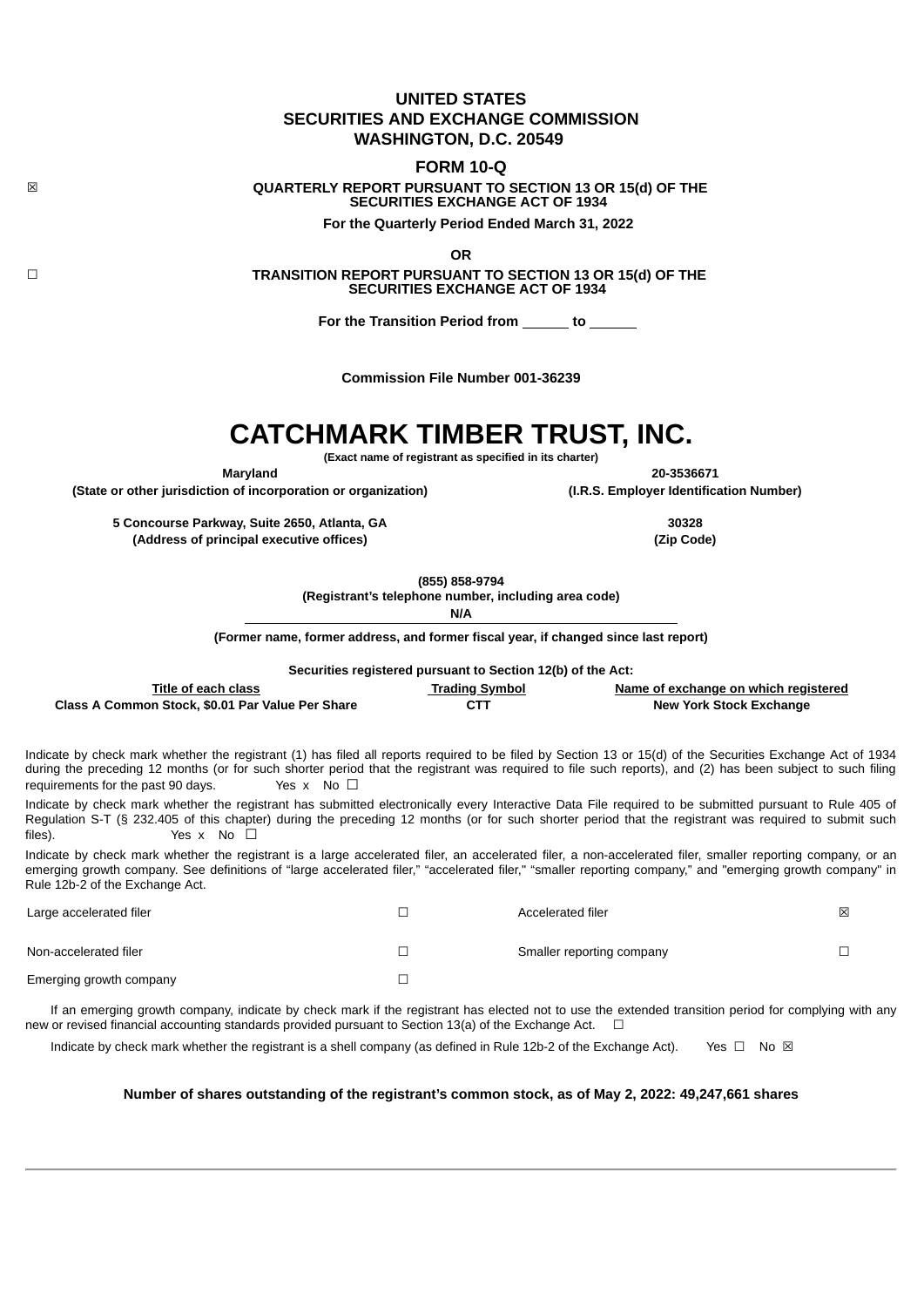# **GLOSSARY**

The following abbreviations or acronyms may be used in this document and shall have the adjacent meanings set forth below:

<span id="page-1-0"></span>

| Internal Revenue Code of 1986, as amended<br>Code<br><b>EBITDA</b><br>Earnings before Interest, Taxes, Depletion, and Amortization<br><b>FASB</b><br><b>FCCR</b><br><b>FRC</b><br><b>GAAP</b><br><b>HBU</b><br><b>HLBV</b><br>IP<br><b>LIBOR</b><br>LTIP<br><b>LTIP Unit</b><br><b>LTV</b><br><b>MPERS</b><br><b>NYSE</b><br><b>REIT</b><br>ROU<br><b>SEC</b><br><b>SRP</b><br>Triple T<br><b>TRS</b><br><b>TSR</b><br>U.S. | <b>Financial Accounting Standards Board</b><br>Fixed Charge Coverage Ratio<br>Forest Resource Consultants, Inc.<br>U.S. Generally Accepted Accounting Principles<br><b>Higher and Better Use</b><br>Hypothetical Liquidation at Book Value<br><b>International Paper Company</b><br>London Interbank Offered Rate<br>Long-Term Incentive Plan<br>Limited partnership unit of CatchMark Timber Operating Partnership, L.P.<br>Loan-to-Value<br>Missouri Department of Transportation & Patrol Retirement System<br>New York Stock Exchange<br><b>Real Estate Investment Trust</b><br>Right-of-Use<br>Securities and Exchange Commission<br>Share Repurchase Program<br>TexMark Timber Treasury, L.P.<br><b>Taxable REIT Subsidiary</b><br><b>Total Shareholder Return</b><br><b>United States</b> |
|-----------------------------------------------------------------------------------------------------------------------------------------------------------------------------------------------------------------------------------------------------------------------------------------------------------------------------------------------------------------------------------------------------------------------------|--------------------------------------------------------------------------------------------------------------------------------------------------------------------------------------------------------------------------------------------------------------------------------------------------------------------------------------------------------------------------------------------------------------------------------------------------------------------------------------------------------------------------------------------------------------------------------------------------------------------------------------------------------------------------------------------------------------------------------------------------------------------------------------------------|
| <b>VIE</b>                                                                                                                                                                                                                                                                                                                                                                                                                  | Variable Interest Entity                                                                                                                                                                                                                                                                                                                                                                                                                                                                                                                                                                                                                                                                                                                                                                         |
| WestRock                                                                                                                                                                                                                                                                                                                                                                                                                    | <b>WestRock Company</b>                                                                                                                                                                                                                                                                                                                                                                                                                                                                                                                                                                                                                                                                                                                                                                          |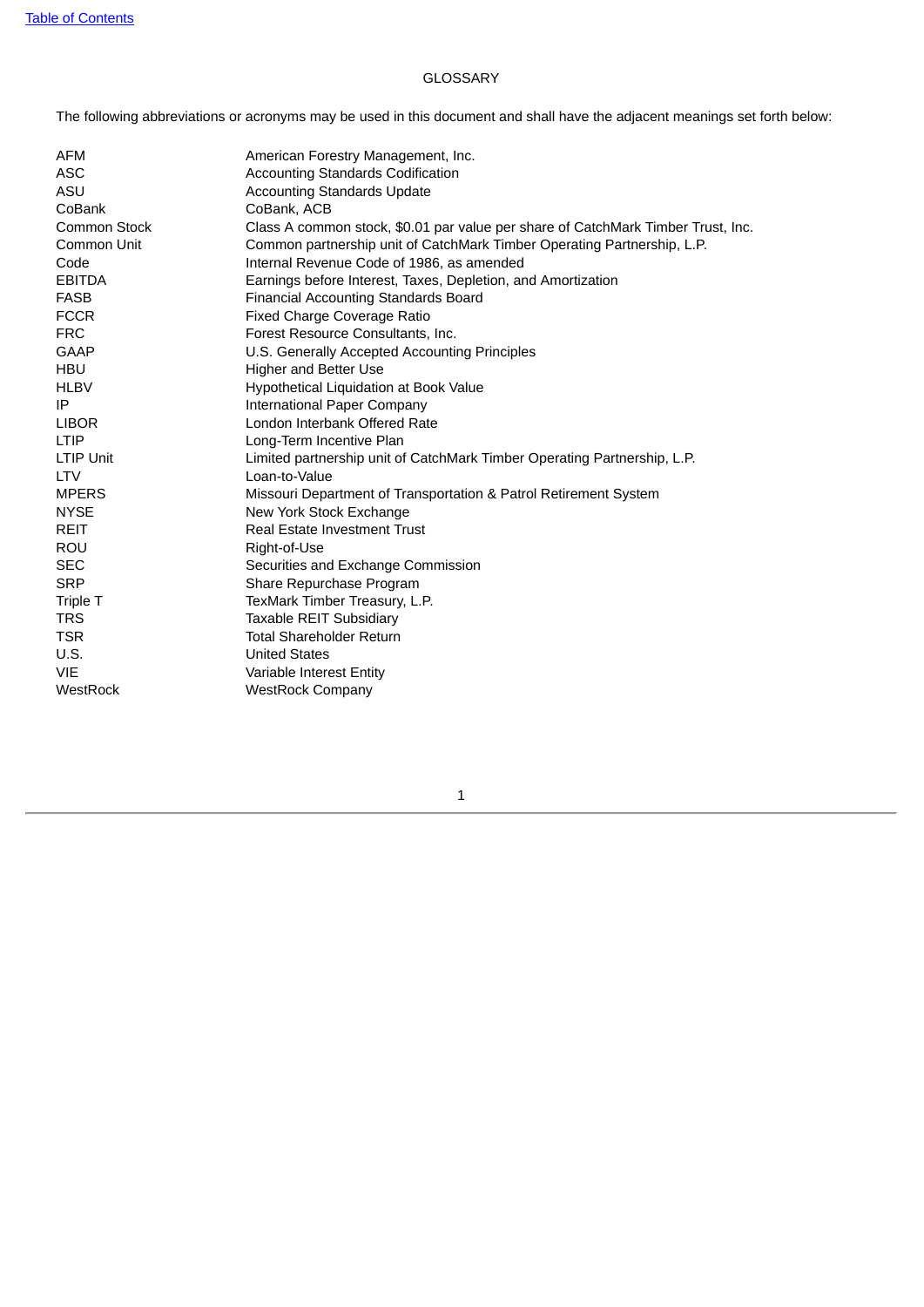# **FORM 10-Q**

# **CATCHMARK TIMBER TRUST, INC.**

# **TABLE OF CONTENTS**

# Page No. PART I. FINANCIAL INFORMATION Item 1. Condensed [Consolidated](#page-4-0) Financial Statements (unaudited) [4](#page-4-0) [Consolidated](#page-4-1) Balance Sheets as of March 31, 2022 and December 31, 2021 [5](#page-4-1) [Consolidated](#page-5-0) Statements of Operations for the Three Months [Ended](#page-5-0) March 31, 2022 [and](#page-5-0) 2021 [6](#page-5-0) Consolidated Statements of [Comprehensive](#page-6-0) Income for the Three [Months](#page-6-0) [Ended](#page-6-0) March 31, 2022 [and](#page-6-0) 2021 [7](#page-6-0) [Consolidated](#page-7-0) Statements of Equity for the Three Months [Ended](#page-7-0) March 31, 2022 [and](#page-7-0) 2021 [8](#page-7-0) [Consolidated](#page-8-0) Statements of Cash Flows for the [Three](#page-8-0) [Months](#page-8-0) Ended March 31, 2022 [and](#page-8-0) 2021 [9](#page-8-0) Condensed Notes to [Consolidated](#page-9-0) Financial Statements [10](#page-9-0) Item 2. [Management's](#page-22-0) Discussion and Analysis of Financial Condition and Results of Operations [23](#page-22-0) Item 3. [Quantitative](#page-32-0) and Qualitative Disclosures About Market Risk [32](#page-32-0) Item 4. Controls and [Procedures](#page-33-0) **[33](#page-33-0)** PART II. OTHER INFORMATION **Item 1.** Legal [Proceedings](#page-33-1) [33](#page-33-1) Item 1A. Risk [Factors](#page-34-0) [34](#page-34-0) Item 2. [Unregistered](#page-34-1) Sales of Equity Securities and Use of Proceeds [34](#page-34-1) Item 6. [Exhibits](#page-34-2) [35](#page-34-2)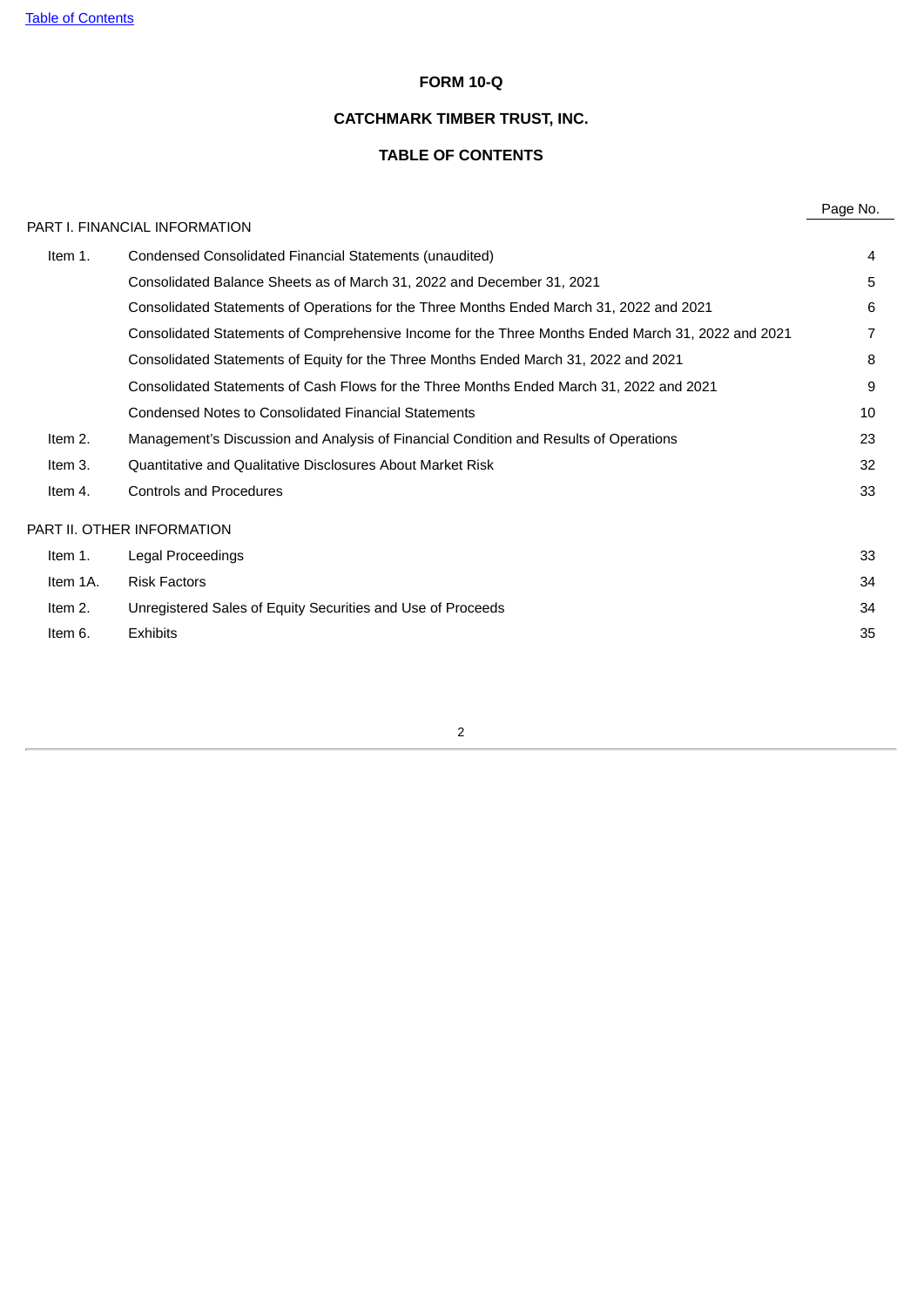# **CAUTIONARY NOTE REGARDING FORWARD-LOOKING STATEMENTS**

Certain statements contained in this Quarterly Report on Form 10-Q of CatchMark Timber Trust, Inc. and subsidiaries ("CatchMark," "we," "our," or "us") may be considered forward-looking statements within the meaning of Section 27A of the Securities Act of 1933, as amended (the "Securities Act"), and Section 21E of the Securities Exchange Act of 1934, as amended (the "Exchange Act"). In addition, CatchMark, or its executive officers on CatchMark's behalf, may from time to time make forward-looking statements in other reports and documents CatchMark files with the SEC or in connection with written or oral statements made to the press, potential investors, or others. We intend for all such forward-looking statements to be covered by the applicable safe harbor provisions for forward-looking statements contained in the Securities Act and the Exchange Act.

Forward-looking statements can generally be identified by our use of forward-looking terminology such as "may," "will," "expect," "intend," "anticipate," "estimate," "believe," "continue," or other similar words. However, the absence of these or similar words or expressions does not mean that a statement is not forward-looking. Forward-looking statements are based on certain assumptions, discuss future expectations, describe plans and strategies, contain projections of results of operations or of financial condition or state other forward-looking information.

Forward-looking statements in this report, include, but are not limited to: that we are seeking to expand our presence in superior mill markets where we already have strong local relationships, to strengthen our Harvest EBITDA while maintaining stable merchantable inventory per acre; that our strategic investment opportunities include direct acquisition of high-quality industrial timberland properties with a target average transaction size ranging from \$5 million to \$50 million, and the development of new revenue-generating environmental initiatives such as wetlands mitigation banking, solar projects, and carbon sequestration; statements regarding anticipated property performance and growth in our portfolio; expected uses of cash generated from operations, debt financings and debt and equity offerings; expected sources and adequacy of capital resources and liquidity; our anticipated distribution policy; changes in depletion rates, merchantable timber book value and standing timber inventory volume; anticipated harvest volume and mix of harvest volume; and other factors that may lead to fluctuations in future net income (loss).

Forward-looking statements are based on currently available information and a number of assumptions involving judgments and are subject to risks, uncertainties, and other factors that could cause actual results to differ materially from our historical experience and our present expectations. Such risks and uncertainties include those discussed in Item 1A. Risk Factors in our Annual Report on Form 10-K for the year ended December 31, 2021 and our subsequent reports filed with the SEC. Accordingly, readers are cautioned not to rely on our forwardlooking statements, which speak only as of the date that this report is filed with the SEC. We do not intend to publicly update or revise any forward-looking statements, whether as a result of new information, future events, or otherwise, except as required by law.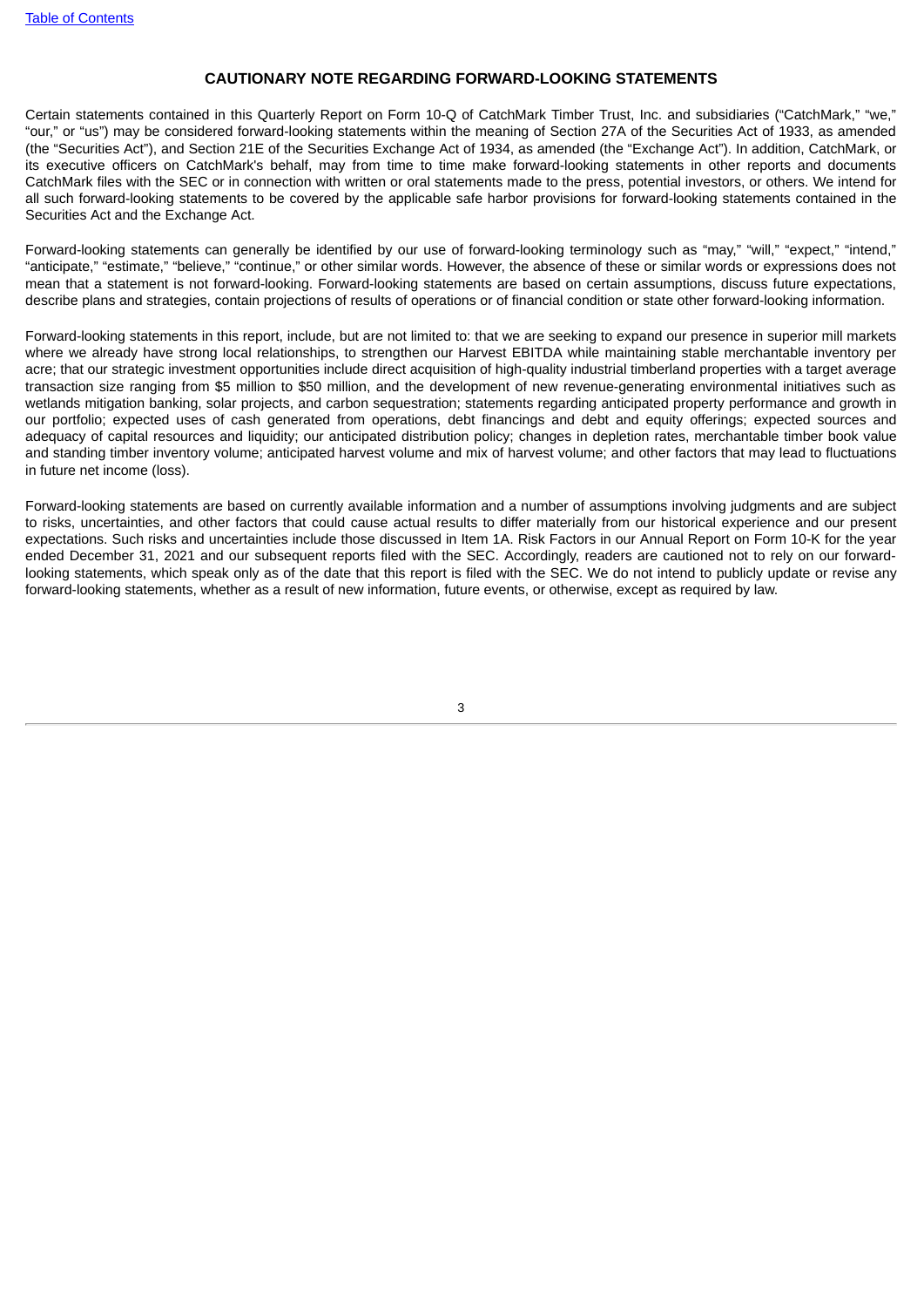# <span id="page-4-0"></span>**PART I FINANCIAL INFORMATION**

#### **ITEM 1. CONDENSED CONSOLIDATED FINANCIAL STATEMENTS**

The information furnished in the accompanying consolidated balance sheets and related consolidated statements of operations, comprehensive income, equity, and cash flows reflects all adjustments, consisting solely of normal and recurring adjustments, that are, in management's opinion, necessary for a fair and consistent presentation of the aforementioned financial statements.

<span id="page-4-1"></span>The accompanying consolidated financial statements should be read in conjunction with the condensed notes to our consolidated financial statements and Management's Discussion and Analysis of Financial Condition and Results of Operations included in this Quarterly Report on Form 10-Q and with our Annual Report on Form 10-K for the year ended December 31, 2021. Our results of operations for the three months ended March 31, 2022 are not necessarily indicative of the operating results expected for the full year.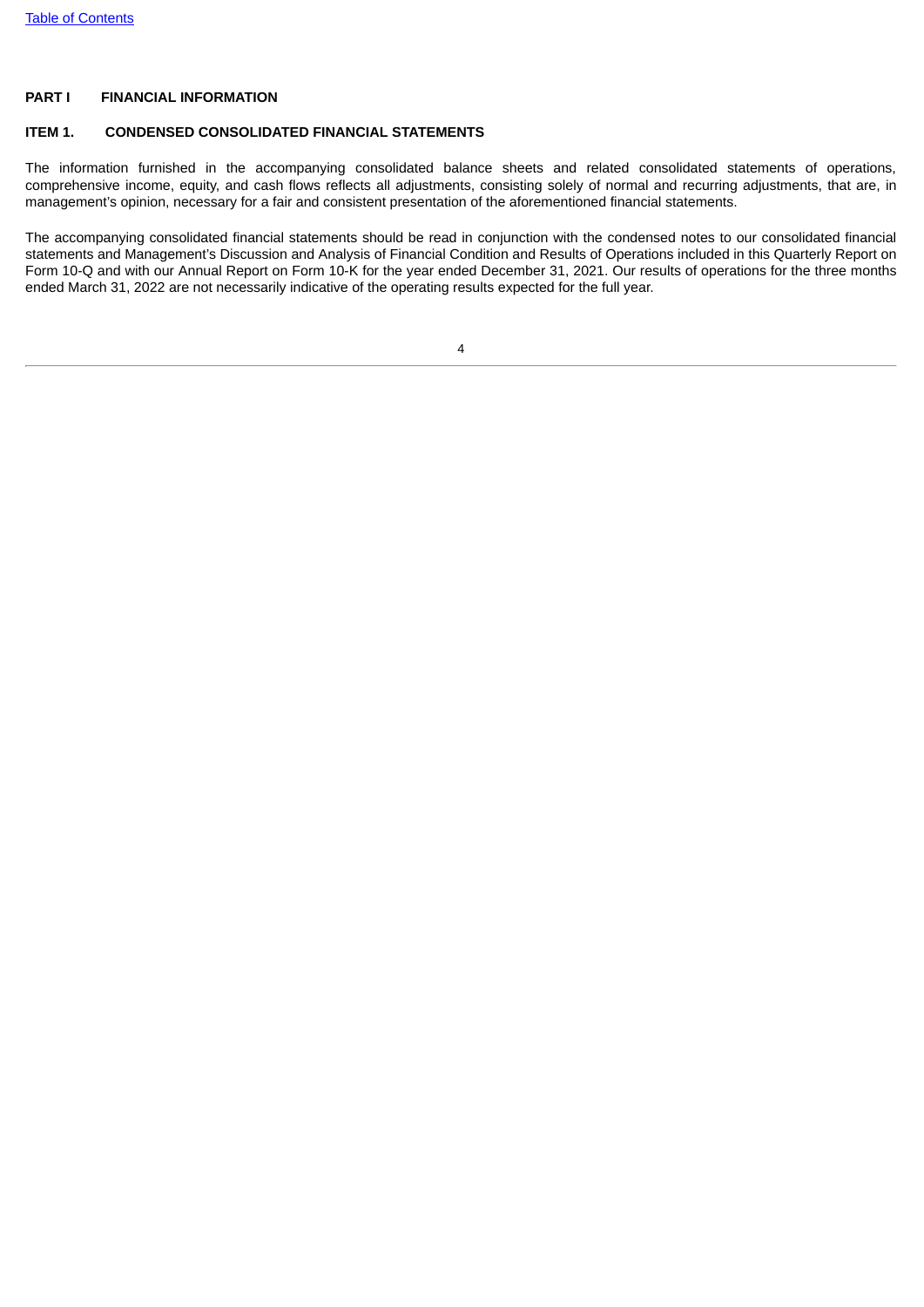# **CATCHMARK TIMBER TRUST, INC. AND SUBSIDIARIES CONSOLIDATED BALANCE SHEETS (UNAUDITED) (in thousands, except for per-share amounts)**

|                                                                                                      | March 31, 2022 | December 31, 2021 |  |  |
|------------------------------------------------------------------------------------------------------|----------------|-------------------|--|--|
| <b>Assets:</b>                                                                                       |                |                   |  |  |
| Cash and cash equivalents                                                                            | \$<br>27,395   | 22,963<br>\$      |  |  |
| Accounts receivable                                                                                  | 3,187          | 5,436             |  |  |
| Prepaid expenses and other assets                                                                    | 9,179          | 6,294             |  |  |
| Operating lease right-of-use asset (Note 7)                                                          | 2,450          | 2,527             |  |  |
| Deferred financing costs                                                                             | 2,444          | 2,606             |  |  |
| Timber assets (Note 3):                                                                              |                |                   |  |  |
| Timber and timberlands, net                                                                          | 460,022        | 466,130           |  |  |
| Intangible lease assets                                                                              | 1              | 1                 |  |  |
| Investments in unconsolidated joint ventures (Note 4)                                                | 1,755          | 1,353             |  |  |
| <b>Total assets</b>                                                                                  | \$<br>506,433  | \$<br>507,310     |  |  |
|                                                                                                      |                |                   |  |  |
| <b>Liabilities:</b>                                                                                  |                |                   |  |  |
| Accounts payable and accrued expenses                                                                | \$<br>2,773    | \$<br>3,677       |  |  |
| Operating lease liability (Note 7)                                                                   | 2,632          | 2,707             |  |  |
| Other liabilities                                                                                    | 1,355          | 18,683            |  |  |
| Notes payable and lines of credit, net of deferred financing costs (Note 5)                          | 298,370        | 298,247           |  |  |
| <b>Total liabilities</b>                                                                             | 305,130        | 323,314           |  |  |
|                                                                                                      |                |                   |  |  |
| <b>Commitments and Contingencies (Note 7)</b>                                                        |                |                   |  |  |
|                                                                                                      |                |                   |  |  |
| <b>Stockholders' Equity:</b>                                                                         |                |                   |  |  |
| Class A Common stock, \$0.01 par value; 900,000 shares authorized; 49,248                            |                |                   |  |  |
| and 48,888 shares issued and outstanding as of March 31, 2022 and December<br>31, 2021, respectively | 492            | 489               |  |  |
| Additional paid-in capital                                                                           | 730,836        | 729,960           |  |  |
| Accumulated deficit and distributions                                                                | (537, 940)     | (537, 477)        |  |  |
| Accumulated other comprehensive income (loss)                                                        | 6,064          | (11, 217)         |  |  |
| Total stockholders' equity                                                                           | 199,452        | 181,755           |  |  |
| <b>Noncontrolling Interests</b>                                                                      | 1,851          | 2,241             |  |  |
| <b>Total equity</b>                                                                                  | 201,303        | 183,996           |  |  |

<span id="page-5-0"></span>Total liabilities and equity **8** 506,433 **\$** 507,310

*See accompanying notes.*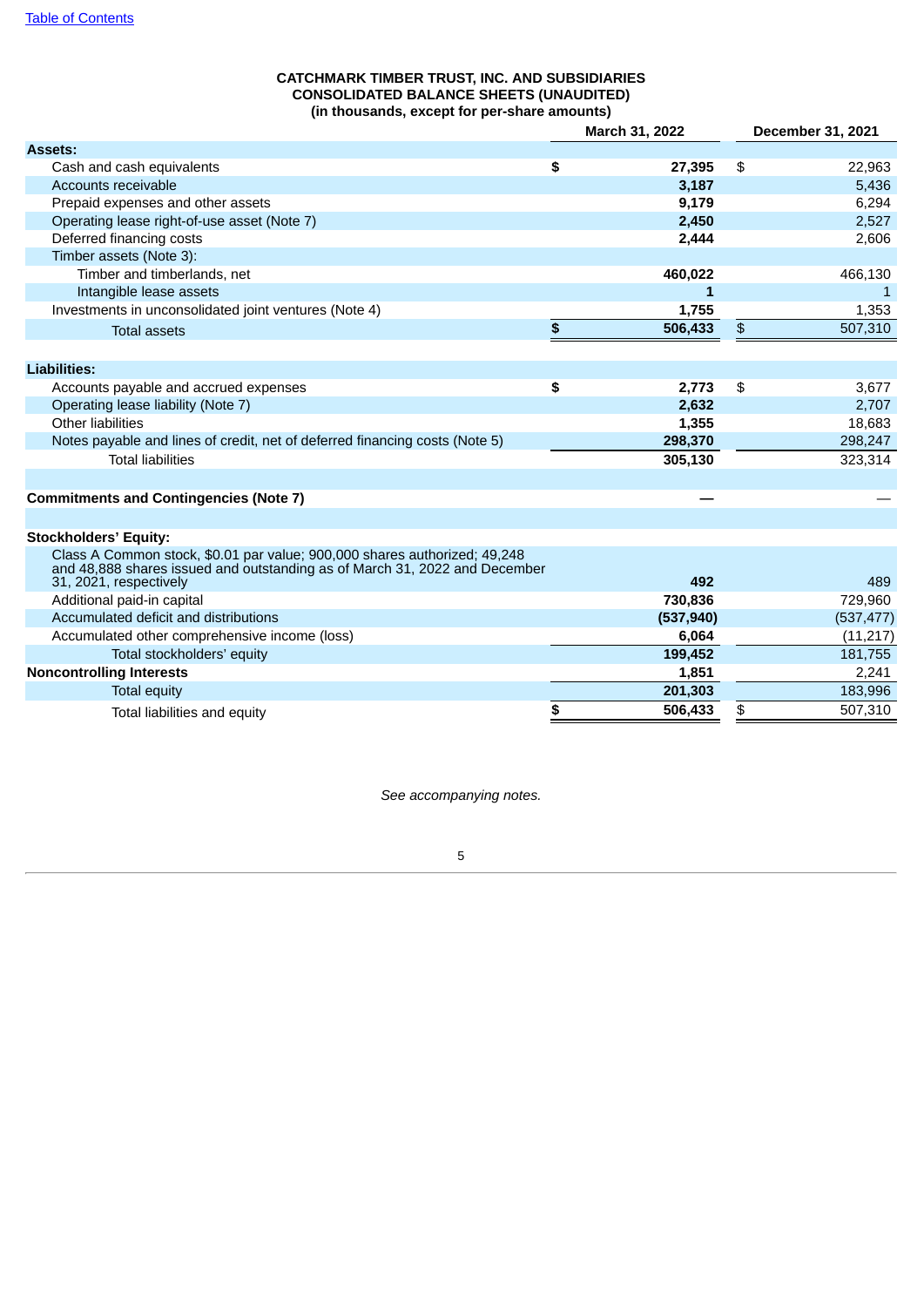# **CATCHMARK TIMBER TRUST, INC. AND SUBSIDIARIES CONSOLIDATED STATEMENTS OF OPERATIONS (UNAUDITED) (in thousands, except for per-share amounts)**

|                                                           | <b>Three Months Ended</b><br>March 31, |          |      |          |  |
|-----------------------------------------------------------|----------------------------------------|----------|------|----------|--|
|                                                           |                                        | 2022     |      | 2021     |  |
| <b>Revenues:</b>                                          |                                        |          |      |          |  |
| <b>Timber sales</b>                                       | \$                                     | 17,723   | \$   | 20,149   |  |
| <b>Timberland sales</b>                                   |                                        | 6,070    |      | 3,357    |  |
| Asset management fees                                     |                                        | 2,179    |      | 3,118    |  |
| Other revenues                                            |                                        | 970      |      | 1,062    |  |
|                                                           |                                        | 26,942   |      | 27,686   |  |
| <b>Expenses:</b>                                          |                                        |          |      |          |  |
| Contract logging and hauling costs                        |                                        | 6,341    |      | 8,731    |  |
| Depletion                                                 |                                        | 4,149    |      | 7,725    |  |
| Cost of timberland sales                                  |                                        | 4,337    |      | 2,155    |  |
| Forestry management expenses                              |                                        | 1,625    |      | 1,887    |  |
| General and administrative expenses                       |                                        | 3,969    |      | 3,600    |  |
| Land rent expense                                         |                                        | 80       |      | 113      |  |
| Other operating expenses                                  |                                        | 1,249    |      | 1,713    |  |
|                                                           |                                        | 21,750   |      | 25,924   |  |
|                                                           |                                        |          |      |          |  |
| Other income (expense):                                   |                                        |          |      |          |  |
| Interest income                                           |                                        | 3        |      | 1        |  |
| Interest expense                                          |                                        | (2,501)  |      | (2,928)  |  |
|                                                           |                                        | (2, 498) |      | (2,927)  |  |
|                                                           |                                        |          |      |          |  |
| Income (loss) before unconsolidated joint ventures        |                                        | 2,694    |      | (1, 165) |  |
| Income from unconsolidated joint ventures (Note 4)        |                                        | 490      |      | 614      |  |
| Net income (loss)                                         |                                        | 3,184    |      | (551)    |  |
| Net income (loss) attributable to noncontrolling interest |                                        | 8        |      | (1)      |  |
| Net income (loss) attributable to common stockholders     | \$                                     | 3,176    | \$   | (550)    |  |
|                                                           |                                        |          |      |          |  |
| Weighted-average common shares outstanding - basic        |                                        | 48,479   |      | 48,796   |  |
| Income (loss) per share - basic                           | \$                                     | 0.07     | - \$ | (0.01)   |  |
|                                                           |                                        |          |      |          |  |
| Weighted-average common shares outstanding - diluted      |                                        | 48,479   |      | 48,796   |  |
| Income (loss) per share - diluted                         | \$                                     | 0.07     | \$   | (0.01)   |  |

<span id="page-6-0"></span>*See accompanying notes.*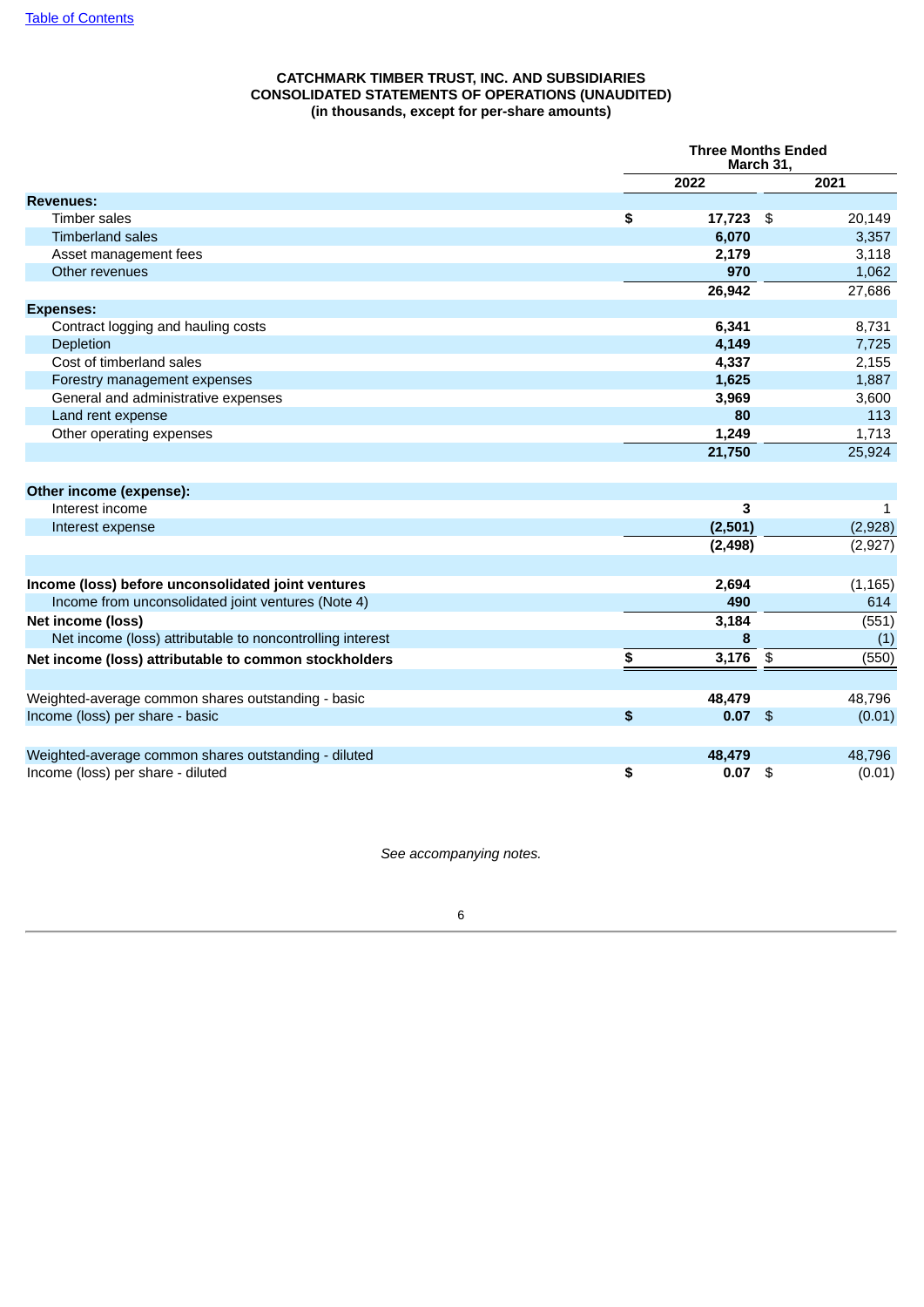# **CATCHMARK TIMBER TRUST, INC. AND SUBSIDIARIES CONSOLIDATED STATEMENTS OF COMPREHENSIVE INCOME (UNAUDITED) (in thousands)**

<span id="page-7-0"></span>

|                                                              | <b>Three Months Ended</b><br>March 31, |            |      |        |  |  |
|--------------------------------------------------------------|----------------------------------------|------------|------|--------|--|--|
|                                                              |                                        | 2022       |      | 2021   |  |  |
| Net income (loss)                                            |                                        | $3.184$ \$ |      | (551)  |  |  |
| Other comprehensive income:                                  |                                        |            |      |        |  |  |
| Market value adjustment to interest rate swaps               |                                        | 17,323     |      | 15,685 |  |  |
| <b>Comprehensive income</b>                                  |                                        | 20,507     |      | 15.134 |  |  |
| Comprehensive income attributable to noncontrolling interest |                                        | 42         |      | 30     |  |  |
| Comprehensive income attributable to common stockholders     |                                        | 20.465     | - \$ | 15.104 |  |  |

*See accompanying notes.*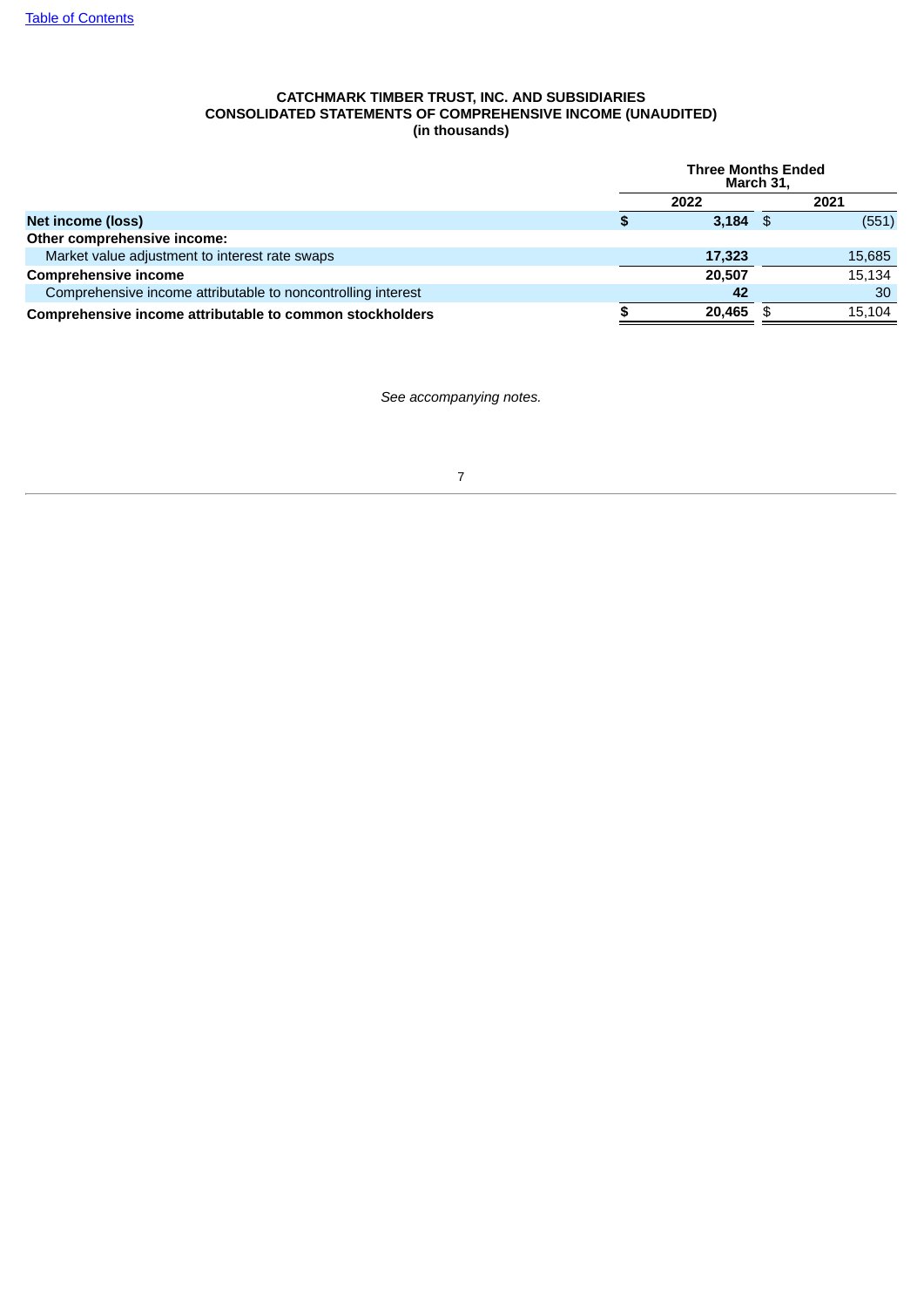### **CATCHMARK TIMBER TRUST, INC. AND SUBSIDIARIES CONSOLIDATED STATEMENTS OF EQUITY (UNAUDITED) (in thousands, except for per-share amounts)**

|                                                                   | <b>Common Stock</b> |        |     |   | <b>Additional</b>  | Accumulated |                                            | Accumulated<br>Other |                                | Total |                         |  |                                   |    |                        |
|-------------------------------------------------------------------|---------------------|--------|-----|---|--------------------|-------------|--------------------------------------------|----------------------|--------------------------------|-------|-------------------------|--|-----------------------------------|----|------------------------|
|                                                                   | <b>Shares</b>       | Amount |     |   | Paid-In<br>Capital |             | <b>Deficit and</b><br><b>Distributions</b> |                      | Comprehensive<br>Income (Loss) |       | Stockholders'<br>Equity |  | <b>Noncontrolling</b><br>Interest |    | Total<br><b>Equity</b> |
| Balance, December 31, 2021                                        | 48.888              | - \$   | 489 | S | 729,960            | S           | $(537, 477)$ \$                            |                      | $(11,217)$ \$                  |       | 181,755 \$              |  | 2,241                             | S. | 183,996                |
| Issuance of common stock pursuant<br>to:                          |                     |        |     |   |                    |             |                                            |                      |                                |       |                         |  |                                   |    |                        |
| LTIP, net of forfeitures and<br>amounts withheld for income taxes | 360                 |        | 3   |   | 876                |             |                                            |                      |                                |       | 879                     |  | (431)                             |    | 448                    |
| Dividends on common stock (\$0.075<br>per share)                  |                     |        |     |   |                    |             | (3,639)                                    |                      |                                |       | (3,639)                 |  |                                   |    | (3,639)                |
| Distributions to noncontrolling<br>interest                       |                     |        |     |   |                    |             |                                            |                      |                                |       |                         |  | (9)                               |    | (9)                    |
| Net income                                                        |                     |        |     |   |                    |             | 3,176                                      |                      |                                |       | 3.176                   |  | 8                                 |    | 3,184                  |
| Other comprehensive income                                        |                     |        |     |   |                    |             |                                            |                      | 17,281                         |       | 17,281                  |  | 42                                |    | 17,323                 |
| <b>Balance, March 31, 2022</b>                                    | 49.248              | - \$   | 492 | S | 730.836            | S           | $(537, 940)$ \$                            |                      | 6,064                          |       | 199.452 \$              |  | 1.851                             | S  | 201.303                |

|                                                                   |               | <b>Common Stock</b> | <b>Additional</b>  | Accumulated                         | <b>Accumulated</b><br>Other    | <b>Total</b>            |                                          |                               |
|-------------------------------------------------------------------|---------------|---------------------|--------------------|-------------------------------------|--------------------------------|-------------------------|------------------------------------------|-------------------------------|
|                                                                   | <b>Shares</b> | Amount              | Paid-In<br>Capital | Deficit and<br><b>Distributions</b> | Comprehensive<br>Income (Loss) | Stockholders'<br>Equity | <b>Noncontrolling</b><br><b>Interest</b> | <b>Total</b><br><b>Equity</b> |
| Balance, December 31, 2020                                        | 48.765        | 488<br>\$           | 728,662<br>\$      | $(572, 493)$ \$<br>\$               | $(27, 893)$ \$                 | 128,764                 | 1,148<br><b>S</b>                        | 129,912<br>\$                 |
| Issuance of common stock pursuant<br>to:                          |               |                     |                    |                                     |                                |                         |                                          |                               |
| LTIP, net of forfeitures and<br>amounts withheld for income taxes | 139           | 1                   | (46)               |                                     |                                | (45)                    | 174                                      | 129                           |
| Dividends on common stock (\$0.135<br>per share)                  |               |                     |                    | (6,537)                             |                                | (6, 537)                |                                          | (6,537)                       |
| Distributions to noncontrolling<br>interest                       |               |                     |                    |                                     |                                |                         | (28)                                     | (28)                          |
| Net loss                                                          |               |                     |                    | (550)                               |                                | (550)                   | (1)                                      | (551)                         |
| Other comprehensive income                                        |               |                     |                    |                                     | 15.655                         | 15,655                  | 30                                       | 15,685                        |
| <b>Balance, March 31, 2021</b>                                    | 48.904        | 489<br>\$           | 728.616<br>\$      | $(579,580)$ \$<br>\$                | (12,238)                       | 137.287<br>\$           | 1.323                                    | 138.610<br>\$                 |

<span id="page-8-0"></span>*See accompanying notes.*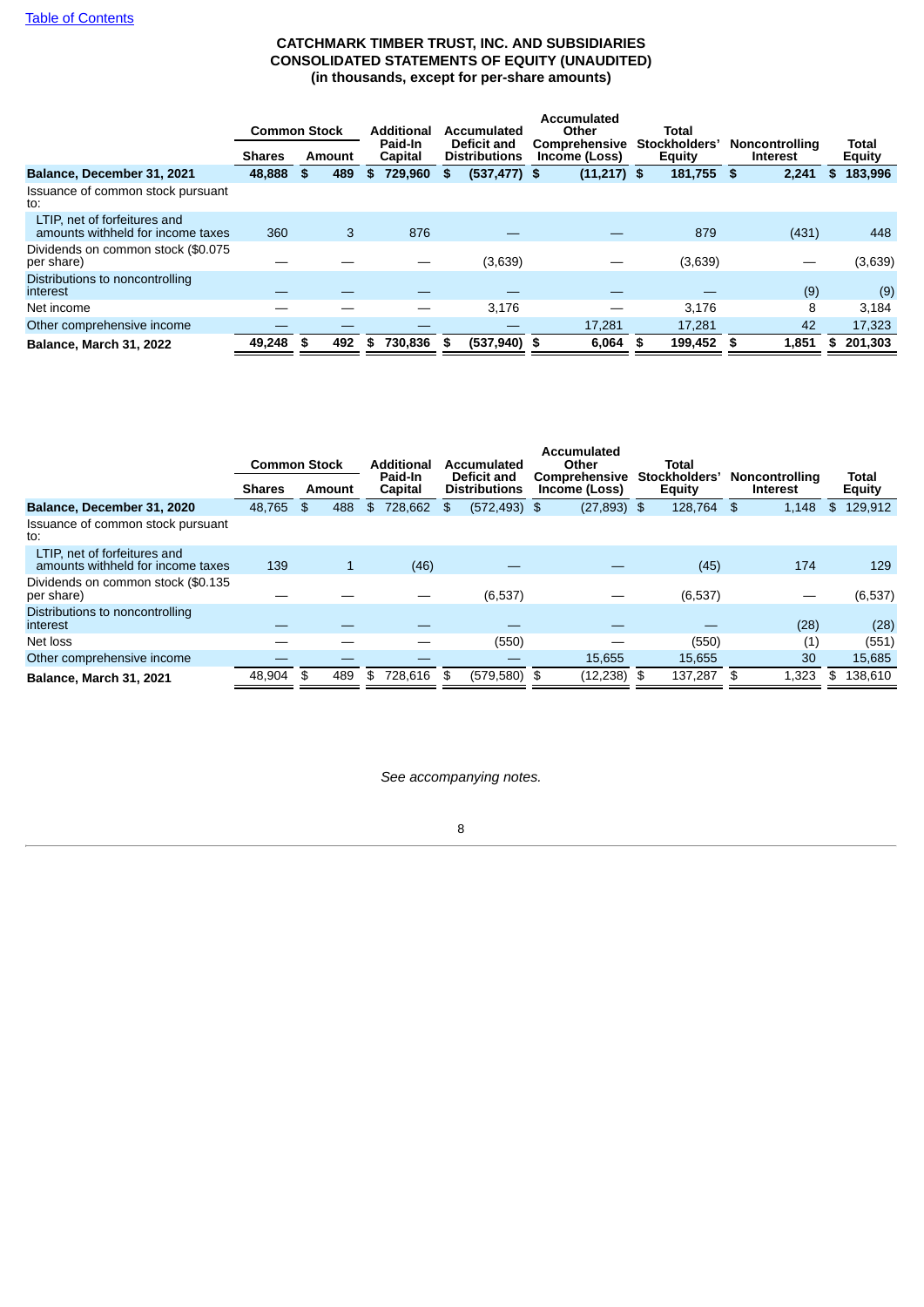# **CATCHMARK TIMBER TRUST, INC. AND SUBSIDIARIES CONSOLIDATED STATEMENTS OF CASH FLOWS (UNAUDITED) (in thousands)**

|                                                                                          | <b>Three Months Ended</b> | March 31, |          |
|------------------------------------------------------------------------------------------|---------------------------|-----------|----------|
|                                                                                          | 2022                      |           | 2021     |
| <b>Cash Flows from Operating Activities:</b>                                             |                           |           |          |
| Net income (loss)                                                                        | 3,184<br>\$               | \$        | (551)    |
| Adjustments to reconcile net income (loss) to net cash provided by operating activities: |                           |           |          |
| Depletion                                                                                | 4,149                     |           | 7,725    |
| Basis of timberland sold, lease terminations and other                                   | 4,040                     |           | 1,966    |
| Stock-based compensation expense                                                         | 851                       |           | 619      |
| Noncash interest expense                                                                 | 390                       |           | 585      |
| Noncash lease expense                                                                    | 3                         |           | 5        |
| Other amortization                                                                       | 30                        |           | 43       |
| Income from unconsolidated joint venture                                                 | (490)                     |           | (614)    |
| Operating distributions from unconsolidated joint venture                                | 88                        |           |          |
| Interest paid under swaps with other-than-insignificant financing element                | 1,397                     |           | 1,407    |
| Changes in assets and liabilities:                                                       |                           |           |          |
| Accounts receivable                                                                      | 2,062                     |           | 489      |
| Prepaid expenses and other assets                                                        | 239                       |           | 215      |
| Accounts payable and accrued expenses                                                    | (856)                     |           | 658      |
| <b>Other liabilities</b>                                                                 | (3,051)                   |           | (955)    |
| Net cash provided by operating activities                                                | 12,036                    |           | 11,592   |
|                                                                                          |                           |           |          |
| <b>Cash Flows from Investing Activities:</b>                                             |                           |           |          |
| Capital expenditures (excluding timberland acquisitions)                                 | (2,098)                   |           | (2, 317) |
| Net cash used in investing activities                                                    | (2,098)                   |           | (2,317)  |
|                                                                                          |                           |           |          |
| <b>Cash Flows from Financing Activities:</b>                                             |                           |           |          |
| Financing costs paid                                                                     | (32)                      |           | (4)      |
| Interest paid under swaps with other-than-insignificant financing element                | (1, 397)                  |           | (1, 407) |
| Dividends/distributions paid                                                             | (3,648)                   |           | (6, 565) |
| Repurchase of common shares                                                              | (26)                      |           | (78)     |
| Repurchase of common shares for minimum tax withholding                                  | (403)                     |           | (489)    |
| Net cash used in financing activities                                                    | (5,506)                   |           | (8, 543) |
| Net change in cash and cash equivalents                                                  | 4,432                     |           | 732      |
| Cash and cash equivalents, beginning of period                                           | 22,963                    |           | 11,924   |
| Cash and cash equivalents, end of period                                                 | \$<br>27,395              | \$        | 12,656   |

<span id="page-9-0"></span>*See accompanying notes.*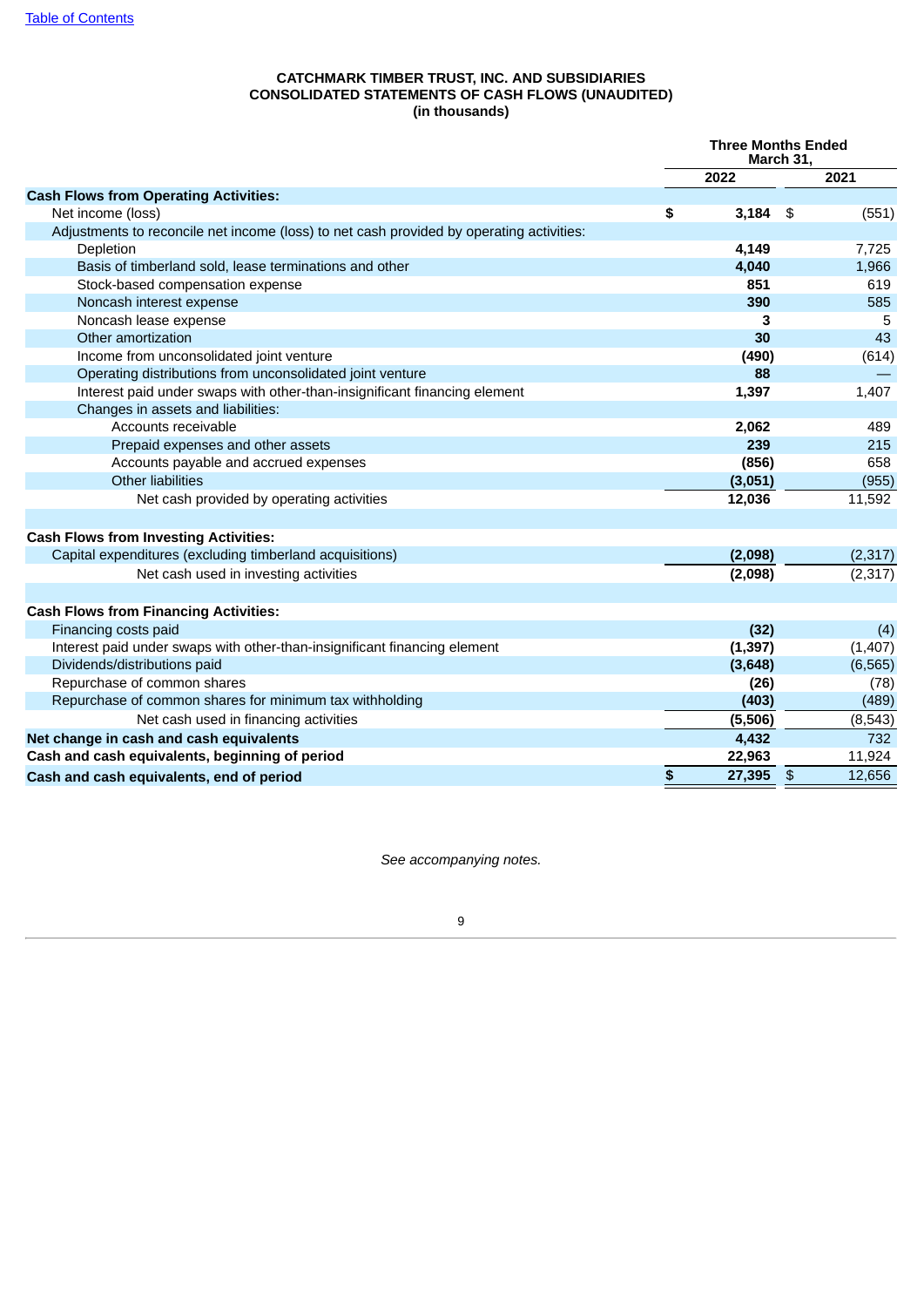# **CATCHMARK TIMBER TRUST, INC. AND SUBSIDIARIES CONDENSED NOTES TO CONSOLIDATED FINANCIAL STATEMENTS MARCH 31, 2022 (UNAUDITED)**

### **1. Organization**

CatchMark Timber Trust, Inc. ("CatchMark Timber Trust") (NYSE: CTT) owns and operates timberlands located in the United States and has elected to be taxed as a REIT for federal income tax purposes. CatchMark Timber Trust acquires, owns, operates, manages, and disposes of timberland directly, through wholly-owned subsidiaries, or through joint ventures. CatchMark Timber Trust was incorporated in Maryland in 2005 and commenced operations in 2007. CatchMark Timber Trust conducts substantially all of its business through CatchMark Timber Operating Partnership, L.P. ("CatchMark Timber OP"), a Delaware limited partnership. CatchMark Timber Trust is the general partner of CatchMark Timber OP, possesses full legal control and authority over its operations, and owns 99.76% of its Common Units, directly and indirectly through CatchMark LP Holder, LLC, a Delaware limited liability company and wholly-owned subsidiary of CatchMark Timber Trust. The remaining 0.24% of CatchMark Timber OP's Common Units are owned by current and former officers and directors of CatchMark Timber Trust. In addition, CatchMark Timber Trust conducts certain aspects of its business through CatchMark Timber TRS, Inc. ("CatchMark TRS"), a Delaware corporation formed as a wholly-owned subsidiary of CatchMark Timber OP in 2006. CatchMark TRS is a taxable REIT subsidiary. Unless otherwise noted, references herein to CatchMark shall include CatchMark Timber Trust and all of its subsidiaries, including CatchMark Timber OP, and the subsidiaries of CatchMark Timber OP, including CatchMark TRS.

# **2. Summary of Significant Accounting Policies**

# *Basis of Presentation and Principles of Consolidation*

The consolidated financial statements of CatchMark have been prepared in accordance with the rules and regulations of the SEC, including the instructions to Form 10-Q and Article 10 of Regulation S-X and do not include all the information and footnotes required by GAAP for complete financial statements. In the opinion of management, the financial statements for the unaudited interim periods presented include all adjustments, which are of a normal and recurring nature, necessary for a fair and consistent presentation of the results for such periods. Results for these interim periods are not necessarily indicative of results for a full year.

CatchMark's consolidated financial statements include the accounts of CatchMark and any VIE in which CatchMark is deemed the primary beneficiary. With respect to entities that are not VIEs, CatchMark's consolidated financial statements also include the accounts of any entity in which CatchMark owns a controlling financial interest and any limited partnership in which CatchMark owns a controlling general partnership interest. In determining whether a controlling interest exists, CatchMark considers, among other factors, the ownership of voting interests, protective rights, and participatory rights of the investors. All intercompany balances and transactions have been eliminated in consolidation. For further information, refer to the audited financial statements and notes included in CatchMark's Annual Report on Form 10- K for the year ended December 31, 2021.

#### *Earnings Per Share Attributable to Common Stockholders*

Basic earnings (loss) per common share is calculated as net income (loss) attributable to common stockholders divided by the weightedaverage number of common shares outstanding during the period. Diluted earnings (loss) per share equals basic earnings (loss) per common share, adjusted to reflect the dilution that would occur if all outstanding securities convertible into common shares or contracts to issue common shares were converted or exercised and the related proceeds are then used to repurchase common shares. For the three months ended March 31, 2022, CatchMark's basic weighted-average common shares were the same as the diluted weighted-average common shares, exclusive of approximately 411,000 anti-dilutive shares. These anti-dilutive shares included unvested shares of servicebased restricted stock, LTIP Units, and contingently issuable securities. Vested Common Units have been excluded from the computation of earnings per common share because all income attributable to the Common Units has been recorded as noncontrolling interest and excluded from net income attributable to common stockholders. All potentially dilutive securities outstanding during the three months ended March 31, 2021 were anti-dilutive as a result of incurring net loss for the respective period.

*Segment Information*

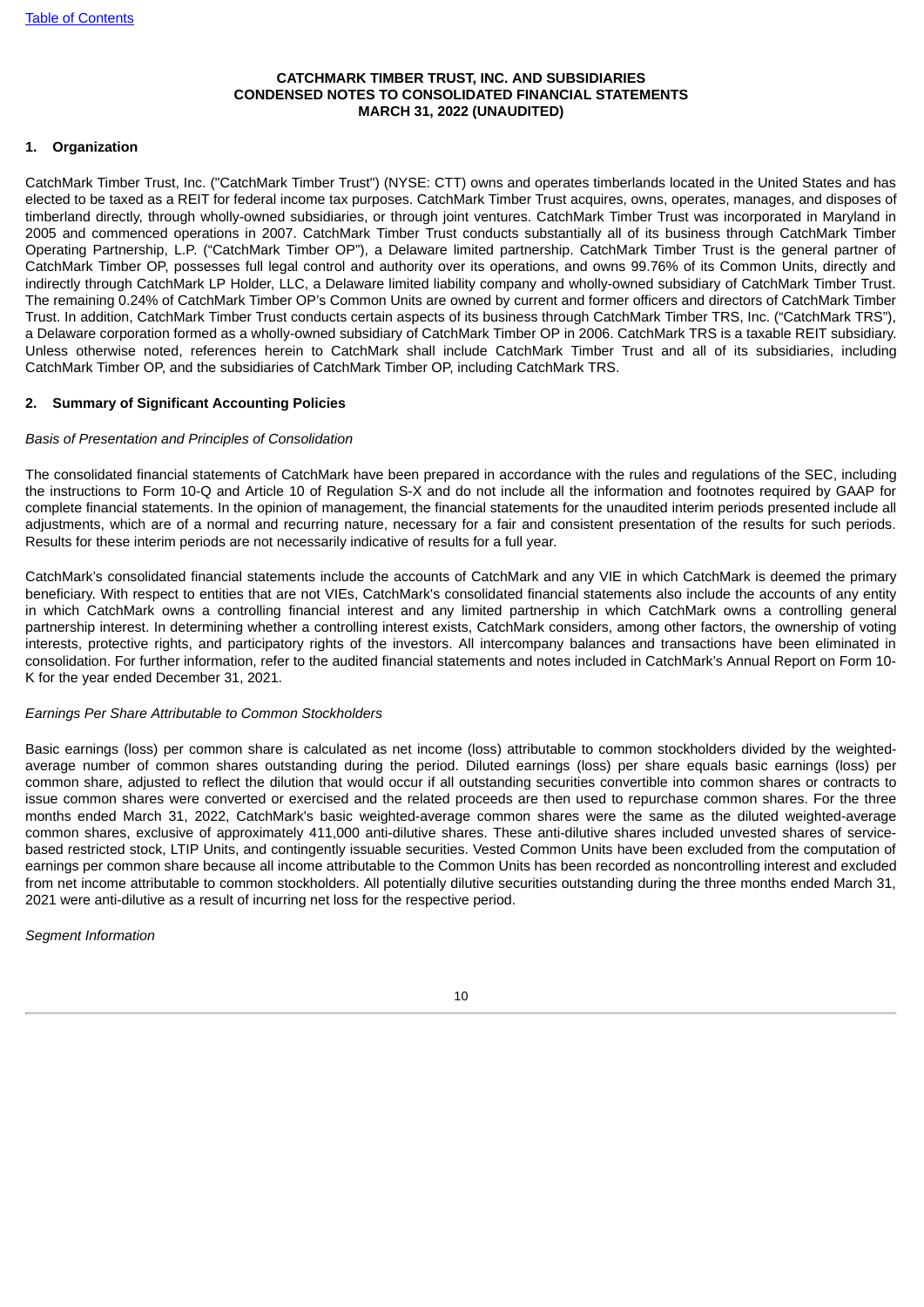CatchMark primarily engages in the acquisition, ownership, operation, management, and disposition of timberland properties located in the United States, either directly through wholly-owned subsidiaries or through equity method investments in affiliated joint ventures. CatchMark defines operating segments in accordance with ASC Topic 280, *Segment Reporting,* to reflect the manner in which its chief operating decision maker, the Chief Executive Officer, evaluates performance and allocates resources in managing the business. CatchMark has aggregated those operating segments into three reportable segments: Harvest, Real Estate and Investment Management. See *Note 10 — Segment Information* for additional information.

#### *Recent Accounting Pronouncement*

In October 2021, the FASB issued ASU 2021-08, *Business Combinations (Topic 805): Accounting for Contract Assets and Contract Liabilities from Contracts with Customers*, which requires acquiring entities to recognize and measure contract assets and contract liabilities in a business combination. This ASU is intended to improve the accounting for acquired revenue contracts with customers in a business combination by addressing diversity in practice and inconsistency related to (1) recognition of an acquired contract liability and (2) payment terms and their effect on subsequent revenue recognized by the acquirer. The amendments in this ASU are effective for fiscal years beginning after December 15, 2022. CatchMark is currently assessing the impact ASU 2021-08 will have on its consolidated financial statements.

#### **3. Timber Assets**

As of March 31, 2022 and December 31, 2021, timber and timberlands consisted of the following, respectively:

|                        | As of March 31, 2022 |              |                                                    |       |      |         |  |
|------------------------|----------------------|--------------|----------------------------------------------------|-------|------|---------|--|
| (in thousands)         |                      | <b>Gross</b> | <b>Accumulated</b><br>Depletion or<br>Amortization |       |      |         |  |
| Timber                 | S                    | 167,861 \$   |                                                    | 4,149 | - 35 | 163,712 |  |
| <b>Timberlands</b>     |                      | 296.159      |                                                    |       |      | 296,159 |  |
| Mainline roads         |                      | 1.055        |                                                    | 904   |      | 151     |  |
| Timber and timberlands |                      | 465.075      |                                                    | 5,053 |      | 460.022 |  |

|                        | As of December 31, 2021 |              |      |                                                    |     |            |  |  |
|------------------------|-------------------------|--------------|------|----------------------------------------------------|-----|------------|--|--|
| (in thousands)         |                         | <b>Gross</b> |      | <b>Accumulated</b><br>Depletion or<br>Amortization |     | <b>Net</b> |  |  |
| <b>Timber</b>          | \$                      | 185,449      | - \$ | 18,260                                             | -\$ | 167,189    |  |  |
| <b>Timberlands</b>     |                         | 298.777      |      |                                                    |     | 298.777    |  |  |
| Mainline roads         |                         | 1,052        |      | 888                                                |     | 164        |  |  |
| Timber and timberlands |                         | 485,278      |      | 19,148                                             |     | 466.130    |  |  |

#### *Timberland Sales*

During the three months ended March 31, 2022 and 2021, CatchMark sold 3,400 and 1,800 acres of timberland for \$6.1 million and \$3.4 million, respectively. CatchMark's cost basis in the timberland sold was \$4.0 million and \$1.9 million, respectively.

Timberland sales acreage by state is listed below:

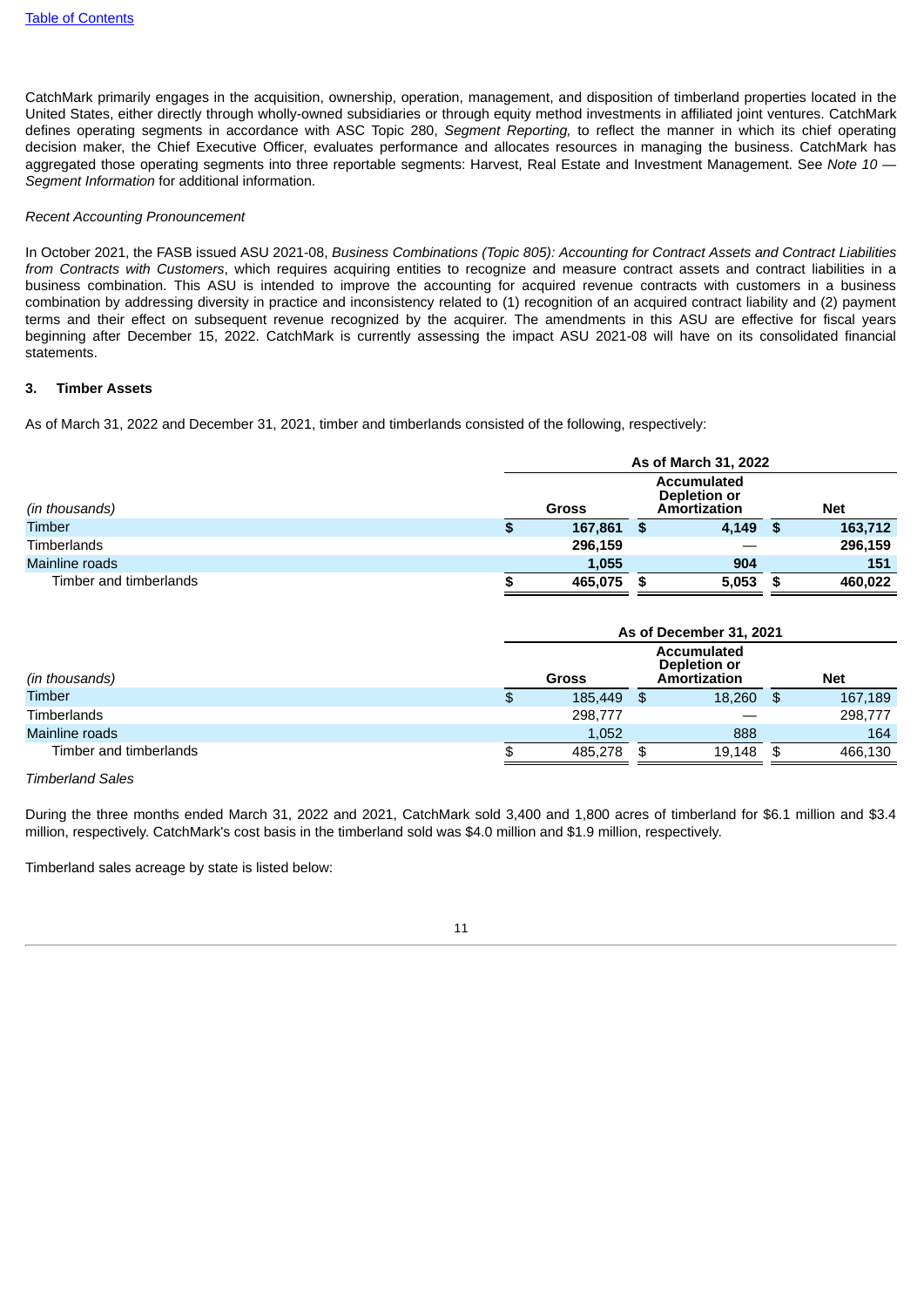|                         |       | Three Months Ended March 31, |  |  |  |
|-------------------------|-------|------------------------------|--|--|--|
| <b>Acres Sold In</b>    | 2022  | 2021                         |  |  |  |
| <b>Timberland Sales</b> |       |                              |  |  |  |
| Alabama                 | 300   | 1,100                        |  |  |  |
| Georgia                 | 700   | 700                          |  |  |  |
| South Carolina          | 2,400 | _                            |  |  |  |
| <b>Total</b>            | 3,400 | 1,800                        |  |  |  |

# *Current Timberland Portfolio*

As of March 31, 2022, CatchMark directly owned interests in 365,300 acres of timberlands in the U.S. South, 352,500 acres of which were fee-simple interests and 12,800 acres were leasehold interests. Land acreage by state is listed below:

| Acres by state as of March 31, 2022 | Fee     | Lease  | <b>Total</b> |
|-------------------------------------|---------|--------|--------------|
| Alabama                             | 65,100  | 1,800  | 66,900       |
| Georgia                             | 220,200 | 11,000 | 231,200      |
| South Carolina                      | 67.200  |        | 67.200       |
| <b>Total</b>                        | 352,500 | 12.800 | 365,300      |
|                                     |         |        |              |

#### **4. Unconsolidated Joint Venture**

#### *Dawsonville Bluffs Joint Venture*

CatchMark formed the Dawsonville Bluffs joint venture with MPERS in 2017 with each owning a 50% membership interest. CatchMark uses the equity method of accounting to account for its investment in the Dawsonville Bluffs joint venture. During the three months ended March 31, 2022 and 2021, CatchMark recognized \$0.5 million and \$0.6 million of equity income, respectively, from the Dawsonville Bluffs joint venture. CatchMark received cash distributions of \$0.1 million for the three months ended March 31, 2022 and did not receive any cash distribution in the prior year period. As of March 31, 2022, the carrying value of CatchMark's investment in the Dawsonville Bluffs joint venture was \$1.8 million. The Dawsonville Bluffs joint venture had a mitigation bank with a book basis of \$1.9 million remaining in its portfolio.

#### *Asset Management Fees*

CatchMark provides asset management services to the Dawsonville Bluffs joint venture. Under the arrangement, CatchMark oversees the day-to-day operations of the joint venture, including accounting, reporting and other administrative services, subject to certain major decisions that require partner approval. For management of the Dawsonville Bluffs joint venture, CatchMark receives a fee based on invested capital, as defined by the joint venture agreement. Additionally, CatchMark receives an incentive-based promote earned for exceeding investment hurdles.

During the quarter ended March 31, 2022, CatchMark provided transition services to the Triple T joint venture under an agreement entered in October 2021. Under the transition services agreement, which was effective September 1, 2021 through March 31, 2022, CatchMark provided such services in exchange for a one-time payment of \$5.0 million received in October 2021. This service fee was recognized as asset management fee revenue on a straight-line basis over the term of the transition services agreement. As of March 31, 2022, CatchMark has earned the service fee in full and the transition services agreement has expired.

During the three months ended March 31, 2022 and 2021, CatchMark earned the following fees from its unconsolidated joint ventures:

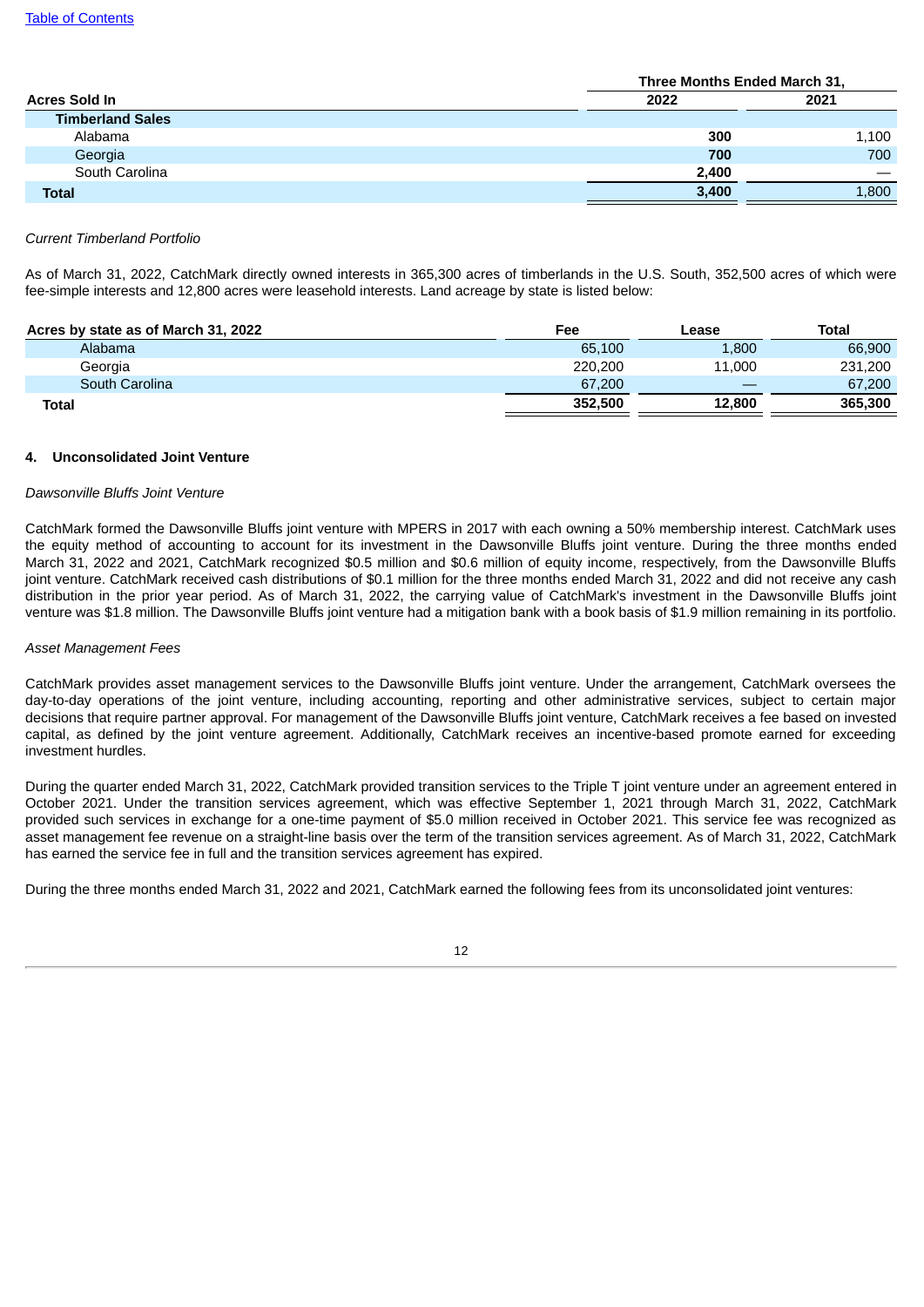|                                      | Three Months Ended March 31, |       |  |      |       |
|--------------------------------------|------------------------------|-------|--|------|-------|
| (in thousands)                       | 2022                         |       |  | 2021 |       |
| Triple T joint venture               |                              | 2,143 |  |      | 3,112 |
| Dawsonville Bluffs joint venture (1) |                              | 36    |  |      |       |
|                                      |                              | 2.179 |  |      | 3,118 |

Includes \$31,000 of incentive-based promote earned for exceeding investment hurdles for the three months ended March 31, 2022. (1)

#### **5. Notes Payable and Lines of Credit**

#### *Amended Credit Agreement*

As of March 31, 2022, CatchMark was party to a credit agreement dated as of December 1, 2017, as amended on August 22, 2018, June 28, 2019, February 12, 2020, May 1, 2020, August 4, 2021 and October 14, 2021 (the "Amended Credit Agreement"), with a syndicate of lenders including CoBank, which serves as the administrative agent. The Amended Credit Agreement provides for borrowing under credit facilities consisting of the following:

- a \$84.7 million ten-year term loan (the "Term Loan A-1");
- a \$89.7 million nine-year term loan (the "Term Loan A-2");
- a \$68.6 million ten-year term loan (the "Term Loan A-3");
- a \$125.6 million seven-year term loan (the "Term Loan A-4");
- a \$150.0 million seven-year multi-draw term credit facility (the "Multi-Draw Term Facility"); and
- a \$35.0 million five-year revolving credit facility (the "Revolving Credit Facility").

As of March 31, 2022 and December 31, 2021, CatchMark had the following debt balances outstanding:

| (in thousands)                                 |                      |                      |                                       | <b>Outstanding Balance as of</b> |    |                      |
|------------------------------------------------|----------------------|----------------------|---------------------------------------|----------------------------------|----|----------------------|
| <b>Credit Facility</b>                         | <b>Maturity Date</b> | <b>Interest Rate</b> | <b>Current Interest</b><br>Rate $(1)$ | March 31, 2022                   |    | December 31,<br>2021 |
| Term Loan A-1                                  | 12/23/2024           | $LIBOR + 1.75%$      | 2.21%                                 | \$<br>84,706                     | \$ | 84,706               |
| Term Loan A-2                                  | 12/1/2026            | $LIBOR + 1.90\%$     | 2.36%                                 | 89.706                           |    | 89.706               |
| Term Loan A-4                                  | 8/22/2025            | $LIBOR + 1.70%$      | 2.16%                                 | 125,588                          |    | 125,588              |
| Total principal balance                        |                      |                      |                                       | 300,000                          | \$ | 300,000              |
| Less: net unamortized deferred financing costs |                      |                      |                                       | (1,630)                          |    | (1,753)              |
| Total                                          |                      |                      |                                       | 298,370                          | £. | 298.247              |

As of March 31, 2022. The weighted-average interest rate excludes the impact of the interest rate swaps (see *Note 6 — Interest Rate Swaps*), amortization of deferred financing costs, unused commitment fees, and estimated patronage dividends. (1)

As of March 31, 2022, CatchMark had \$253.6 million of borrowing capacity remaining under its credit facilities, consisting of \$150.0 million under the Multi-Draw Term Facility, \$68.6 million under Term Loan A-3, and \$35.0 million under the Revolving Credit Facility.

The Multi-Draw Term Facility may be used to finance timberland acquisitions and associated expenses, to fund investment in joint ventures, to fund the repurchase of CatchMark's common stock, and to reimburse payments of drafts under letters of credit. The Multi-Draw Term Facility, which is interest only until its maturity date, bears interest at an adjustable rate equal to a base rate plus between 0.50% and 1.20% or a LIBOR rate plus between 1.50% and 2.20%, in each case depending on CatchMark's LTV ratio, and will terminate and all amounts outstanding under the facility will be due and payable on December 1, 2024.

Through February 2023, CatchMark may reborrow under the revolver feature of Term Loan A-3 using borrowing mechanics substantially similar to those that apply to the Revolving Credit Facility with the same pricing and maturity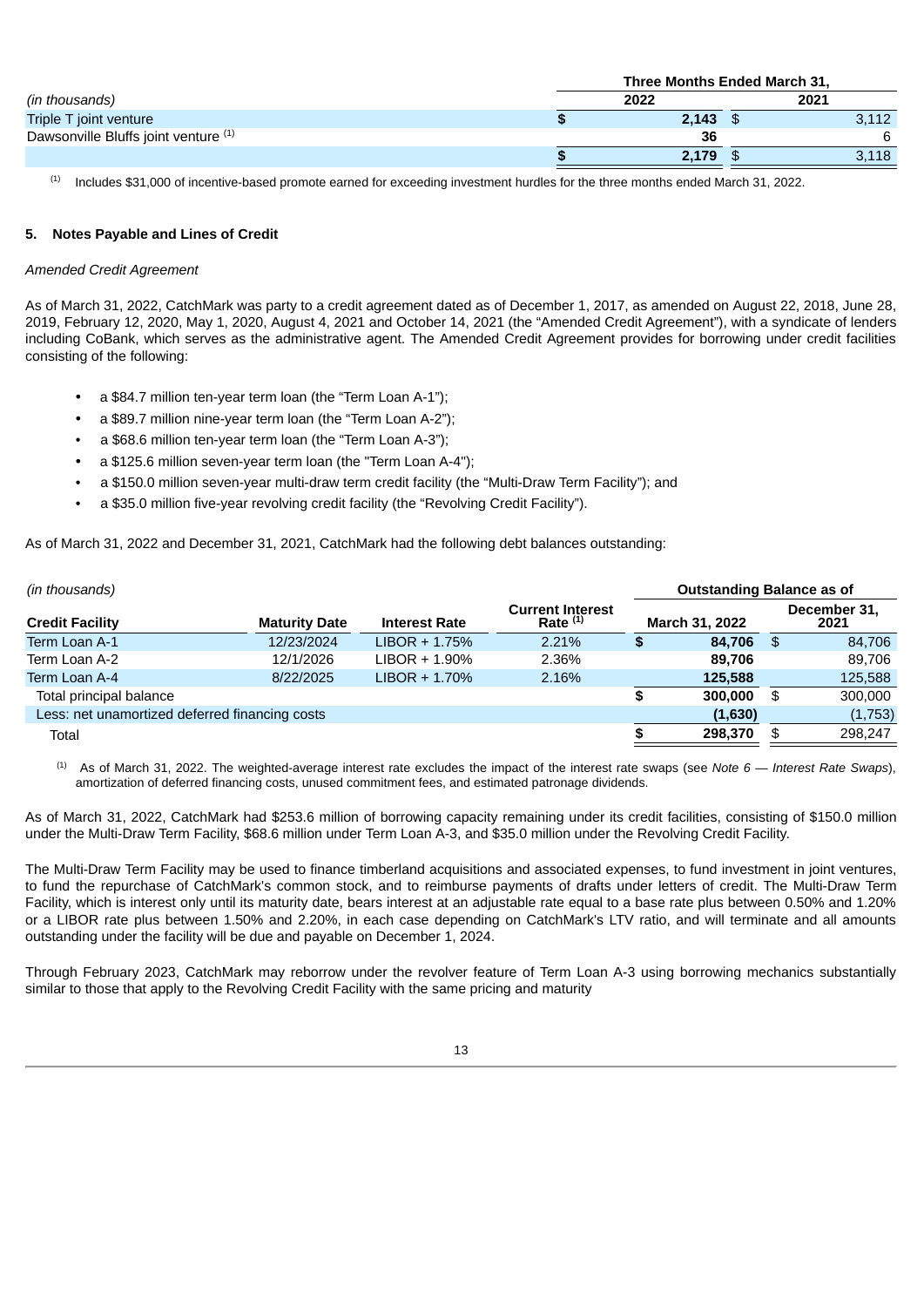date as the existing Term Loan A-3. Borrowings under the revolver feature of the Term Loan A-3 may be used solely to finance acquisitions of additional real property and pay associated expenses. The Term Loan A-3 bears interest at an adjustable rate equal to a base rate plus 1.00% or a LIBOR rate plus 2.00%, and will terminate and all amounts outstanding under the facility will be due and payable on December 1, 2027.

Borrowings under the Revolving Credit Facility may be used for general working capital, to support letters of credit, to fund cash earnest money deposits, to fund acquisitions in an amount not to exceed \$5.0 million, and for other general corporate purposes. The Revolving Credit Facility bears interest at an adjustable rate equal to a base rate plus between 0.50% and 1.20% or a LIBOR rate plus between 1.50% and 2.20%, in each case depending on CatchMark's LTV ratio, and will terminate and all amounts outstanding under the facility will be due and payable on August 4, 2026.

CatchMark pays the lenders an unused commitment fee on the unused portions of the Multi-Draw Term Facility, Term Loan A-3, and Revolving Credit Facility at an adjustable rate ranging from 0.15% to 0.35%, depending on the LTV ratio. For the three months ended March 31, 2022 and 2021, CatchMark recognized \$0.2 million and \$0.1 million of unused commitment fees as interest expense on its consolidated statements of operations, respectively.

CatchMark's obligations under the Amended Credit Agreement are collateralized by a first priority lien on the timberlands owned by CatchMark's subsidiaries and substantially all of CatchMark's subsidiaries' other assets in which a security interest may lawfully be granted, including, without limitation, accounts, equipment, inventory, intellectual property, bank accounts and investment property. In addition, these obligations are jointly and severally guaranteed by CatchMark and all of its subsidiaries pursuant to the terms of the Amended Credit Agreement. CatchMark has also agreed to guarantee certain losses caused by certain willful acts of CatchMark or its subsidiaries.

#### *Patronage Dividends*

CatchMark is eligible to receive annual patronage dividends from its lenders (the "Patronage Banks") under a profit-sharing program made available to borrowers of the Farm Credit System. CatchMark has received a patronage dividend on its eligible patronage loans annually since 2015. Therefore, CatchMark accrues patronage dividends it expects to receive based on historical patronage dividend rates. For the three months ended March 31, 2022 and 2021, CatchMark accrued \$0.6 million and \$0.9 million, respectively, as patronage dividends receivable on its consolidated balance sheets and as an offset against interest expense on the consolidated statements of operations.

In March 2022, CatchMark received patronage dividends of \$3.6 million on its patronage eligible borrowings. Of the total patronage dividends received, \$3.1 million was received in cash and \$0.5 million was received in equity of the Patronage Banks.

As of March 31, 2022 and December 31, 2021, the following balances related to the patronage dividend program were included on CatchMark's consolidated balance sheets:

| (in thousands)                        | As of |                       |  |                   |
|---------------------------------------|-------|-----------------------|--|-------------------|
| Patronage dividends classified as:    |       | <b>March 31, 2022</b> |  | December 31, 2021 |
| Accounts receivable                   |       | 629                   |  | 3.392             |
| Prepaid expenses and other assets (1) |       | 4.774                 |  | 4.311             |
| <b>Total</b>                          |       | 5.403                 |  | 7,703             |

Represents cumulative patronage dividends received as equity in the Patronage Banks. (1)

#### *Debt Covenants*

The Amended Credit Agreement contains, among others, the following financial covenants, which:

- limit the LTV ratio to no greater than 50% at any time;
- require maintenance of a FCCR of not less than 1.05:1.00 at any time; and
- limit the aggregate capital expenditures to no greater than 1% of the value of the timberlands during any fiscal year.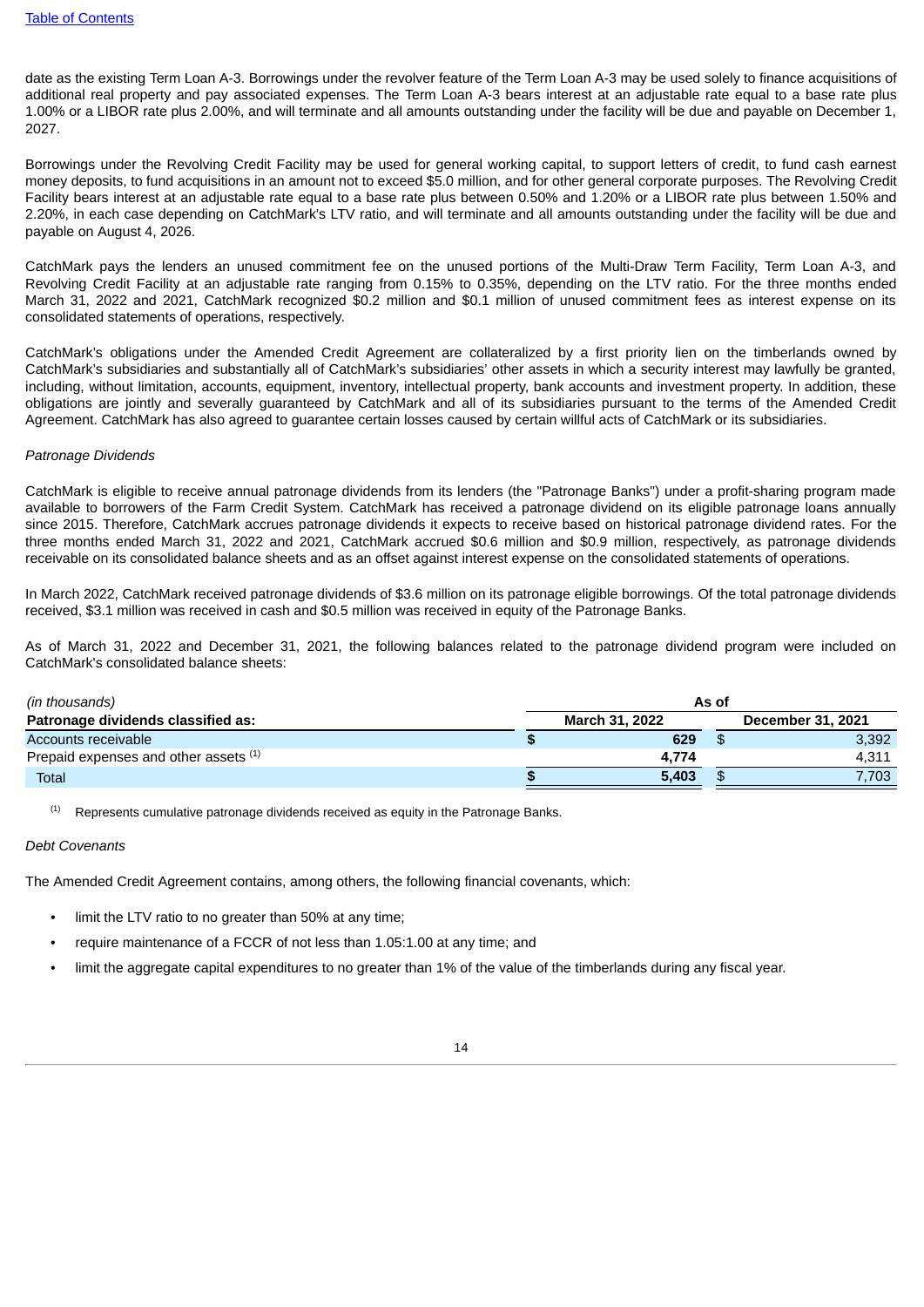The Amended Credit Agreement permits CatchMark to declare, set aside funds for, or pay dividends, distributions, or other payments to stockholders so long as it is not in default under the Amended Credit Agreement. However, if CatchMark has suffered a bankruptcy event or a change of control, the Amended Credit agreement prohibits CatchMark from declaring, setting aside, or paying any dividend, distribution, or other payment other than as required to maintain its REIT qualification. The Amended Credit Agreement also subjects CatchMark to mandatory prepayment from proceeds generated from dispositions of timberlands or lease terminations, which may have the effect of limiting its ability to make distributions to stockholders under certain circumstances.

CatchMark was in compliance with the financial covenants of the Amended Credit Agreement as of March 31, 2022.

#### *Interest Paid and Fair Value of Outstanding Debt*

During the three months ended March 31, 2022 and 2021, CatchMark made the following cash interest payments on its borrowings:

|                        | Three Months Ended March 31, |       |  |
|------------------------|------------------------------|-------|--|
| (in thousands)         | 2022                         | 2021  |  |
| Cash paid for interest | 1.600                        | 2,300 |  |

Included in the interest payments for the three months ended March 31, 2022 and 2021, were unused commitment fees of \$0.2 million and \$0.1 million, respectively.

As of March 31, 2022 and December 31, 2021, the weighted-average interest rate on CatchMark's borrowings, after consideration of its interest rate swaps (see *Note 6 — Interest Rate Swaps*), was 3.80% and 3.77%, respectively. After further consideration of expected patronage dividends, CatchMark's weighted-average interest rate as of March 31, 2022 and December 31, 2021 was 2.95% and 2.92%, respectively.

As of March 31, 2022 and December 31, 2021, the fair value of CatchMark's outstanding debt approximated its book value. The fair value was estimated based on discounted cash flow analysis using the current market borrowing rates for similar types of borrowing arrangements as of the measurement dates.

#### **6. Interest Rate Swaps**

CatchMark uses interest rate swaps to mitigate its exposure to changing interest rates on its variable rate debt instruments. As of March 31, 2022, CatchMark had two outstanding interest rate swaps with terms below:

*(dollar amounts in thousands)*

| <b>Interest Rate Swap</b> | <b>Effective Date</b> | <b>Maturity Date</b> | <b>Pay Rate</b> | <b>Receive Rate</b> | <b>Notional Amount</b> |
|---------------------------|-----------------------|----------------------|-----------------|---------------------|------------------------|
| 2019 Swap - 10YR          | 11/29/2019            | 11/30/2029           | 2.2067%         | one-month LIBOR     | 200,000                |
| 2019 Swap - 7YR           | 11/29/2019            | 11/30/2026           | 2.0830%         | one-month LIBOR     | 75.000                 |
|                           |                       |                      |                 |                     | \$<br>275,000          |

As of March 31, 2022, CatchMark's interest rate swaps effectively fixed the interest rate on \$275.0 million of its \$300.0 million variable-rate debt at 3.95%, inclusive of the applicable spread and before consideration of expected patronage dividends. The 2019 swaps contain an other-than-insignificant financing element and, accordingly, the associated cash flows are reported as financing activities in the accompanying consolidated statements of cash flows.

All of CatchMark's outstanding interest rate swaps during the three months ended March 31, 2022 and 2021 qualified for hedge accounting treatment.

*Fair Value and Cash Paid for Interest Under Interest Rate Swaps*

The following table presents information about CatchMark's interest rate swaps measured at fair value as of March 31, 2022 and December 31, 2021: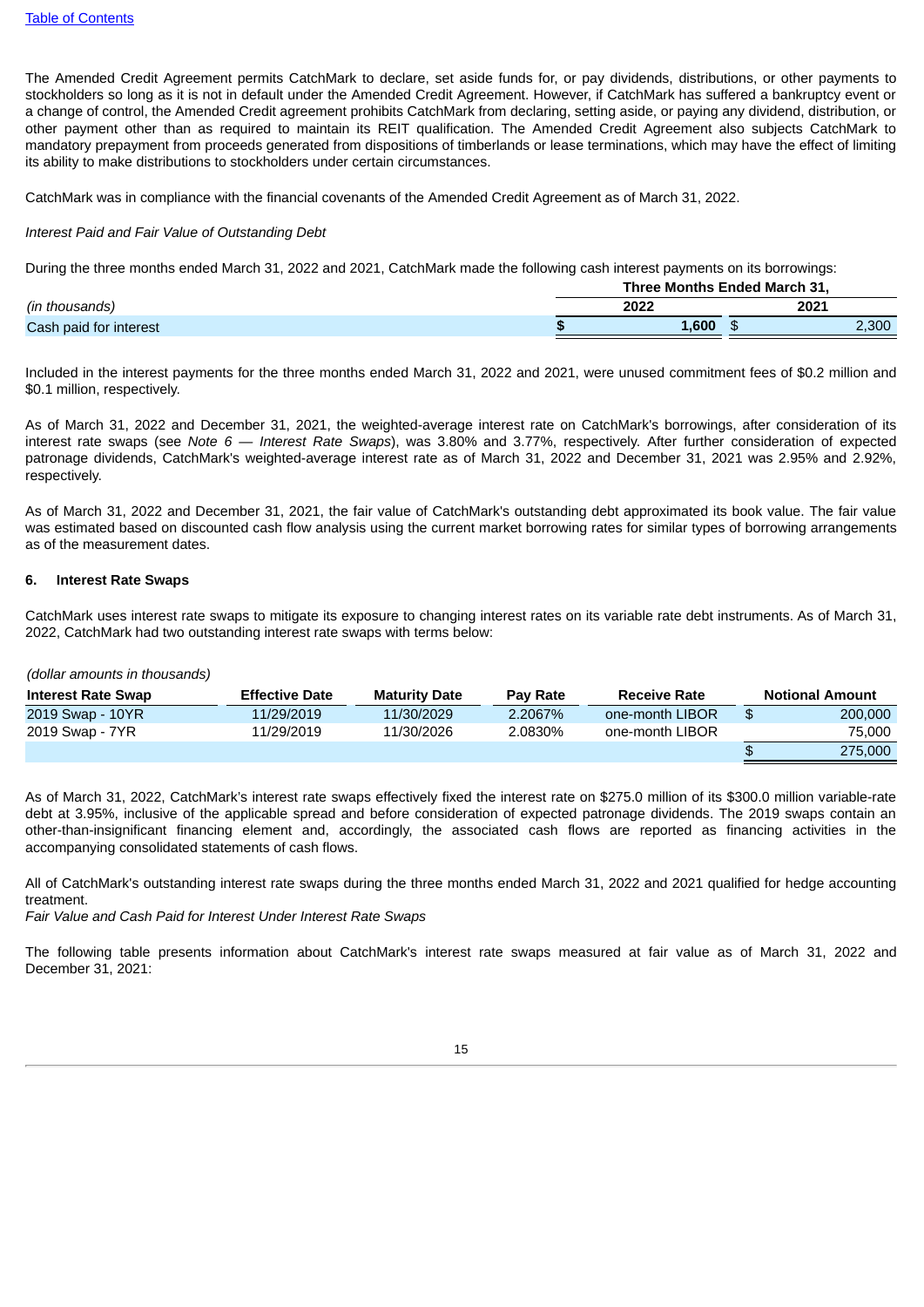| (in thousands)                                 |                                     |    |                       |  | <b>Estimated Fair Value as of</b> |  |  |
|------------------------------------------------|-------------------------------------|----|-----------------------|--|-----------------------------------|--|--|
| <b>Instrument Type</b>                         | <b>Balance Sheet Classification</b> |    | <b>March 31, 2022</b> |  | <b>December 31, 2021</b>          |  |  |
| Derivatives designated as hedging instruments: |                                     |    |                       |  |                                   |  |  |
| Interest rate swaps                            | Prepaid expenses and other assets   | S  | $2,951$ \$            |  |                                   |  |  |
| Interest rate swaps                            | Other liabilities                   | \$ | $-$ \$                |  | (14, 277)                         |  |  |

During the three months ended March 31, 2022 and 2021, CatchMark recognized a change in fair value of its interest rate swaps of \$17.3 million and \$15.7 million, as other comprehensive income, respectively.

During the three months ended March 31, 2022 and 2021, CatchMark reclassified \$0.1 million and \$0.3 million from accumulated other comprehensive income to interest expense related to the off-market swap value at hedge inception. These reclassifications were netted with the market value adjustment to interest rate swaps in the consolidated statements of comprehensive income.

Pursuant to the terms of its interest rate swaps, CatchMark paid \$1.4 million during the three months ended March 31, 2022 and 2021, respectively. All amounts were included in interest expense in the consolidated statements of operations.

As of March 31, 2022, CatchMark estimated that approximately \$1.3 million will be reclassified from accumulated other comprehensive income as an offset to interest expense over the next 12 months.

# **7. Commitments and Contingencies**

#### *Mahrt Timber Agreements*

In connection with its acquisition of timberlands from WestRock in 2007, CatchMark entered into a master stumpage agreement and a fiber supply agreement (collectively, the "Mahrt Timber Agreements") with a wholly-owned subsidiary of WestRock. The master stumpage agreement provides that CatchMark will sell specified amounts of timber and make available certain portions of our timberlands to CatchMark TRS for harvesting. The fiber supply agreement provides that WestRock will purchase a specified tonnage of timber from CatchMark TRS at specified prices per ton, depending upon the type of timber product. The prices for the timber purchased pursuant to the fiber supply agreement are negotiated every two years but are subject to quarterly market pricing adjustments based on an index published by TimberMart-South, a quarterly trade publication that reports raw forest product prices in 11 southern states. The initial term of the Mahrt Timber Agreements is October 9, 2007 through December 31, 2032, subject to extension and early termination provisions. The Mahrt Timber Agreements ensure a long-term source of supply of wood fiber products for WestRock in order to meet its paperboard and lumber production requirements at specified mills and provide CatchMark with a reliable customer for the wood products from its timberlands.

WestRock can terminate the Mahrt Timber Agreements prior to the expiration of the initial term if CatchMark replaces FRC as the forest manager without the prior written consent of WestRock, except pursuant to an internalization of the company's forestry management functions. CatchMark can terminate the Mahrt Timber Agreements if WestRock (i) ceases to operate the Mahrt mill for a period that exceeds 12 consecutive months, (ii) fails to purchase a specified tonnage of timber for two consecutive years, subject to certain limited exceptions or (iii) fails to make payments when due (and fails to cure within 30 days).

In addition, either party can terminate the Mahrt Timber Agreements if the other party commits a material breach (and fails to cure within 60 days) or becomes insolvent. In addition, the Mahrt Timber Agreements provide for adjustments to both parties' obligations in the event of a force majeure, which is defined to include, among other things, lightning, fires, storms, floods, infestation and other acts of God or nature.

For 2022, WestRock is required to purchase, and we are required to make available for purchase to WestRock, a minimum of 371,100 tons of timber under the Mahrt Timber Agreements. For the three months ended March 31, 2022, WestRock purchased 70,000 tons under the Mahrt Timber Agreements, which represented 8% of CatchMark's net timber sales revenue.

*Timberland Operating Agreements*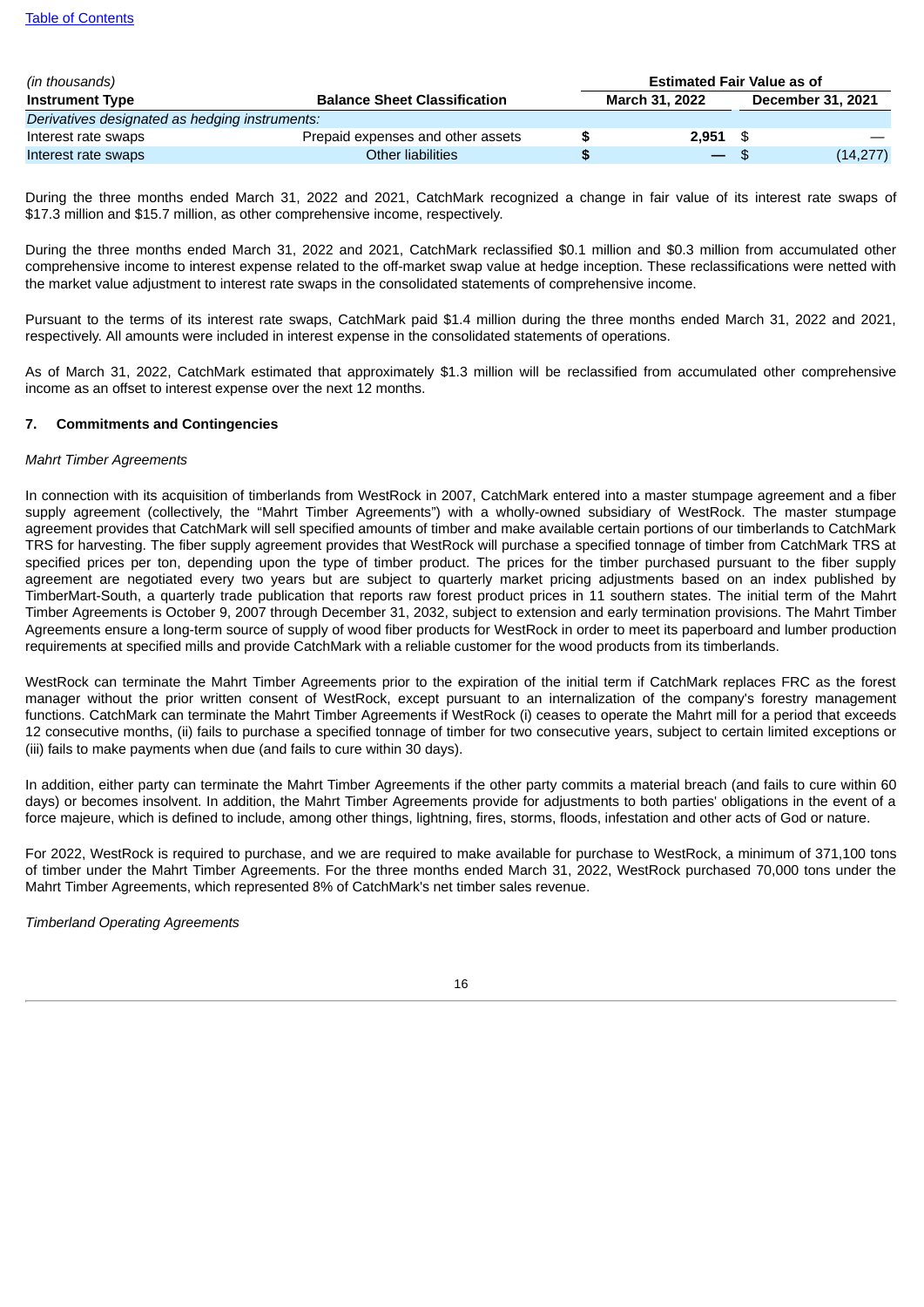Pursuant to the terms of the timberland operating agreement between CatchMark and FRC (the "FRC Timberland Operating Agreement"), FRC manages and operates certain of CatchMark's timberlands and related timber operations, including ensuring delivery of timber to WestRock in compliance with the Mahrt Timber Agreements. In consideration for rendering the services described in the timberland operating agreement, CatchMark pays FRC (i) a monthly management fee based on the actual acreage that FRC manages, which is payable monthly in advance, and (ii) an incentive fee based on timber harvest revenues generated by the timberlands, which is payable quarterly in arrears. The FRC Timberland Operating Agreement, as amended, is effective through March 31, 2023, and is automatically extended for one-year periods unless written notice is provided by CatchMark or FRC to the other party at least 120 days prior to the current expiration. The FRC Timberland Operating Agreement may be terminated by either party with mutual consent or by CatchMark with or without cause upon providing 120 days' prior written notice.

Pursuant to the terms of the timberland operating agreement between CatchMark and AFM (the "AFM Timberland Operating Agreement"), AFM manages and operates certain of CatchMark's timberlands and related timber operations, including ensuring delivery of timber to customers. In consideration for rendering the services described in the AFM Timberland Operating Agreement, CatchMark pays AFM (i) a monthly management fee based on the actual acreage AFM manages, which is payable monthly in advance, and (ii) an incentive fee based on revenues generated by the timber operations, which is payable quarterly in arrears. The AFM Timberland Operating Agreement is effective through November 30, 2022 and is automatically extended for one-year periods unless written notice is provided by CatchMark or AFM to the other party at least 120 days prior to the current expiration. The AFM Timberland Operating Agreement may be terminated by either party with mutual consent or by CatchMark with or without cause upon providing 120 days' prior written notice.

#### *Obligations under Operating Leases*

CatchMark's office lease commenced in January 2019 and expires in November 2028 and qualifies as an operating lease under ASC 842. As of January 1, 2019, CatchMark recorded an operating lease ROU asset and an operating lease liability of \$3.4 million on its balance sheet, which represents the net present value of lease payments over the lease term discounted using CatchMark's incremental borrowing rate at commencement date. CatchMark's office lease contains renewal options; however, the options were not included in the calculation of the operating lease ROU asset and operating lease liability as it is not reasonably certain that CatchMark will exercise the renewal options. CatchMark recorded \$110,400 and \$110,400 of operating lease expense for the three months ended March 31, 2022 and 2021, respectively. For the three months ended March 31, 2022 and 2021, CatchMark paid \$108,000 and \$105,000, respectively, in cash for its office lease, which was included in operating cash flows on its consolidated statements of cash flows.

CatchMark had the following future annual payments for its operating lease as of March 31, 2022:

| (dollar amounts in thousands) | <b>Required Payments</b> |  |
|-------------------------------|--------------------------|--|
| Required payments             |                          |  |
| 2022                          | \$<br>318                |  |
| 2023                          | 435                      |  |
| 2024                          | 447                      |  |
| 2025                          | 459                      |  |
| 2026                          | 472                      |  |
| Thereafter                    | 942                      |  |
|                               | \$<br>3,073              |  |
| Less: imputed interest        | (441)                    |  |
| Operating lease liability     | 2,632                    |  |
|                               |                          |  |
| Remaining lease term (years)  | 6.7                      |  |
| Discount rate                 | 4.58 %                   |  |
|                               |                          |  |

CatchMark holds leasehold interests in 12,800 acres of timberlands under a long-term lease that expires in May 2022 (the "LTC Lease"). The LTC Lease provides CatchMark access rights to harvest timber as specified in the LTC Lease, which is, therefore, a lease of biological assets, and is excluded from the scope of ASC 842.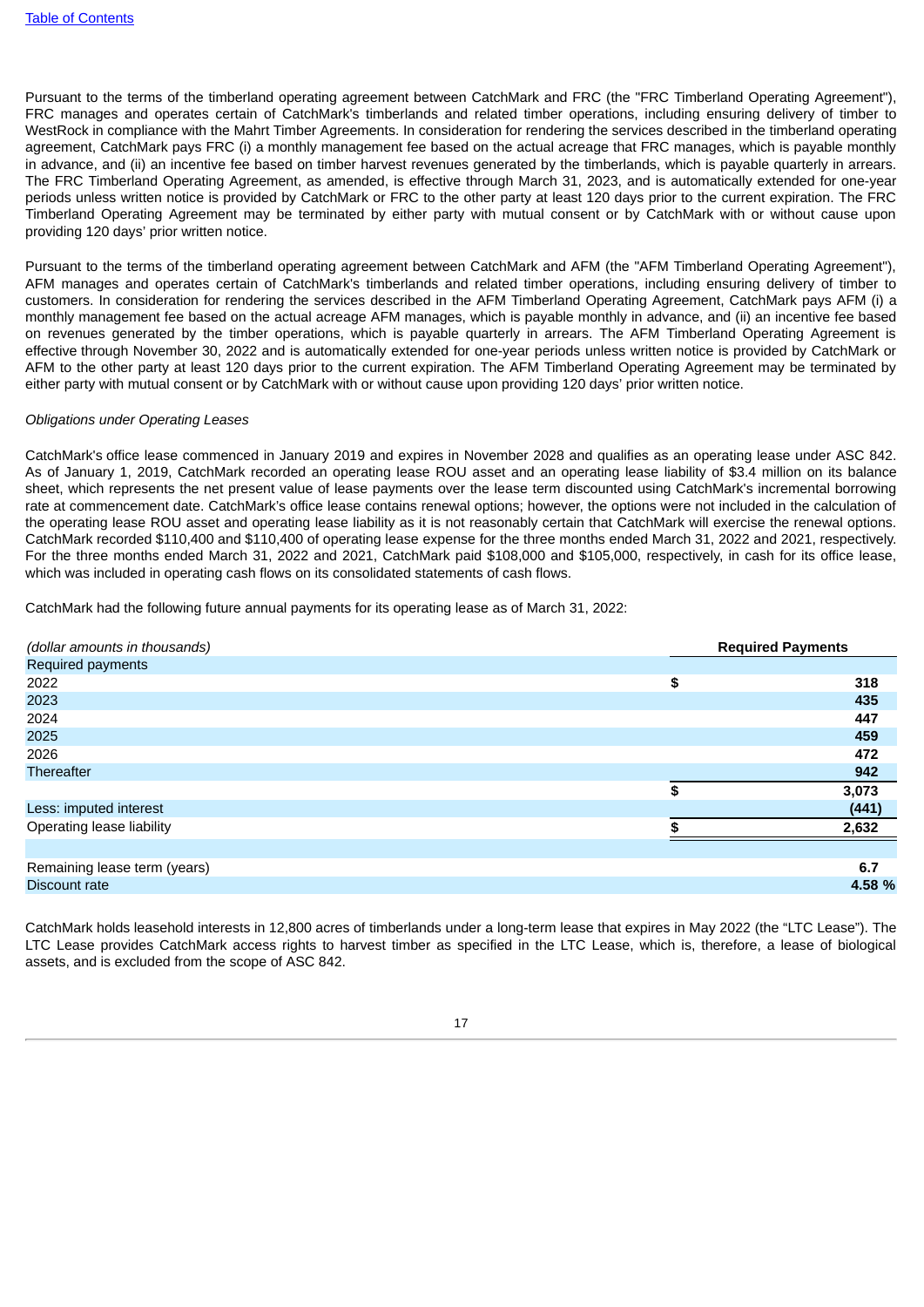As of March 31, 2022, CatchMark had \$242,000 of remaining future lease payments under its LTC Lease.

#### *Litigation*

From time to time, CatchMark may be a party to legal proceedings, claims, and administrative proceedings that arise in the ordinary course of its business. Management makes assumptions and estimates concerning the likelihood and amount of any reasonably possible loss relating to these matters using the latest information available. CatchMark records a liability for litigation if an unfavorable outcome is probable and the amount of loss or range of loss can be reasonably estimated. If an unfavorable outcome is probable and a reasonable estimate of the loss is a range, CatchMark accrues the best estimate within the range. If no amount within the range is a better estimate than any other amount, CatchMark accrues the minimum amount within the range. If an unfavorable outcome is probable but the amount of the loss cannot be reasonably estimated, CatchMark discloses the nature of the litigation and indicates that an estimate of the loss or range of loss cannot be made. If an unfavorable outcome is reasonably possible and the estimated loss is material, CatchMark discloses the nature and estimate of the possible loss of the litigation. CatchMark does not disclose information with respect to litigation where an unfavorable outcome is considered to be remote.

CatchMark is not currently involved in any legal proceedings of which the outcome is reasonably likely to have a material adverse effect on the results of operations or financial condition of CatchMark.

#### **8. Noncontrolling Interests**

CatchMark Timber Trust is the general partner of CatchMark Timber OP and owns 99.76% of its Common Units directly and indirectly. The remaining 0.24% of the Common Units are owned by current and former officers and directors of CatchMark (the "Limited Partners").

CatchMark Timber OP issues LTIP Units to certain officers, directors, and employees of CatchMark. LTIP Units are a class of units structured to qualify as "profits interests" for federal income tax purposes that, subject to certain conditions, including vesting, are convertible by the holder into the Common Units. The LTIP Units initially have no value and are not at parity with the Common Units with respect to liquidating distributions. Regular and other non-liquidating distributions are made by CatchMark Timber OP with respect to unvested LTIP Units as provided in the applicable award agreement for such units. Upon the occurrence of specified events, the LTIP Units can over time achieve partial to full parity with the Common Units.

Vested LTIP Units that have achieved full parity with the Common Units are automatically converted into the Common Units on a one-for-one basis. Vested LTIP Units that have not achieved full parity with the Common Units may convert into the Common Units on less than a onefor-one basis based on relative capital accounts. Limited partners holding Common Units, including those converted from LTIP Units, have the option to cause CatchMark Timber OP to redeem such units after the units have been held for one year. Unless CatchMark Timber Trust exercises its right to purchase the Common Units in exchange for shares of its common stock, CatchMark Timber OP would redeem each such unit with cash equal to the value of one share of CatchMark Timber Trust's common stock.

CatchMark recognizes noncontrolling interests associated with the Common Units held by the Limited Partners and the LTIP Units in an amount equal to the cumulative compensation cost of such units. Upon any forfeiture of the LTIP Units, the associated noncontrolling interests is reclassified to additional paid-in capital. Upon the conversion of the LTIP Units to Common Units, noncontrolling interests is adjusted so that the book value of each newly converted Common Unit equals the book value of an existing Common Unit. Noncontrolling interests is subsequently adjusted by allocations of earnings and distributions paid.

For the three months ended March 31, 2022 and 2021, CatchMark recognized \$0.3 million and \$0.2 million in stock-based compensation expense, respectively, related to the Common Units held by the Limited Partners and the LTIP Units as noncontrolling interests. In January 2022, as the result of forfeitures of 105,862 performance-based LTIP Units, \$0.7 million of cumulative compensation costs related to such forfeited LTIP Units previously recognized as noncontrolling interests was reclassified to additional paid-in capital. During the three months ended March 31, 2022, no LTIP Units were converted to Common Units.

#### **9. Stock-based Compensation**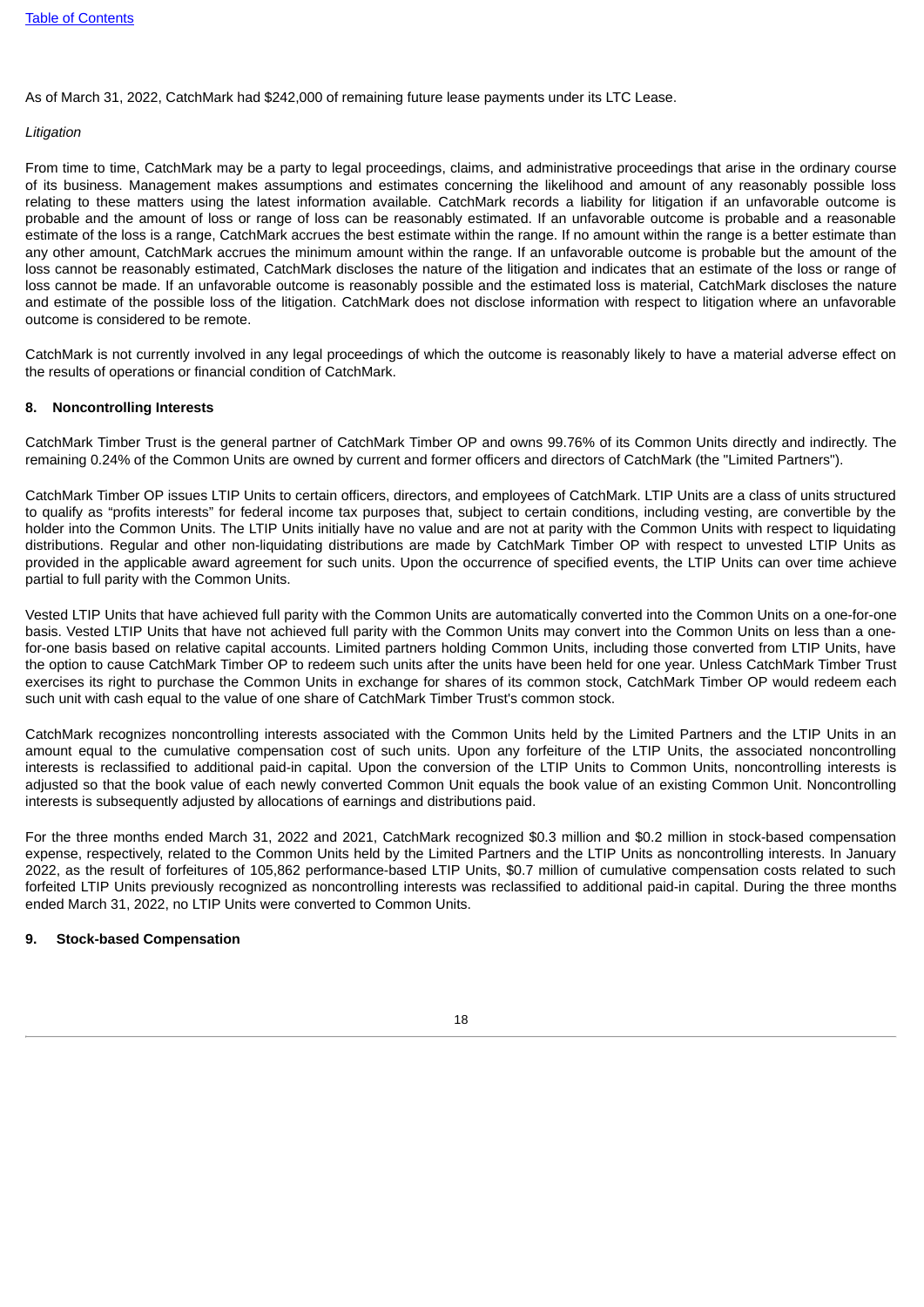### *Long-Term Incentive Plans*

On June 24, 2021, CatchMark's stockholders approved a long-term incentive plan (the "2021 Incentive Plan") at its 2021 annual meeting of stockholders. The 2021 Incentive Plan replaced CatchMark's 2017 long-term incentive plan. The 2021 Incentive Plan allows for the award of options, stock appreciation rights, restricted stock, RSUs, deferred stock units, performance awards, other stock-based awards, LTIP Units or any other right or interest relating to stock or cash to the employees, directors, and consultants of CatchMark or its affiliates. A total of 2.0 million shares of CatchMark's common stock were reserved and available for issuance pursuant to awards granted under the 2021 Incentive Plan. As of March 31, 2022, 1.2 million shares of CatchMark's common stock remained available for issuance under the 2021 Incentive Plan.

# *Service-based Restricted Stock Grants to Employees*

On February 18, 2022, CatchMark granted 182,794 shares of service-based restricted stock to its employees and officers, which will vest in equal installments over a four-year period. The fair value of \$1.5 million was determined based on the closing price of CatchMark's common stock on the grant date and is amortized evenly over the vesting period.

A rollforward of CatchMark's unvested, service-based restricted stock awards to employees for the three months ended March 31, 2022 is as follows:

|                               | <b>Number of Shares</b> |     | <b>Weighted-Average</b><br><b>Grant Date</b><br><b>Fair Value</b> |
|-------------------------------|-------------------------|-----|-------------------------------------------------------------------|
| Unvested at December 31, 2021 | 373,047                 | \$  | 10.62                                                             |
| Granted                       | 182.794                 | \$  | 8.02                                                              |
| Vested                        | (130, 886)              | \$  | 10.84                                                             |
| Forfeited                     | (5,500)                 | \$  | 9.49                                                              |
| Unvested at March 31, 2022    | 419.455                 | \$. | 9.43                                                              |

#### *Performance-based Grants and Forfeitures*

On January 20, 2022, the Compensation Committee of the CatchMark's board of directors (the "Compensation Committee") determined that performance-based grants issued pursuant to CatchMark's 2019 executives' LTIP with a performance period from January 1, 2019 through December 31, 2021 were not earned. As a result, 105,862 LTIP Units issued thereunder were forfeited and the remaining unamortized cost of \$144,000 associated with these grants was expensed in the first quarter of 2022.

On March 2, 2022, CatchMark granted 358,454 shares of performance-based LTIP Units to its executive officers and 232,222 shares of performance-based restricted stock to its executive officers and eligible officers (the "2022 Performance-based Grant"). The issuance represents the maximum number of LTIP Units or shares of restricted stock that could be earned based on the relative performance of CatchMark's TSR against pre-established benchmarks over a three-year performance period from January 1, 2022 to December 31, 2024. The Compensation Committee will determine the earned awards after the end of the performance period, and the earned awards will vest in two equal installments in the first quarter of 2025 and 2026. The total compensation cost of the 2022 Performance-based Grant was \$2.1 million and will be amortized over a weighted-vesting period of 3.4 years. The fair value of each LTIP Unit and share of restricted stock was calculated using Monte-Carlo simulation with the following assumptions:

| Grant date CTT closing price (March 2, 2022)            | -S | 7.89    |
|---------------------------------------------------------|----|---------|
| Weighted-average fair value per granted LTIP Unit/share |    | 3.62    |
| Assumptions:                                            |    |         |
| Volatility                                              |    | 43.15 % |
| Expected term (years)                                   |    | 3.0     |
| Risk-free interest rate                                 |    | 1.65%   |
|                                                         |    |         |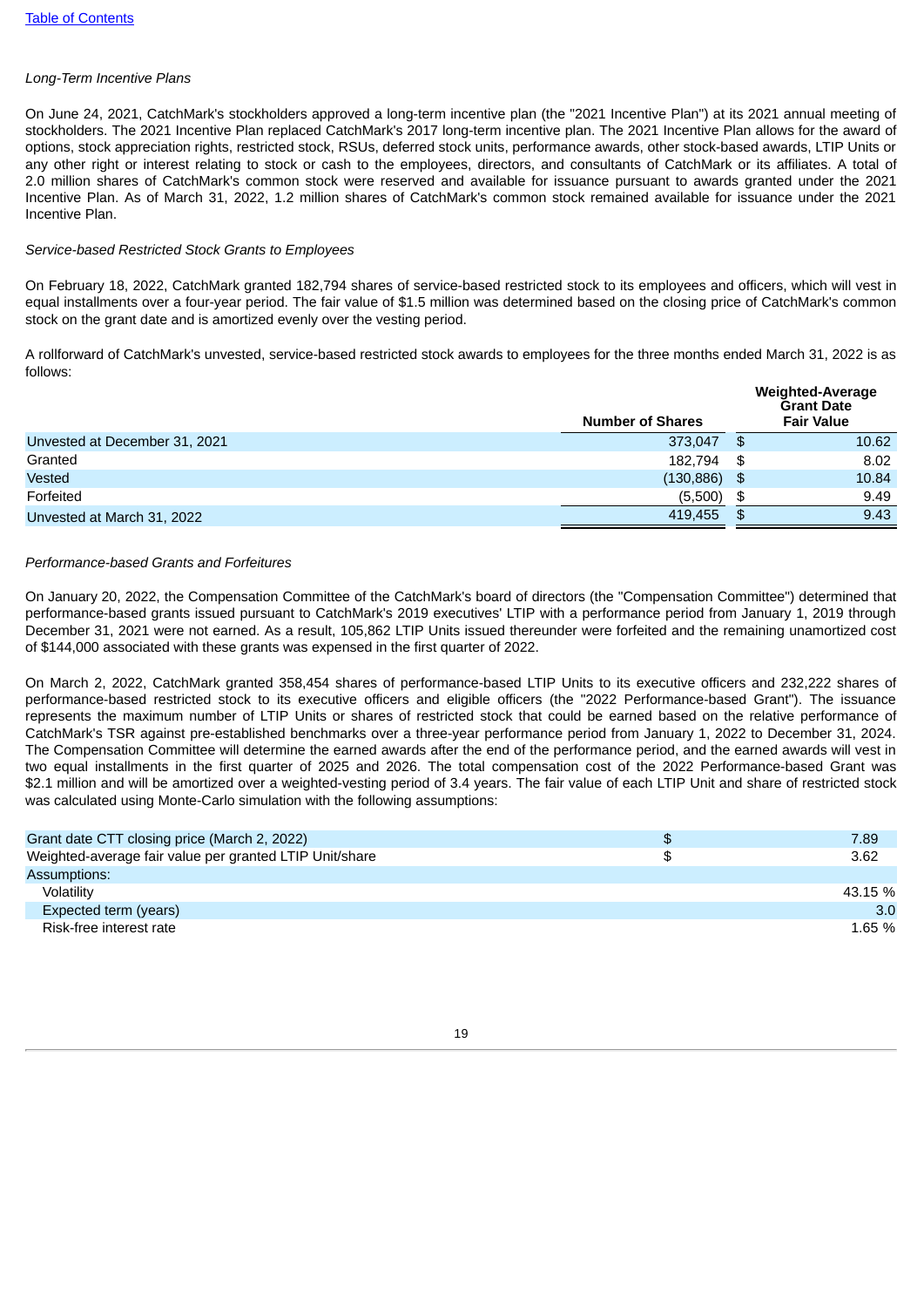A rollforward of CatchMark's unvested, performance-based LTIP Units grants for the three months ended March 31, 2022 is as follows:

| <b>Number of Units</b>   |     | <b>Weighted-Average</b><br><b>Grant Date</b><br><b>Fair Value</b> |
|--------------------------|-----|-------------------------------------------------------------------|
| 505,908                  | \$  | 6.52                                                              |
| 358,454                  | -S  | 3.62                                                              |
| $\overline{\phantom{m}}$ | -\$ |                                                                   |
| (105, 862)               | \$  | 8.13                                                              |
| 758,500                  | \$  | 4.92                                                              |
|                          |     |                                                                   |

A rollforward of CatchMark's unvested, performance-based restricted stock grants for the three months ended March 31, 2022 is as follows:

|                               | <b>Number of Shares</b>  |      | <b>Weighted-Average</b><br><b>Grant Date</b><br><b>Fair Value</b> |
|-------------------------------|--------------------------|------|-------------------------------------------------------------------|
| Unvested at December 31, 2021 | 67,769                   | \$   | 6.14                                                              |
| Granted                       | 232,222                  | -\$  | 3.62                                                              |
| Vested                        | $\overline{\phantom{m}}$ | -\$  |                                                                   |
| Forfeited                     |                          | - SS |                                                                   |
| Unvested at March 31, 2022    | 299,991                  | \$   | 4.19                                                              |

#### *Stock-based Compensation Expense*

A summary of CatchMark's stock-based compensation expense for the three months ended March 31, 2022 and 2021 is presented below:

|                                     | Three Months Ended March 31. |     |  |      |  |  |  |
|-------------------------------------|------------------------------|-----|--|------|--|--|--|
| (in thousands)                      | 2022                         |     |  | 2021 |  |  |  |
| General and administrative expenses |                              | 680 |  | 512  |  |  |  |
| Forestry management expenses        |                              | 171 |  | 107  |  |  |  |
| Total $(1)$                         |                              | 851 |  | 619  |  |  |  |

The three months ended March 31, 2022 and 2021 includes \$0.3 million and \$0.2 million of stock-based compensation recognized as noncontrolling interest, respectively. (1)

As of March 31, 2022, approximately \$7.3 million of compensation expense related to unvested restricted stock and LTIP Units remained to be recognized over a weighted-average period of 2.8 years.

#### **10. Segment Information**

As of March 31, 2022, CatchMark had the following reportable segments: Harvest, Real Estate and Investment Management. Harvest includes wholly-owned timber assets and associated timber sales, other revenues and related expenses. Real Estate includes timberland sales, cost of timberland sales and large dispositions. Investment Management includes investment in and income (loss) from unconsolidated joint ventures and asset management fee revenues earned for the management of these joint ventures. General and administrative expenses, along with other expense and income items, are not allocated among segments. Asset information and capital expenditures by segment are not reported because CatchMark does not use these measures to assess performance. CatchMark's investments in unconsolidated joint ventures are reported separately on the accompanying consolidated balance sheets. During the periods presented, there have been no material intersegment transactions.

The following table presents revenues by reportable segment: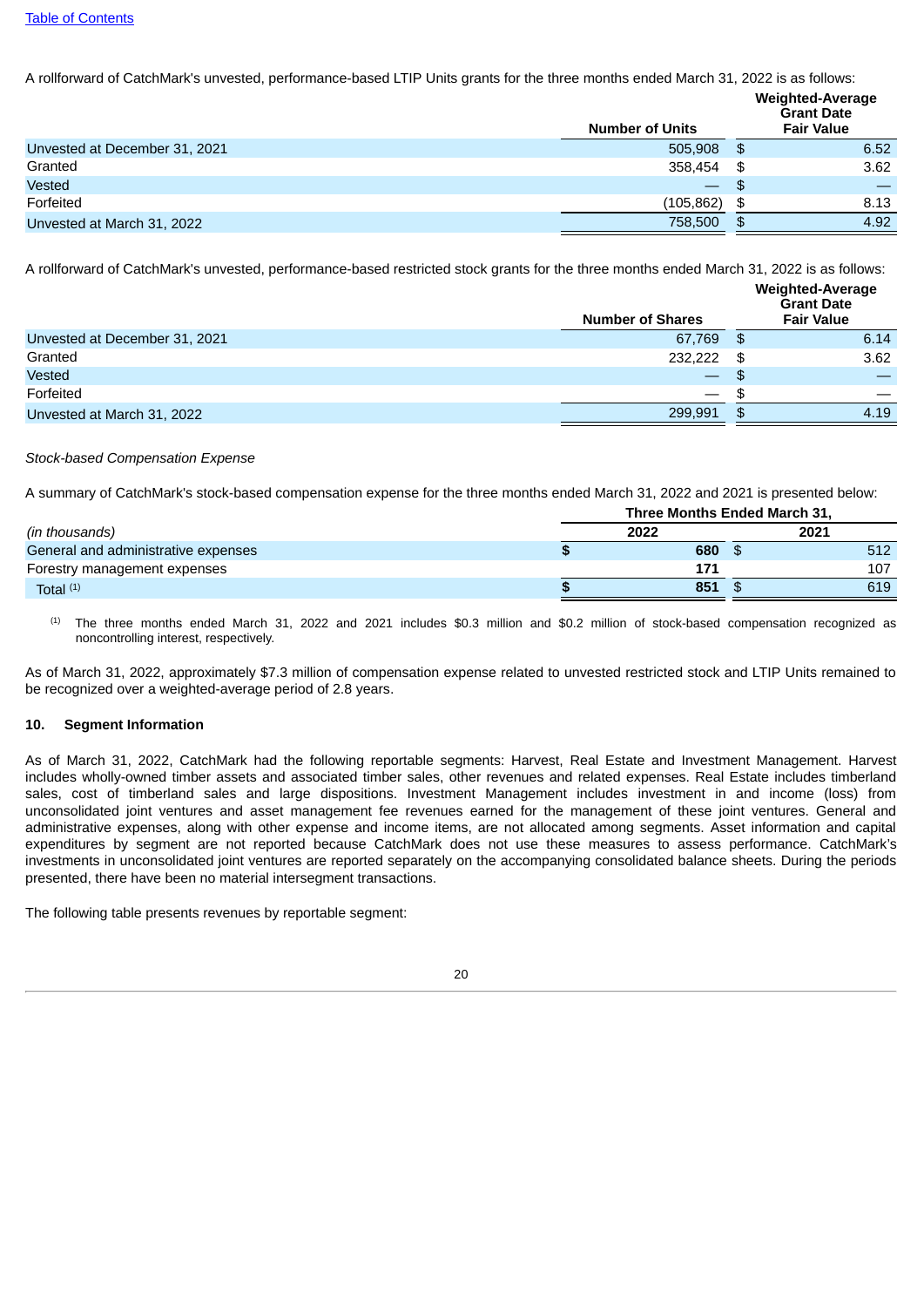|                       | Three Months Ended March 31, |        |      |        |  |  |
|-----------------------|------------------------------|--------|------|--------|--|--|
| (in thousands)        | 2022                         |        | 2021 |        |  |  |
| <b>Harvest</b>        |                              | 18,693 |      | 21,211 |  |  |
| <b>Real Estate</b>    |                              | 6,070  |      | 3,357  |  |  |
| Investment Management |                              | 2.179  |      | 3,118  |  |  |
| Total                 |                              | 26.942 |      | 27,686 |  |  |

Adjusted EBITDA is the primary performance measure reviewed by management to assess operating performance. The following table presents Adjusted EBITDA by reportable segment:

|                              | Three Months Ended March 31, |            |  |         |  |  |
|------------------------------|------------------------------|------------|--|---------|--|--|
| (in thousands)               | 2022                         |            |  | 2021    |  |  |
| <b>Harvest</b>               |                              | $9,611$ \$ |  | 8,927   |  |  |
| <b>Real Estate</b>           |                              | 5,752      |  | 3.144   |  |  |
| <b>Investment Management</b> |                              | 2,733      |  | 3,820   |  |  |
| Corporate                    |                              | (3,250)    |  | (2,954) |  |  |
| <b>Total</b>                 |                              | 14,846     |  | 12,937  |  |  |

A reconciliation of Adjusted EBITDA to GAAP net income (loss) is presented below:

|                                                                                                                                                  |   | <b>Three Months Ended March 31.</b> |  |        |
|--------------------------------------------------------------------------------------------------------------------------------------------------|---|-------------------------------------|--|--------|
| (in thousands)                                                                                                                                   |   | 2022                                |  | 2021   |
| <b>Adjusted EBITDA</b>                                                                                                                           | S | 14,846 \$                           |  | 12,937 |
| Subtract:                                                                                                                                        |   |                                     |  |        |
| <b>Depletion</b>                                                                                                                                 |   | 4,149                               |  | 7.725  |
| Interest expense (1)                                                                                                                             |   | 2,111                               |  | 2,342  |
| Amortization (1)                                                                                                                                 |   | 423                                 |  | 633    |
| Depletion, amortization, and basis of timberland and mitigation credits sold included in income from unconsolidated joint venture <sup>(2)</sup> |   | 64                                  |  | 88     |
| Basis of timberland sold, lease terminations and other (3)                                                                                       |   | 4,040                               |  | 1,966  |
| Stock-based compensation expense                                                                                                                 |   | 851                                 |  | 619    |
| Post-employment benefits (4)                                                                                                                     |   | 8                                   |  | 16     |
| Other $(5)$                                                                                                                                      |   | 16                                  |  | 99     |
| Net income (loss)                                                                                                                                |   | $3,184$ \$                          |  | (551)  |

- For the purpose of the above reconciliation, amortization includes amortization of deferred financing costs, amortization of operating lease assets and liabilities, amortization of intangible lease assets, and amortization of mainline road costs, which are included in either interest expense, land rent expense, or other operating expenses in the accompanying consolidated statements of operations. (1)
- Reflects our share of depletion, amortization, and basis of timberland and mitigation credits sold of the unconsolidated Dawsonville Bluffs joint venture. (2)
- Includes non-cash basis of timber and timberland assets written-off related to timberland sold, terminations of timberland leases and casualty losses. (3)
- Reflects one-time, non-recurring post-employment benefits associated with the retirement of our former CEO, including severance pay, payroll taxes, professional fees, and accrued dividend equivalents paid in installments over agreed-upon periods of time. (4)
- Includes certain cash expenses paid, or reimbursement received, that management believes do not directly reflect the core business operations of our timberland portfolio on an on-going basis, including costs required to be expensed by GAAP related to acquisitions, transactions, joint ventures or new business initiatives. (5)

# **11. Subsequent Event**

*Dividend Declaration*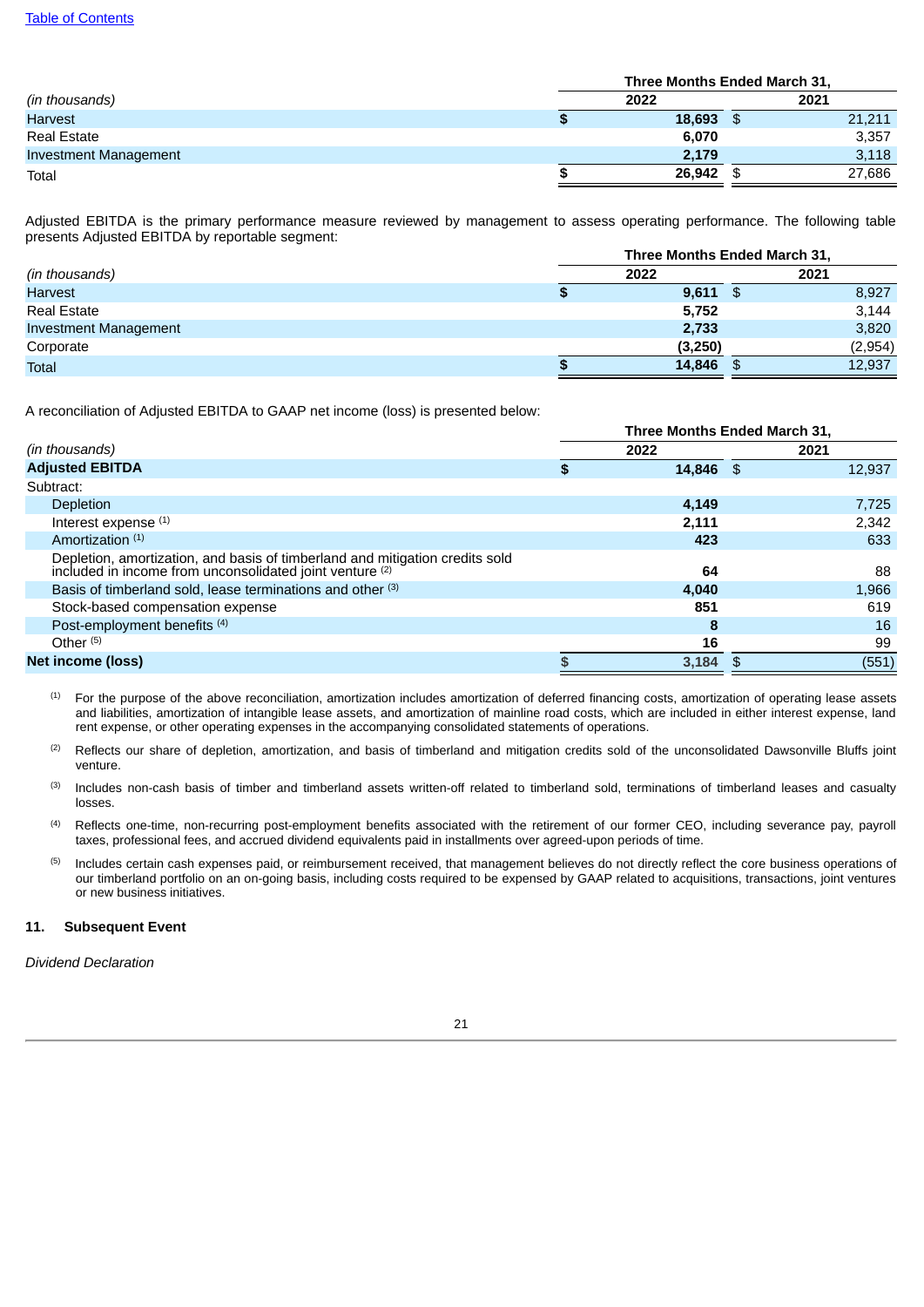<span id="page-22-0"></span>On May 5, 2022, CatchMark declared a cash dividend of \$0.075 per share for its common stockholders of record on May 31, 2022, payable on June 15, 2022.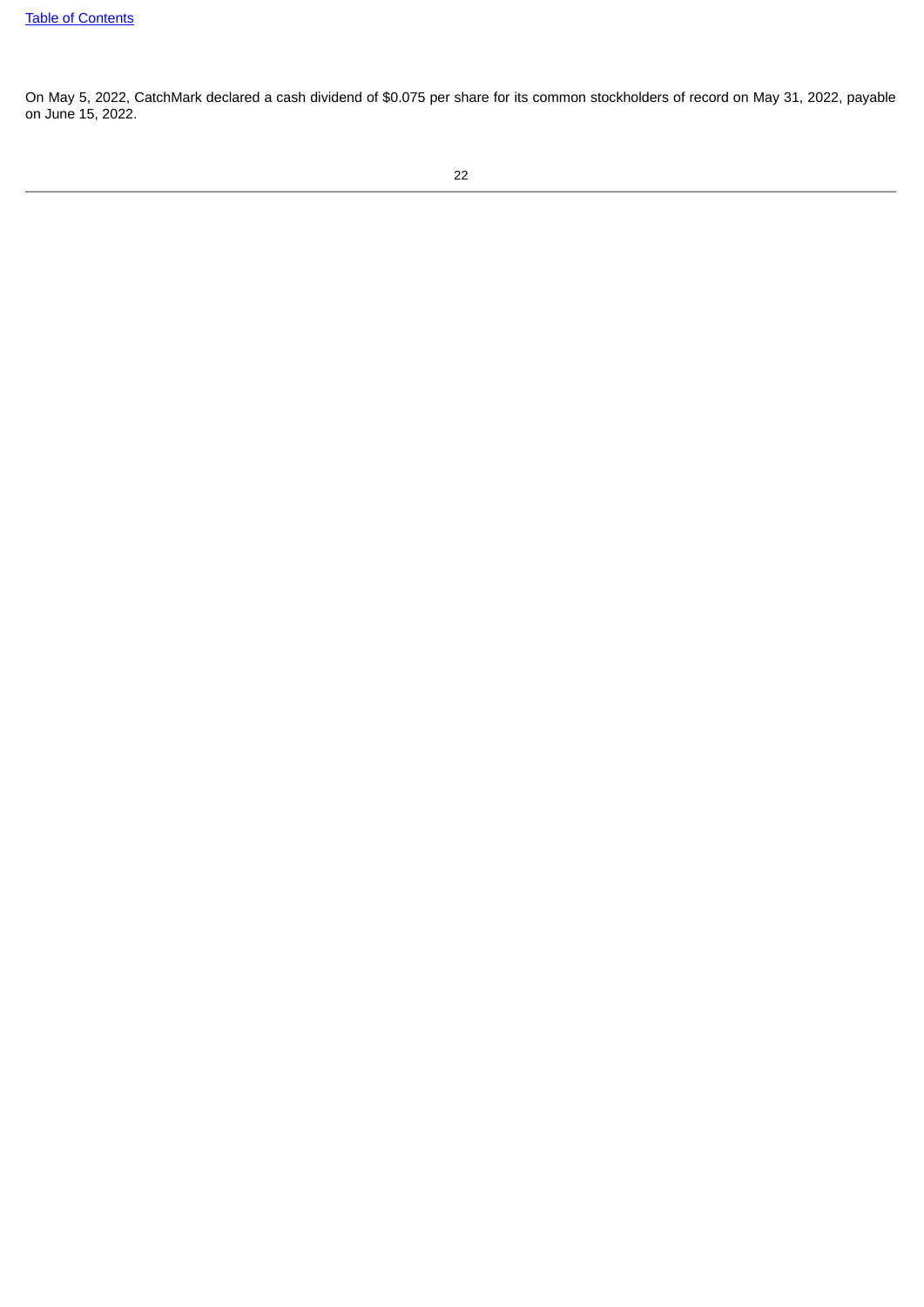#### **ITEM 2. MANAGEMENT'S DISCUSSION AND ANALYSIS OF FINANCIAL CONDITION AND RESULTS OF OPERATIONS**

The following discussion and analysis should be read in conjunction with our accompanying consolidated financial statements and notes thereto. See also "Cautionary Note Regarding Forward-Looking Statements" preceding Part I of this report, as well as our consolidated financial statements and the notes thereto and Management's Discussion and Analysis of Financial Condition and Results of Operations in our Annual Report on Form 10-K for the year ended December 31, 2021.

#### **Overview**

We acquire and operate prime timberlands located in leading U.S. mill markets. We actively manage our timberlands to achieve an optimum balance among biological timber growth, current harvest cash flow, and responsible environmental stewardship. We continued to execute our three-pillar strategy of owning and investing in prime timberlands located in leading mill markets, and optimizing harvest operations through delivered wood sales and opportunistic stumpage sales. After completing the disposition of our Pacific Northwest timberlands and exiting the Triple T joint venture in the second half of 2021, we have refocused our ownership and operations on the nation's premier wood basket, the U.S. South. We are seeking to expand our presence in superior mill markets where we already have strong local relationships to strengthen our Harvest EBITDA while maintaining stable merchantable inventory per acre. Our strategic investment opportunities include direct acquisition of high-quality industrial timberland properties with a target average transaction size ranging from \$5 million to \$50 million, and the development of new revenue-generating environmental initiatives such as wetlands mitigation banking, solar projects, and carbon sequestration.

During the first quarter of 2022, we realized significant net timber sales price increases in the U.S. South, 8% for pulpwood and 30% for sawtimber, as compared to the prior year quarter. As a result, we increased timber sales revenue in the U.S. South by 17% despite a 2% planned harvest volume reduction. Our U.S. South stumpage prices maintained significant premiums over South-wide averages a result of our local market advantages. Our timberlands continue to maintain harvest productivity of approximately 5.1 tons per acre, consistent with our three and five-year average.

We continuously assess potential alternative uses of our timberlands, as some of our properties may be more valuable for development, conservation, recreational or other purposes than for growing timber. In the first quarter of 2022, we sold 3,400 acres of timberland for \$6.1 million, or \$1,771 per acre, under our retail land sales program. Acres sold in the current quarter was comprised of approximately 37% pine plantation, which was about half of our portfolio average. When evaluating our land sale opportunities, we assess a full range of matters relating to the timberland property or properties, including, but not limited to inventory stocking below portfolio average, higher mix of hardwood inventory, below portfolio-average productivity characteristics, geographical procurement and operating areas, and timber reservation opportunities.

During the first quarter of 2022, we paid \$3.6 million of distributions to our stockholders, which were fully covered by net cash provided by operating activities. We did not repurchase any shares of our common stock under our SRP during the quarter.

#### **Timberland Portfolio**

As of March 31, 2022, we wholly owned interests in 365,300 acres of high-quality industrial timberland in the U.S. South, consisting of 352,500 acres of fee timberlands and 12,800 acres of leased timberlands (expiring in May 2022). Our wholly-owned timberlands are located within an attractive fiber basket encompassing a diverse group of pulp, paper and wood products manufacturing facilities. Our timberlands consisted of 72% pine plantations by acreage and 55% sawtimber by volume.

| Acres by state as of March 31, 2022 | Fee     | Lease  | <b>Total</b> |
|-------------------------------------|---------|--------|--------------|
| Alabama                             | 65,100  | 1,800  | 66,900       |
| Georgia                             | 220,200 | 11.000 | 231,200      |
| South Carolina                      | 67.200  |        | 67.200       |
| Total                               | 352,500 | 12,800 | 365.300      |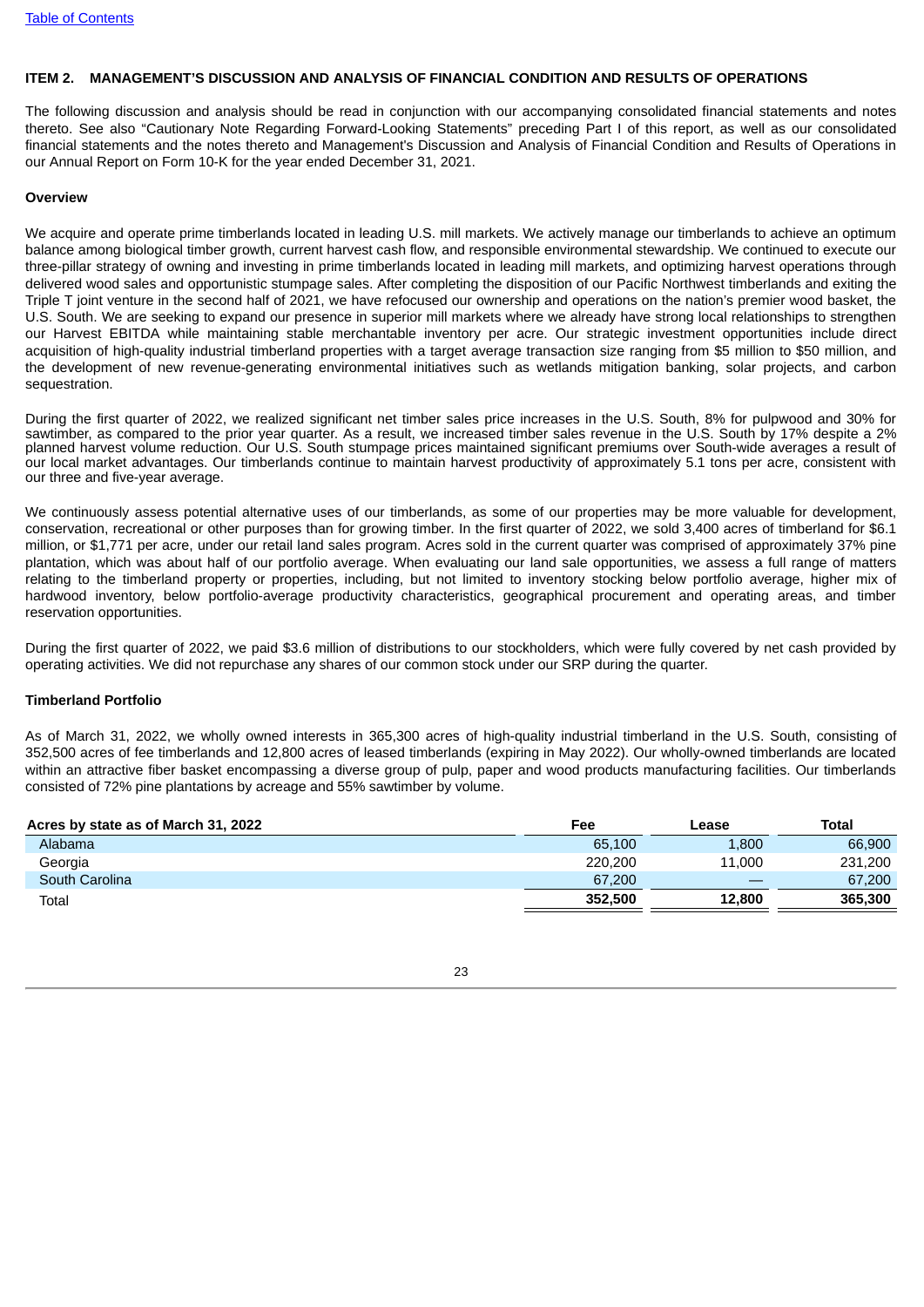As of March 31, 2022, our wholly-owned timber inventory consisted of an estimated 13.9 million tons of merchantable inventory with the following components:

| (in millions)                                | Tons |             |              |  |
|----------------------------------------------|------|-------------|--------------|--|
| Merchantable timber inventory <sup>(1)</sup> | Fee  | Lease $(3)$ | <b>Total</b> |  |
| Pulpwood                                     | 6.2  | 0.1         | 6.3          |  |
| Sawtimber <sup>(2)</sup>                     |      | 0.2         | 7.6          |  |
| <b>Total</b>                                 | 13.6 | 0.3         | 13.9         |  |

Merchantable timber inventory does not include current year growth. (1)

- Includes chip-n-saw and sawtimber. (2)
- Lease expiring in May 2022 and includes certain stocking reversion requirements upon its expiration. (3)

In addition to our wholly-owned timberlands, we owned a 50% membership interest in the Dawsonville Bluffs joint venture as of March 31, 2022 (see *Note 4 — Unconsolidated Joint Venture* to our accompanying consolidated financial statements for further details).

#### **Segment Information**

We have three reportable segments: Harvest, Real Estate and Investment Management. Our Harvest segment includes wholly-owned timber assets and associated timber sales, other revenues and related expenses. Our Real Estate segment includes timberland sales, cost of timberland sales and large dispositions. Our Investment Management segment includes investments in and income (loss) from unconsolidated joint ventures and asset management fee revenues earned for the management of these joint ventures. General and administrative expenses, along with other expense and income items, are not allocated among segments. For additional information, see *Note 10 — Segment Information* to our accompanying consolidated financial statements.

#### **Timber Agreements**

A significant portion of our timber sales is derived from the Mahrt Timber Agreements under which we sell specified amounts of timber to WestRock subject to market pricing adjustments. For full year 2022, WestRock is required to purchase a minimum of 371,100 tons of timber under the Mahrt Timber Agreements. For the three months ended March 31, 2022, WestRock purchased 70,000 tons under the Mahrt Timber Agreements, which represented 8% of our net timber sales revenue. See *Note 7 — Commitments and Contingencies* to our accompanying consolidated financial statements for additional information regarding the material terms of the Mahrt Timber Agreements.

We are party to a pulpwood supply agreement with IP (the "Carolinas Supply Agreement"). For full year 2022, IP is required to purchase a minimum of 50,000 tons of timber under the Carolinas Supply Agreement. During the three months ended March 31, 2022, we sold 6,100 tons under the Carolinas Supply Agreement, which represented 1% of our net timber sales revenue.

#### **Liquidity and Capital Resources**

#### *Overview*

Cash flows generated from our operations are primarily used to fund recurring expenditures and distributions to our stockholders. The amount of distributions to common stockholders is authorized by our board of directors and is dependent upon a number of factors, including funds deemed available for distribution based principally on our current and future projected operating cash flows, less capital requirements necessary to maintain our existing timberland portfolio. In determining the amount of distributions to common stockholders, we also consider our financial condition, our expectations of future sources of liquidity, current and future economic conditions, market demand for timber and timberlands, and tax considerations, including the annual distribution requirements necessary to maintain our status as a REIT under the Code.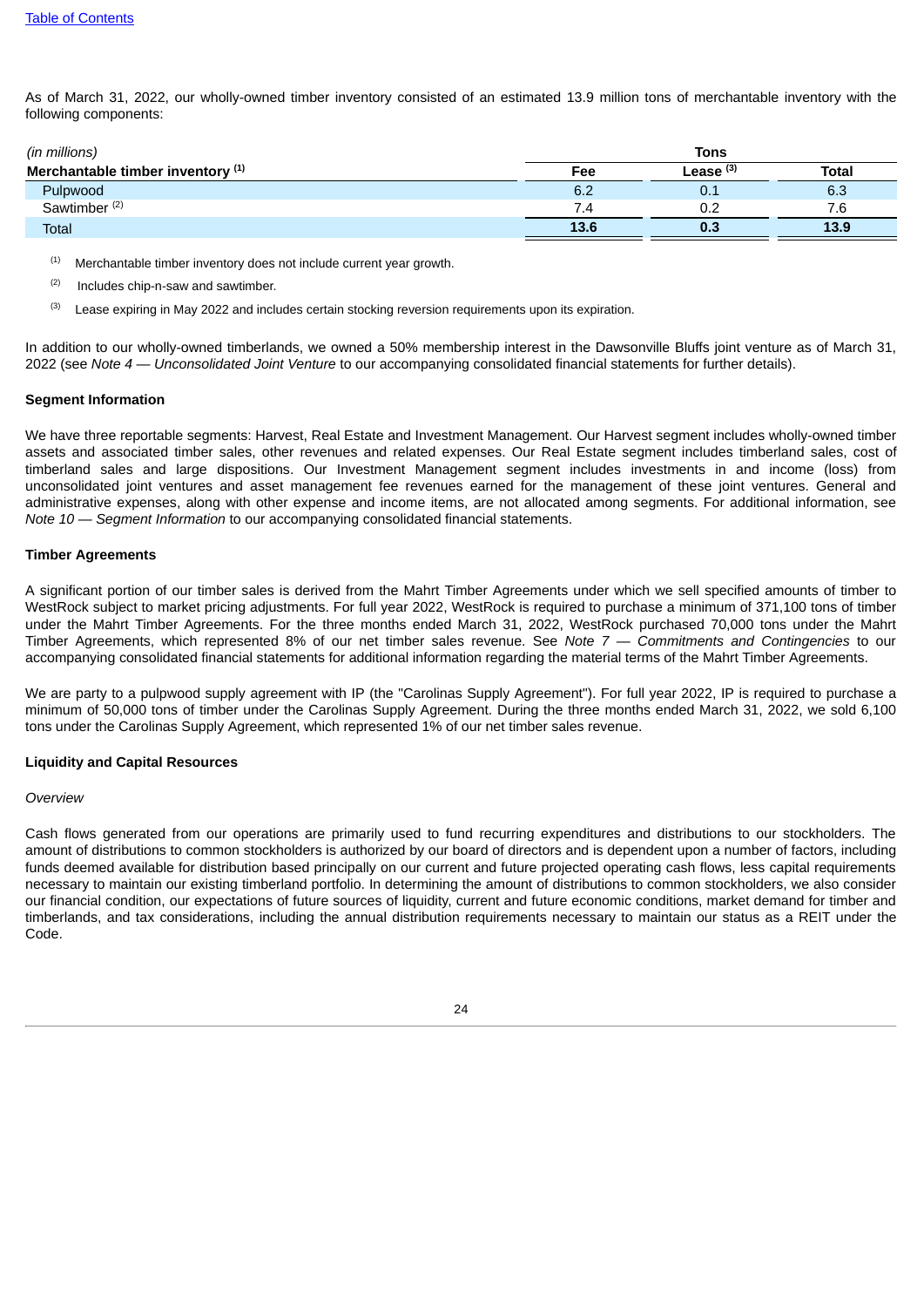In determining how to allocate cash resources in the future, we will initially consider the source of the cash. We anticipate using a portion of cash generated from operations, after payments of periodic operating expenses and interest expense, to fund certain capital expenditures required for our timberlands. Any remaining cash generated from operations may be used to pay distributions to stockholders and partially fund timberland acquisitions. Therefore, to the extent that cash flows from operations are lower, whether as a result of a reduction in anticipated harvest amounts or timber sales, decreases in asset management fees or distributions from joint ventures, or otherwise, timberland acquisitions and stockholder distributions are anticipated to be lower as well. Capital expenditures, including new timberland acquisitions, are generally funded with cash flow from operations or existing debt availability; however, proceeds from future debt financings, and equity and debt offerings may be used to fund capital expenditures, acquire new timberland properties, invest in joint ventures, and pay down existing and future borrowings. From time to time, we also sell certain large timberland properties in order to generate capital to fund capital allocation priorities, including but not limited to redeployment into more desirable timberland investments, pay down of outstanding debt or repurchase of shares of our common stock. Such large dispositions are typically larger in size and more infrequent than sales under our normal land sales program.

#### *Shelf Registration Statement and Equity Offerings*

On February 28, 2020, we filed a shelf registration statement on Form S-3 (File No. 333-236793) with the SEC, which was declared effective on May 7, 2020. Our shelf registration statement provides us with future flexibility to offer, from time to time and in one or more offerings, up to \$600 million in an undefined combination of debt securities, common stock, preferred stock, depositary shares, or warrants. The terms of any such future offerings would be established at the time of an offering. On May 7, 2020, we entered into a distribution agreement with a group of sales agents relating to the sale from time to time of up to \$75 million in shares of our common stock in at-the-market offerings or as otherwise agreed with the applicable sales agent, including in block transactions. These shares are registered with the SEC under our shelf registration statement. As of March 31, 2022, we have not sold any shares of common stock under the distribution agreement.

#### *Credit Facilities*

The table below presents the details of each credit facility under the Amended Credit Agreement as of March 31, 2022: *(dollars in thousands)*

| <b>Facility Name</b>           | <b>Maturity Date</b> | Interest Rate <sup>(1)</sup> | <b>Unused</b><br><b>Total</b><br><b>Commitment Fee</b><br>Capacity |               |      | Outstanding<br><b>Balance</b> | Remaining<br>Capacity |
|--------------------------------|----------------------|------------------------------|--------------------------------------------------------------------|---------------|------|-------------------------------|-----------------------|
| Term Loan A-1                  | 12/23/2024           | $LIBOR + 1.75%$              | N/A                                                                | \$<br>84,706  | - \$ | 84,706 \$                     |                       |
| Term Loan A-2                  | 12/1/2026            | $LIBOR + 1.90\%$             | N/A                                                                | 89.706        |      | 89.706                        |                       |
| Term Loan $A-3$ <sup>(2)</sup> | 12/1/2027            | $LIBOR + 2.00\%$             | 0.20%                                                              | 68.619        |      |                               | 68,619                |
| Term Loan A-4                  | 8/22/2025            | LIBOR + 1.70%                | N/A                                                                | 125.588       |      | 125.588                       |                       |
| Multi-Draw Term Facility       | 12/1/2024            | $LIBOR + 1.90\%$             | 0.20%                                                              | 150,000       |      |                               | 150,000               |
| Revolving Credit Facility      | 8/4/2026             | LIBOR + 1.90%                | 0.20%                                                              | 35,000        |      |                               | 35,000                |
| <b>Total</b>                   |                      |                              |                                                                    | \$<br>553,619 |      | 300,000                       | \$<br>253,619         |

The applicable LIBOR margin on the Revolving Credit Facility and the Multi-Draw Term Facility ranges from a base rate plus between 0.50% to 1.20% or a LIBOR rate plus 1.50% to 2.20%, depending on the LTV ratio. The unused commitment fee rates also depend on the LTV ratio. (1)

Borrowing under the Multi-Draw Term Facility, which is interest only until its maturity date, may be used to finance timberland acquisitions and associated expenses, to fund investment in joint ventures, to fund the repurchase of our common stock, and to reimburse payments of drafts under letters of credit. The revolver feature of Term Loan A-3 may be used solely to finance timberland acquisitions and associated expenses. The Revolving Credit Facility may be used for general working capital, to support letters of credit, to fund cash earnest money deposits, to fund acquisitions in an amount not to exceed \$5.0 million, and for other general corporate purposes.

*Patronage Dividends*

Term Loan A-3 has an 18-month revolver feature through February 4, 2023. (2)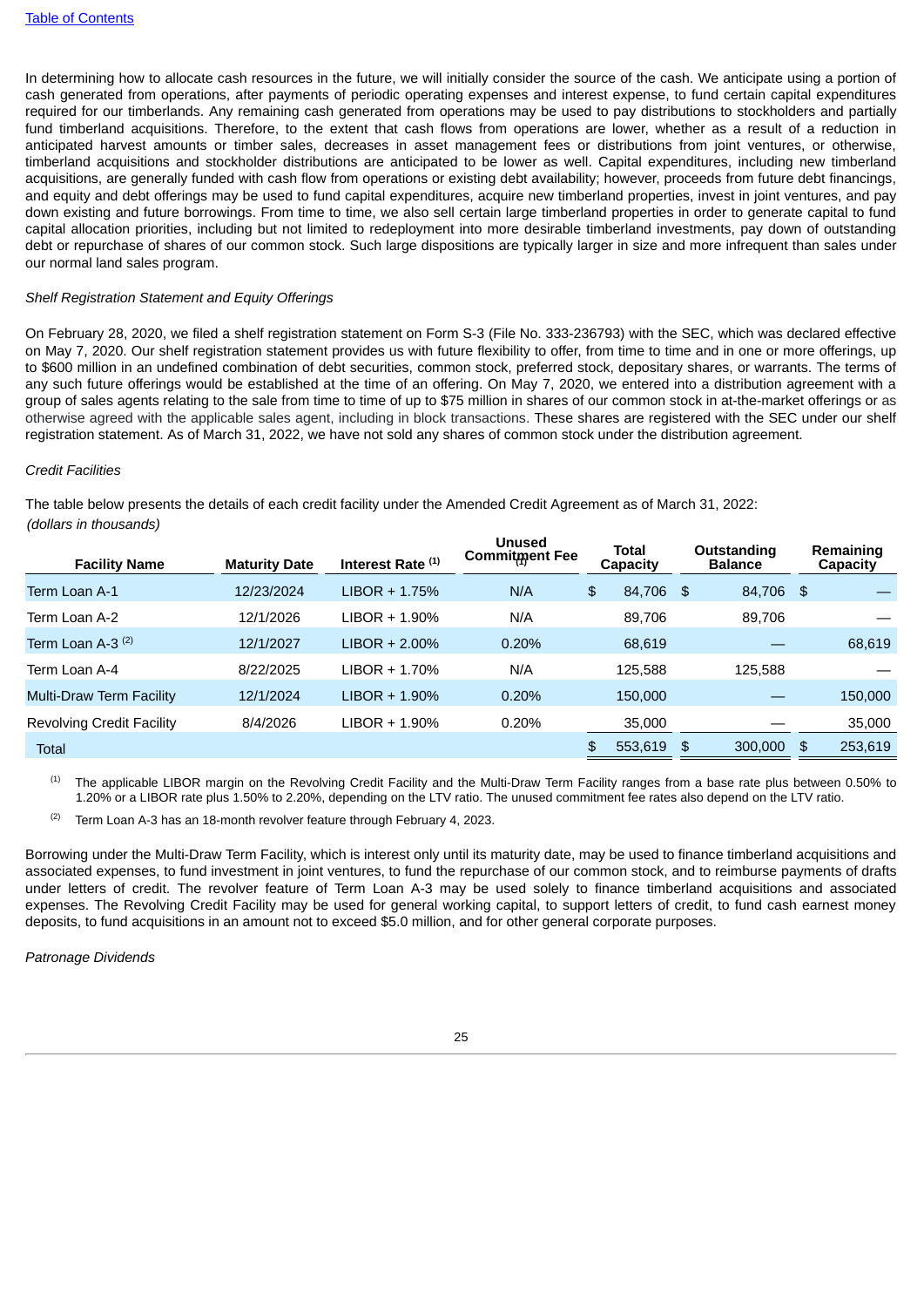We are eligible to receive annual patronage dividends from the Patronage Banks under the Amended Credit Agreement. The annual patronage dividend depends on the weighted-average patronage-eligible debt balance with each participating lender during the respective fiscal year, as calculated by CoBank, as well as the financial performance of the Patronage Banks.

In March 2022, we received patronage dividends of \$3.6 million on our patronage eligible borrowings. Of the total patronage dividends received in March 2022, \$3.5 million was standard patronage dividends and \$0.1 million was special patronage dividends. Approximately 87% of the standard patronage dividends was received in cash and the remaining 13% was received in equity of the Patronage Banks. The equity component of the patronage dividend is redeemable for cash only at the discretion of the Patronage Banks' board of directors. The special patronage dividend was received in cash. For the three months ended March 31, 2022, we accrued \$0.6 million of patronage dividends receivable for 2022, approximately 75% to 85% of which is expected to be received in cash in March 2023.

#### *Debt Covenants*

As of March 31, 2022, the Amended Credit Agreement contains, among others, the following financial covenants which:

- limit the LTV ratio to 50% at any time;
- require maintenance of a FCCR of not less than 1.05:1.00 at any time; and
- limit the aggregate capital expenditures to 1% of the value of the timberlands during any fiscal year.

We were in compliance with the financial covenants of the Amended Credit Agreement as of March 31, 2022.

#### *Interest Rate Swaps*

As of March 31, 2022, we had two outstanding interest rate swaps, which effectively fixed the interest rate on \$275.0 million of our \$300.0 million variable-rate debt at 3.95%, inclusive of the applicable spread but before considering patronage dividends. See *Note 6 — Interest Rate Swaps* to our accompanying financial statements for further details on our interest rate swaps.

#### *Share Repurchase Program*

On August 7, 2015, our board of directors approved a share repurchase program for up to \$30.0 million of our common stock at management's discretion (the "SRP"). The program has no set duration and the board may discontinue or suspend the program at any time. During the three months ended March 31, 2022, we did not repurchase any share of our common stock under the SRP. As of March 31, 2022, we had 49.2 million shares of common stock outstanding and may repurchase up to an additional \$13.7 million under the SRP. We can borrow up to \$30.0 million under the Multi-Draw Term Facility to repurchase our common stock. To date, all share repurchases under the SRP have been funded with cash on-hand. *Short-Term Liquidity and Capital Resources*

Net cash provided by operating activities for the three months ended March 31, 2022 was \$12.0 million, \$0.4 million higher than the three months ended March 31, 2021. Cash provided by operating activities consisted primarily of proceeds from timber sales, timberland sales, and asset management fees, reduced by payments for operating costs, general and administrative expenses, and interest expense. The increase in net cash provided by operating activities was primarily due to a \$2.6 million increase in net proceeds from timberland sales, a \$0.5 million decrease in other operating expenses, and a 0.3 million decrease in forestry management fees, offset by a \$2.0 million change in working capital due to timing of receipts and payments and a \$0.9 million decrease in asset management fees.

Net cash used in financing activities for the three months ended March 31, 2022 was \$5.5 million, \$3.0 million lower than the three months ended March 31, 2021, primarily due to lower cash distributions in the current year period. We made \$3.6 million of cash distributions during the three months ended March 31, 2022, which was fully funded from net cash provided by operating activities, as compared to \$6.6 million in the prior year quarter.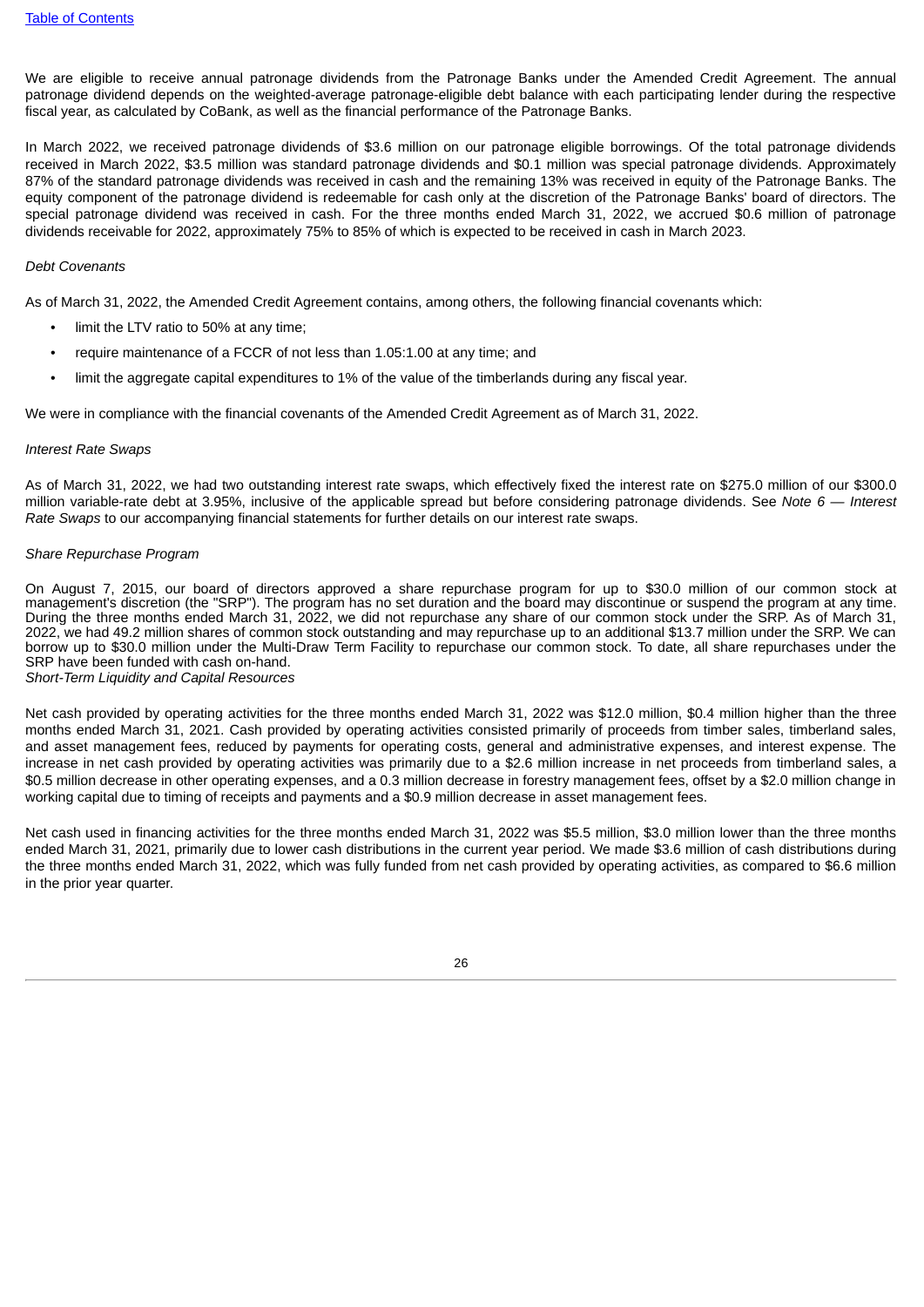We believe that we have access to adequate liquidity and capital resources, including cash flow generated from operations, cash on-hand and borrowing capacity, necessary to meet our current and future obligations that become due over the next 12 months. As of March 31, 2022, we had a cash balance of \$27.4 million and had access to \$253.6 million of additional borrowing capacity under the Amended Credit Agreement.

#### *Long-Term Liquidity and Capital Resources*

Over the long-term, we expect our primary sources of capital to include net cash flows from operations, including proceeds from timber sales, timberland sales, revenues generated from environmental initiatives, and from other capital raising activities, including proceeds from secured or unsecured financings from banks and other lenders; and public offerings of equity or debt securities. Our principal demands for capital include operating expenses, interest expense on any outstanding indebtedness, repayment of debt, timberland acquisitions, certain other capital expenditures, and stockholder distributions. Access to borrowing capacity under our Amended Credit Agreement depends on continued compliance with debt covenants, which can be impacted by any reduction in the value of our timberlands and reductions in cash flows from operations.

#### *Distributions*

Our board of directors has authorized cash distributions quarterly. The amount of future distributions that we may pay will be determined by our board of directors as described in *Overview* section above. During the three months ended March 31, 2022, we declared the following distributions:

| <b>Declaration Date</b>  | <b>Record Date</b>       | <b>Payment Date</b> | <b>Distribution Per Share</b> |
|--------------------------|--------------------------|---------------------|-------------------------------|
| <b>February 10, 2022</b> | <b>February 28, 2022</b> | March 15, 2022      | \$0,075                       |

For the three months ended March 31, 2022, we paid total distributions of \$3.6 million. The distributions were funded from net cash provided by operating activities.

On May 5, 2022, we declared a cash dividend of \$0.075 per share for our common stockholders of record on May 31, 2022, payable on June 15, 2022.

#### **Results of Operations**

#### *Overview*

Our results of operations are materially impacted by the fluctuating nature of timber prices, changes in the levels and mix of our harvest volumes and associated depletion expense, changes to associated depletion rates, the level of timberland sales, management fees earned, large dispositions, varying interest expense based on the amount and cost of outstanding borrowings, and performance of our unconsolidated joint venture.

Selected operational results for the three months ended March 31, 2022 and 2021 are shown in the following table (dollar amounts in thousands, except for per-acre/per-ton amounts):

|                               | Three Months Ended March 31, | Change     |         |          |
|-------------------------------|------------------------------|------------|---------|----------|
|                               | 2022                         |            | 2021    | %        |
| <b>Consolidated</b>           |                              |            |         |          |
| Timber sales revenue          | \$<br>17,723                 | \$         | 20,149  | $(12)\%$ |
| Timberland sales revenue      | \$<br>6,070                  | $\sqrt{3}$ | 3,357   | 81 %     |
| Asset management fees revenue | \$<br>2,179                  | \$         | 3,118   | (30)%    |
|                               |                              |            |         |          |
| Timber sales volume (tons)    |                              |            |         |          |
| Pulpwood                      | 227,678                      |            | 273,341 | (17)%    |
| Sawtimber <sup>(1)</sup>      | 240,930                      |            | 251,421 | (4)%     |
|                               | 468,608                      |            | 524,762 | $(11)\%$ |
|                               |                              |            |         |          |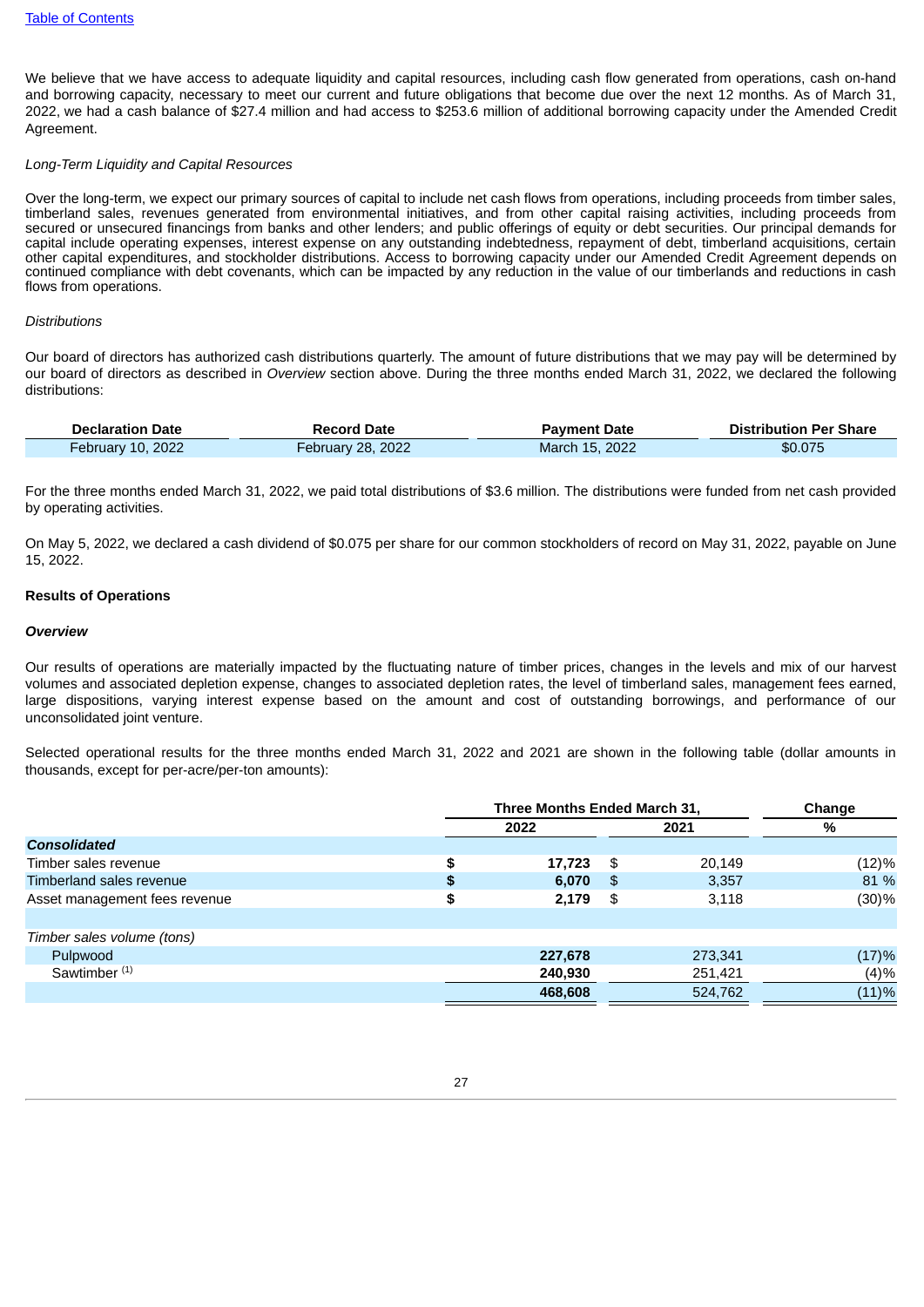# **Table of [Contents](#page-1-0)**

| <b>U.S. South</b>                               |              |              |        |
|-------------------------------------------------|--------------|--------------|--------|
| Timber sales revenue                            | \$<br>17,723 | \$<br>15,207 | 17 %   |
|                                                 |              |              |        |
| Timber sales volume (tons)                      |              |              |        |
| Pulpwood                                        | 227,678      | 271,189      | (16)%  |
| Sawtimber <sup>(1)</sup>                        | 240,930      | 204,576      | 18 %   |
|                                                 | 468,608      | 475,765      | (2)%   |
|                                                 |              |              |        |
| <b>Harvest Mix</b>                              |              |              |        |
| Pulpwood                                        | 49 %         | 57 %         |        |
| Sawtimber <sup>(1)</sup>                        | 51 %         | 43 %         |        |
| Delivered % as of total volume                  | 66 %         | 74 %         |        |
| Stumpage % as of total volume                   | 34 %         | 26 %         |        |
|                                                 |              |              |        |
| Net timber sales price (per ton) <sup>(2)</sup> |              |              |        |
| Pulpwood                                        | \$<br>15     | \$<br>14     | 8 %    |
| Sawtimber <sup>(1)</sup>                        | \$<br>33     | \$<br>25     | 30 %   |
|                                                 |              |              |        |
| <b>Timberland sales</b>                         |              |              |        |
| Gross sales                                     | \$<br>6,070  | \$<br>3,357  | 81 %   |
| Acres sold                                      | 3,400        | 1,800        | 96 %   |
| % of fee acres                                  | 1.0 %        | 0.5 %        |        |
| Price per acre <sup>(3)</sup>                   | \$<br>1,771  | \$<br>1,923  | (8)%   |
|                                                 |              |              |        |
| Pacific Northwest <sup>(4)</sup>                |              |              |        |
| Timber sales revenue                            | \$           | \$<br>4,942  | (100)% |
|                                                 |              |              |        |
| Timber sales volume (tons)                      |              |              |        |
| Pulpwood                                        |              | 2,152        | (100)% |
| Sawtimber                                       |              | 46,845       | (100)% |
|                                                 |              | 48,997       | (100)% |
|                                                 |              |              |        |
| <b>Harvest Mix</b>                              |              |              |        |
| Pulpwood                                        | $-$ %        | 4 %          |        |
| Sawtimber                                       | $-$ %        | 96 %         |        |
| Delivered % as of total volume                  | $-$ %        | 100 %        |        |
| Stumpage % as of total volume                   | $-$ %        | $-$ %        |        |
|                                                 |              |              |        |
| Delivered timber sales price (per ton) (2)(5)   |              |              |        |
| Pulpwood                                        | \$           | \$<br>30     |        |
| Sawtimber                                       | \$           | \$<br>104    |        |
|                                                 |              |              |        |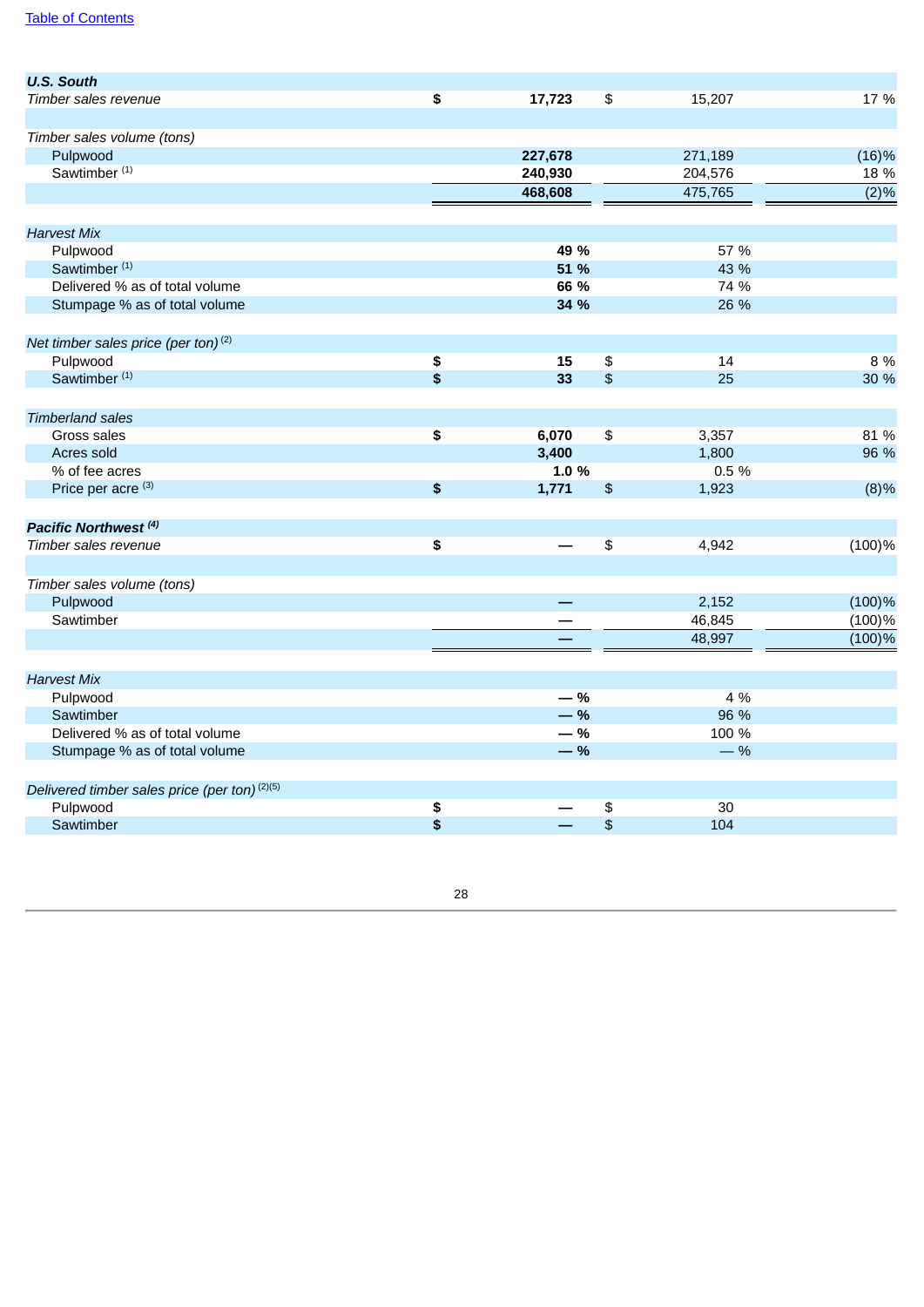- Includes chip-n-saw and sawtimber. (1)
- Prices per ton are rounded to the nearest dollar. (2)
- Excludes value of timber reservations, which retained 7,000 tons and 9,800 tons of merchantable inventory, respectively, with a sawtimber mix of 79% and 56%, respectively, for the three months ended March 31, 2022 and 2021. (3)
- Exited the Pacific Northwest in August 2021. (4)
- Shown on a delivered basis which includes contract logging and hauling costs. (5)

Timber sales revenue totaled \$17.7 million for the three months ended March 31, 2022, a 12% decrease from the same period last year as a result of selling our Pacific Northwest property in August 2021. We generated \$17.7 million of timber sales revenue in the U.S. South in the first quarter, 17% higher than the prior year quarter, despite a planned decrease in harvest volume and a lower mix of delivered sales, as a result of strong pricing and a higher mix of sawtimber.

Our harvest volume in the U.S. South was 2% lower than prior year quarter, in line with our 2022 harvest plan. Our mix of delivered sales decreased as compared to prior year as we capitalized on advantageous stumpage sales that allowed us to capture attractive pricing. Our harvest productivity on a per-acre basis remained consistent after taking into consideration the impact of the recent timberland sales and prior capital recycling dispositions.

Our realized net timber sales price for pulpwood and sawtimber improved 8% and 30%, respectively, from the prior year quarter, and held a 37% and 47% premium over TimberMart-South South-wide averages as a result of operating in strong local markets where we selectively assembled our prime timberlands portfolio. Our net timber sales price for pulpwood and sawtimber increased by 3% and 28%, respectively, as compared to full year 2021.

We generated \$6.1 million of timberland sales revenue in the first quarter of 2022, as planned.

#### *Comparison of the three months ended March 31, 2022 versus the three months ended March 31, 2021*

Revenues. Revenues for the three months ended March 31, 2022 were \$26.9 million, \$0.7 million lower than the three months ended March 31, 2021 as a result of a \$2.4 million decrease in timber sales and a \$0.9 million decrease in asset management fees, offset by a \$2.7 million increase in timberland sales revenue. Timber sales revenue was lower in the current year quarter due to \$4.9 million of timber sales from the Pacific Northwest in the first quarter of 2021, partially offset by a \$2.5 million increase in the U.S. South, driven by significant increases in our net timber sales prices. Timberland sales revenue increased by 81% due to selling more acres. As expected, in the first quarter, we completed approximately 35% to 40% of our annual timberland sales target. Timberland sales price per acre was 8% lower than the prior year period due to current quarter sales having lower productivity characteristics, including a significantly lower percentage of pine plantations. Acres sold in the current period also had a lower average merchantable timber stocking than our portfolio average of 39 tons per acre at the beginning of the year. Asset management fees decreased as a result of exiting the Triple T joint venture in 2021 (see *Note 4 — Unconsolidated Joint Venture* to our accompanying consolidated financial statements for further details).

Details of timber sales revenue by product for the three months ended March 31, 2022 and 2021 are shown in the following table:

|                             |   | <b>Three Months Ended</b><br><b>March 31, 2021</b> |  | Changes attributable to: |    |              | <b>Three Months Ended</b> |                       |
|-----------------------------|---|----------------------------------------------------|--|--------------------------|----|--------------|---------------------------|-----------------------|
| (in thousands)              |   |                                                    |  | <b>Price/Mix</b>         |    | Volume       |                           | <b>March 31, 2022</b> |
| Timber sales <sup>(1)</sup> |   |                                                    |  |                          |    |              |                           |                       |
| Pulpwood                    | Ф | 7.547                                              |  | 741                      |    | $(1,776)$ \$ |                           | 6,512                 |
| Sawtimber <sup>(2)</sup>    |   | 12.602                                             |  | 2,323                    |    | (3.714)      |                           | 11.211                |
|                             |   | 20.149                                             |  | 3.064                    | \$ | (5,490)      |                           | 17,723                |
|                             |   |                                                    |  |                          |    |              |                           |                       |

Timber sales are presented on a gross basis. (1)

Includes chip-n-saw and sawtimber. (2)

*Operating Expenses.* Contract logging and hauling costs were \$6.3 million for the three months ended March 31, 2022, \$2.4 million lower than prior year period primarily due to a \$2.5 million decrease that resulted from the disposition of our Pacific Northwest property in August 2021, offset by a \$0.1 million increase in the U.S. South. Our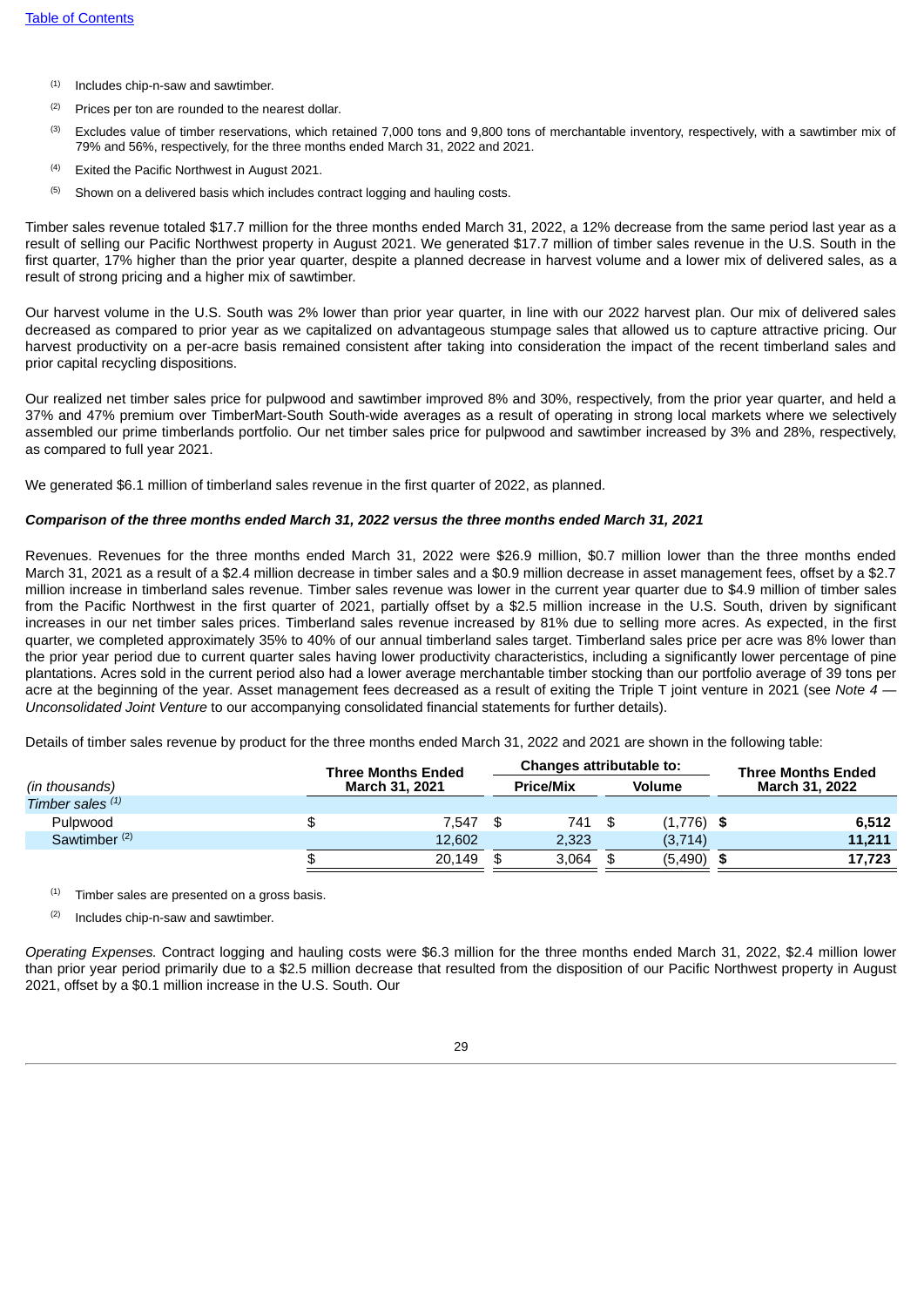U.S. South blended logging rates increased 17% compared to the prior year period primarily due to higher fuel and labor costs in the current year. However, these increased costs were largely offset by higher negotiated delivered wood sales prices, which allowed us to maintain stumpage values.

Depletion expense decreased to \$4.1 million for the three months ended March 31, 2022 from \$7.7 million for the three months ended March 31, 2021 due to a \$3.0 million decrease that resulted from the disposition of our Pacific Northwest property in August 2021 and a \$0.6 million decrease in the U.S. South, primarily driven by lower blended depletion rates in the current year.

Cost of timberland sales increased to \$4.3 million for the three months ended March 31, 2022 from \$2.2 million for the three months ended March 31, 2021 primarily due to selling more acres in the current year period.

Forestry management expenses decreased \$0.3 million to \$1.6 million for the three months ended March 31, 2022 from \$1.9 million for the three months ended March 31, 2021 primarily due to lower personnel costs.

General and administrative expenses increased by \$0.4 million to \$4.0 million for the three months ended March 31, 2022 primarily due to higher professional fees.

Other operating expenses decreased by \$0.5 million to \$1.2 million for the three months ended March 31, 2022 primarily due to decreases in road maintenance costs as a result of the Pacific Northwest disposition in August 2021.

*Interest expense.* Interest expense decreased \$0.4 million to \$2.5 million for the three months ended March 31, 2022 primarily due to a lower weighted-average debt outstanding balance and a \$0.2 million decrease in amortization of the off-market swap value in the current year period.

*Net income (loss).* For the three months ended March 31, 2022, we recognized \$3.2 million of net income compared to a \$0.6 million net loss for the three months ended March 31, 2021. We generated net income in the current year quarter primarily as a result of significant increases in our net timber sales prices, profits on timberland sales, lower blended depletion rates and lower interest expense. The improvement in our net income was primarily due to a \$4.2 million decrease in total expenses and a \$0.4 million decrease in interest expense, offset by a \$0.7 million decrease in total revenue and a \$0.1 million decrease in income recognized from our unconsolidated joint venture. Our net income per share for the three months ended March 31, 2022 was \$0.07 as compared to a net loss per share of \$0.01 for the three months ended March 31, 2021.

#### **Adjusted EBITDA**

The discussion below is intended to enhance the reader's understanding of our operating performance and ability to satisfy lender requirements. EBITDA is a non-GAAP financial measure of operating performance. EBITDA is defined by the SEC as earnings before interest, taxes, depreciation and amortization; however, we have excluded certain other expenses which we believe are not indicative of the ongoing operating results of our timberland portfolio, and we refer to this measure as Adjusted EBITDA (see the reconciliation table below). As such, our Adjusted EBITDA may not be comparable to similarly titled measures reported by other companies. Due to the significant amount of timber assets subject to depletion, significant income (losses) from unconsolidated joint ventures based on HLBV, and the significant amount of financing subject to interest and amortization expense, management considers Adjusted EBITDA to be an important measure of our financial performance. By providing this non-GAAP financial measure, together with the reconciliation below, we believe we are enhancing investors' understanding of our business and our ongoing results of operations, as well as assisting investors in evaluating how well we are executing our strategic initiatives. Items excluded from Adjusted EBITDA are significant components in understanding and assessing financial performance. Adjusted EBITDA is a supplemental measure of operating performance that does not represent and should not be considered in isolation or as an alternative to, or substitute for net income, cash flow from operations, or other financial statement data presented in accordance with GAAP in our consolidated financial statements as indicators of our operating performance. Adjusted EBITDA has limitations as an analytical tool and should not be considered in isolation or as a substitute for analysis of our results as reported under GAAP. Some of the limitations are:

• Adjusted EBITDA does not reflect our capital expenditures, or our future requirements for capital expenditures;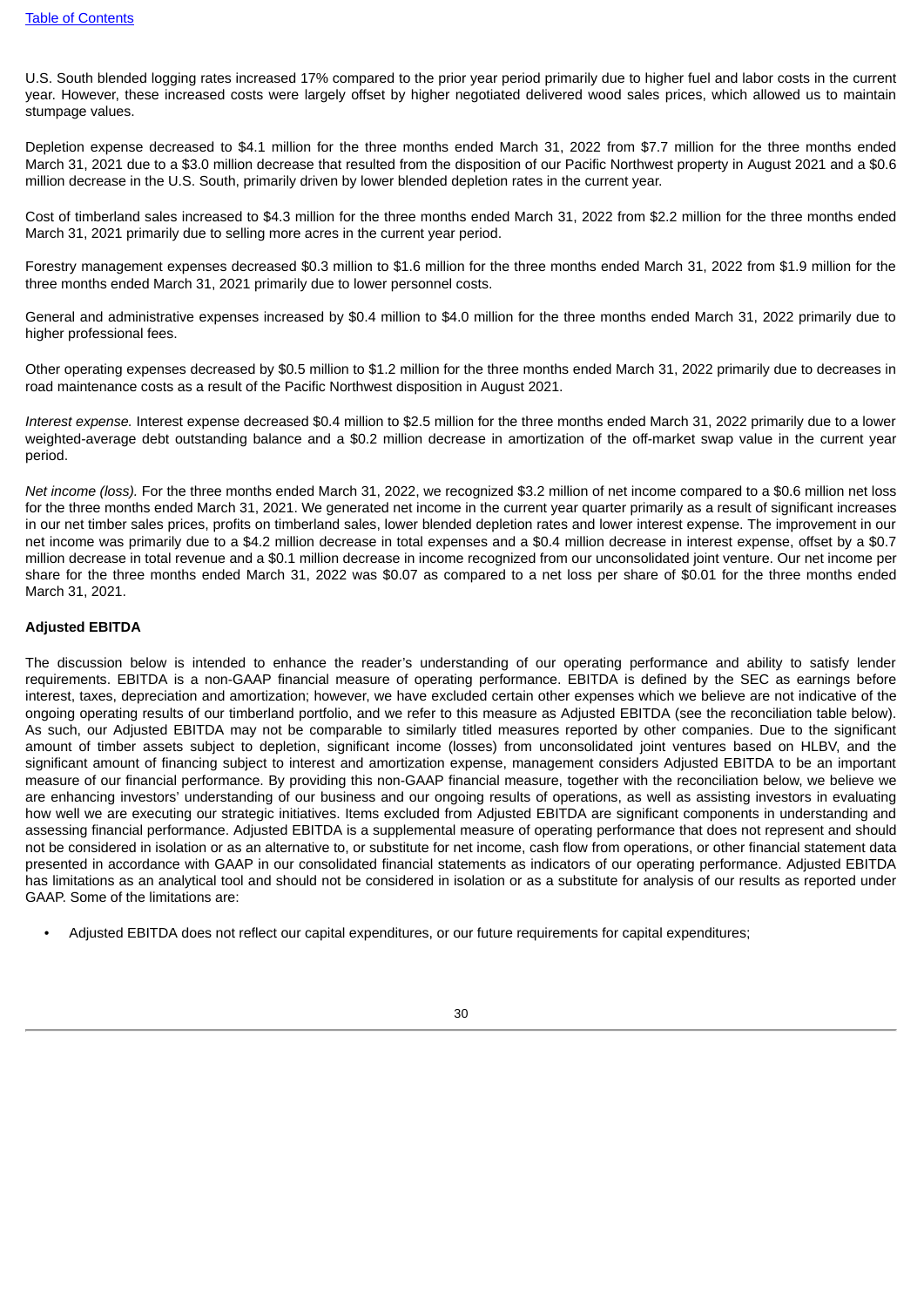- Adjusted EBITDA does not reflect changes in, or our interest expense or the cash requirements necessary to service interest or principal payments on, our debt;
- Although depletion is a non-cash charge, we will incur expenses to replace the timber being depleted in the future, and Adjusted EBITDA does not reflect all cash requirements for such expenses; and
- Although HLBV income and losses are primarily hypothetical and non-cash in nature, Adjusted EBITDA does not reflect cash income or losses from unconsolidated joint ventures for which we use the HLBV method of accounting to determine our equity in earnings.
- Adjusted EBITDA does not reflect the cash requirements necessary to fund post-employment benefits or transaction costs related to acquisitions, investments, joint ventures or new business initiatives, which may be substantial.

Due to these limitations, Adjusted EBITDA should not be considered as a measure of discretionary cash available to us to invest in the growth of our business. Our Amended Credit Agreement contains a minimum debt service coverage ratio based, in part, on Adjusted EBITDA since this measure is representative of adjusted income available for interest payments. We further believe that our presentation of this non-GAAP financial measurement provides information that is useful to analysts and investors because they are important indicators of the strength of our operations and the performance of our business.

For the three months ended March 31, 2022, Adjusted EBITDA was \$14.8 million, a \$1.9 million increase from the three months ended March 31, 2021 primarily due to a \$2.6 million increase in net timberland sales, offset by a \$0.9 million decrease in asset management fee revenues.

Our reconciliation of net income (loss) to Adjusted EBITDA for the three months ended March 31, 2022 and 2021 follows:

|                                                                                                                                            |   | Three Months Ended March 31, |     |        |
|--------------------------------------------------------------------------------------------------------------------------------------------|---|------------------------------|-----|--------|
| (in thousands)                                                                                                                             |   | 2022                         |     | 2021   |
| Net income (loss)                                                                                                                          | S | $3,184$ \$                   |     | (551)  |
| Add:                                                                                                                                       |   |                              |     |        |
| <b>Depletion</b>                                                                                                                           |   | 4,149                        |     | 7,725  |
| Interest expense (1)                                                                                                                       |   | 2,111                        |     | 2,342  |
| Amortization <sup>(1)</sup>                                                                                                                |   | 423                          |     | 633    |
| Depletion, amortization, basis of timberland, mitigation credits sold included in loss<br>from unconsolidated joint venture <sup>(2)</sup> |   | 64                           |     | 88     |
| Basis of timberland sold, lease terminations and other (3)                                                                                 |   | 4.040                        |     | 1,966  |
| Stock-based compensation expense                                                                                                           |   | 851                          |     | 619    |
| Post-employment benefits <sup>(4)</sup>                                                                                                    |   | 8                            |     | 16     |
| Other $(5)$                                                                                                                                |   | 16                           |     | 99     |
| <b>Adjusted EBITDA</b>                                                                                                                     |   | 14,846                       | \$. | 12.937 |

For the purpose of the above reconciliation, amortization includes amortization of deferred financing costs, amortization of operating lease assets and liabilities, amortization of intangible lease assets, and amortization of mainline road costs, which are included in either interest expense, land rent expense, or other operating expenses in the accompanying consolidated statements of operations. (1)

Reflects our share of depletion, amortization, and basis of timberland and mitigation credits sold of the unconsolidated Dawsonville Bluffs joint venture. (2)

Includes non-cash basis of timber and timberland assets written-off related to timberland sold, terminations of timberland leases and casualty losses. (3)

Reflects one-time, non-recurring post-employment benefits associated with the retirement of our former CEO, including severance pay, payroll taxes, professional fees, and accrued dividend equivalents paid in installments over agreed-upon periods of time. (4)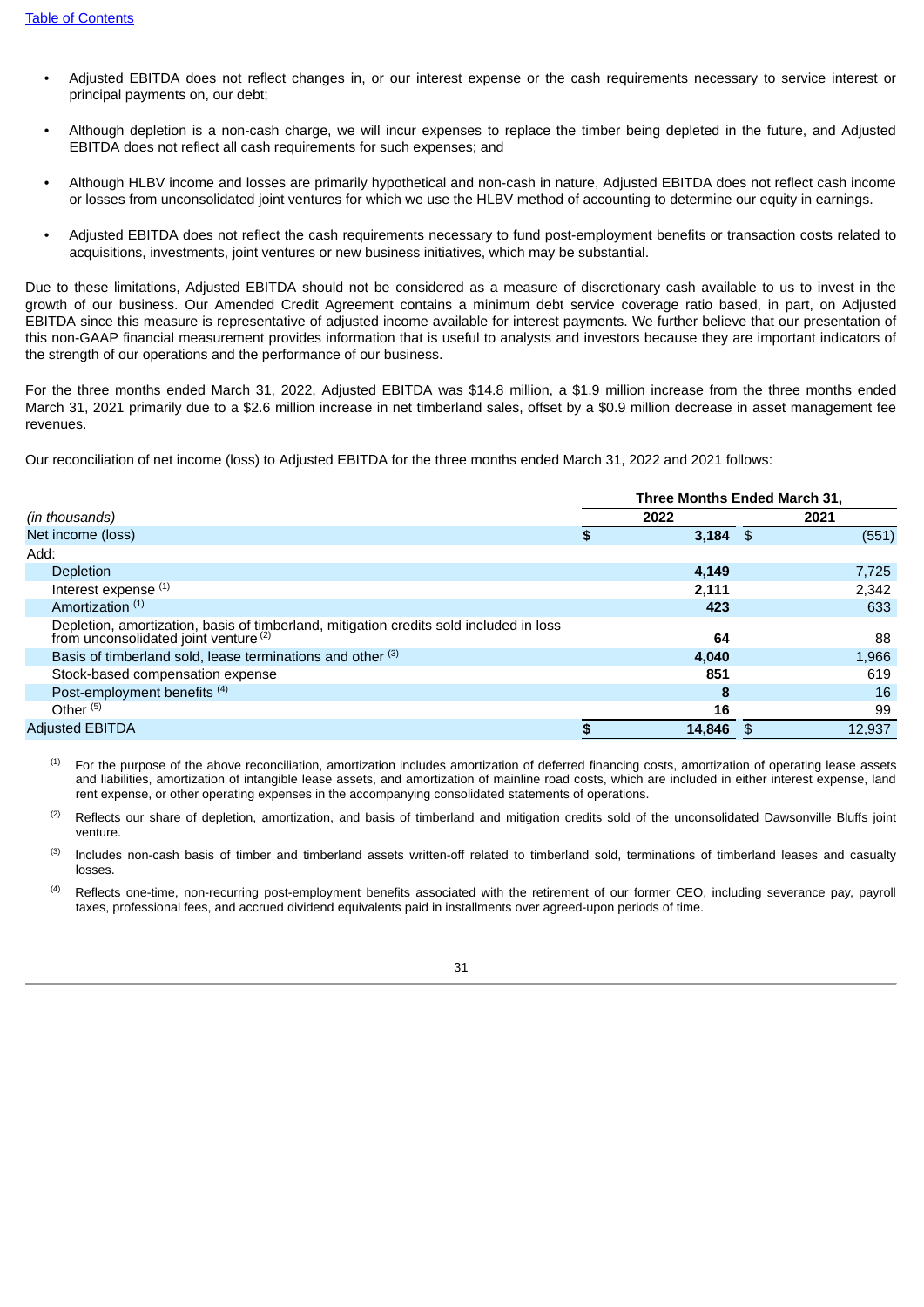Includes certain cash expenses paid, or reimbursement received, that management believes do not directly reflect the core business operations of our timberland portfolio on an on-going basis, including costs required to be expensed by GAAP related to acquisitions, transactions, joint ventures or new business initiatives. (5)

#### **Segment EBITDA**

For the three months ended March 31, 2022, Harvest EBITDA was \$9.6 million, a \$0.7 million increase from the prior year period, primarily due to a \$0.5 million decrease in other operating expenses and a \$0.3 million decrease in forestry management expenses. Real Estate EBITDA increased by \$2.6 million to \$5.8 million as a result of selling more acres in 2022. Investment Management EBITDA decreased by \$1.1 million to \$2.7 million for the three months ended March 31, 2022 primarily due to a \$0.9 million decrease in asset management fees and a \$0.1 million decrease in Adjusted EBITDA generated by the Dawsonville Bluffs joint venture.

The following table presents Adjusted EBITDA by reportable segment:

|                       | Three Months Ended March 31, |              |  |         |  |  |  |  |
|-----------------------|------------------------------|--------------|--|---------|--|--|--|--|
| (in thousands)        |                              | 2022         |  | 2021    |  |  |  |  |
| <b>Harvest</b>        |                              | $9,611$ \$   |  | 8,927   |  |  |  |  |
| <b>Real Estate</b>    | S                            | $5,752$ \$   |  | 3,144   |  |  |  |  |
| Investment Management | \$                           | $2,733$ \$   |  | 3,820   |  |  |  |  |
| Corporate             |                              | $(3,250)$ \$ |  | (2,954) |  |  |  |  |
| Total                 |                              | 14,846       |  | 12.937  |  |  |  |  |

#### **Critical Accounting Estimates**

There have been no material changes to our critical accounting estimates from those disclosed in our Annual Report on Form 10-K for the year ended December 31, 2021.

# <span id="page-32-0"></span>**ITEM 3. QUANTITATIVE AND QUALITATIVE DISCLOSURE ABOUT MARKET RISK**

As a result of our debt facilities, we are exposed to interest rate changes. Our interest rate risk management objectives are to limit the impact of interest rate changes on earnings and cash flows and to lower our overall borrowing costs. To achieve these objectives, we have entered into interest rate swaps, and may enter into other interest rate swaps, caps, or other arrangements in order to mitigate our interest rate risk on a related financial instrument. We do not enter into derivative or interest rate transactions for speculative purposes; however, certain of our derivatives may not qualify for hedge accounting treatment. All of our debt was entered into for other than trading purposes. We manage our ratio of fixed-to-floating-rate debt with the objective of achieving a mix that we believe is appropriate in light of anticipated changes in interest rates. We closely monitor interest rates and will continue to consider the sources and terms of our borrowing facilities to determine whether we have appropriately quarded ourselves against the risk of increasing interest rates in future periods.

As of March 31, 2022, we had following debt balances outstanding under the Amended Credit Agreement:

| (in thousands)                 |                      |                      |    |                            |
|--------------------------------|----------------------|----------------------|----|----------------------------|
| <b>Credit Facility</b>         | <b>Maturity Date</b> | <b>Interest Rate</b> |    | <b>Outstanding Balance</b> |
| Term Loan A-1                  | 12/23/2024           | $LIBOR + 1.75%$      | £. | 84.706                     |
| Term Loan A-2                  | 12/01/2026           | $LIBOR + 1.90\%$     |    | 89.706                     |
| Term Loan A-4                  | 8/22/2025            | $LIBOR + 1.70\%$     |    | 125,588                    |
| <b>Total Principal Balance</b> |                      |                      |    | 300,000                    |
|                                |                      |                      |    |                            |

As of March 31, 2022, we had two outstanding interest rate swaps with terms below: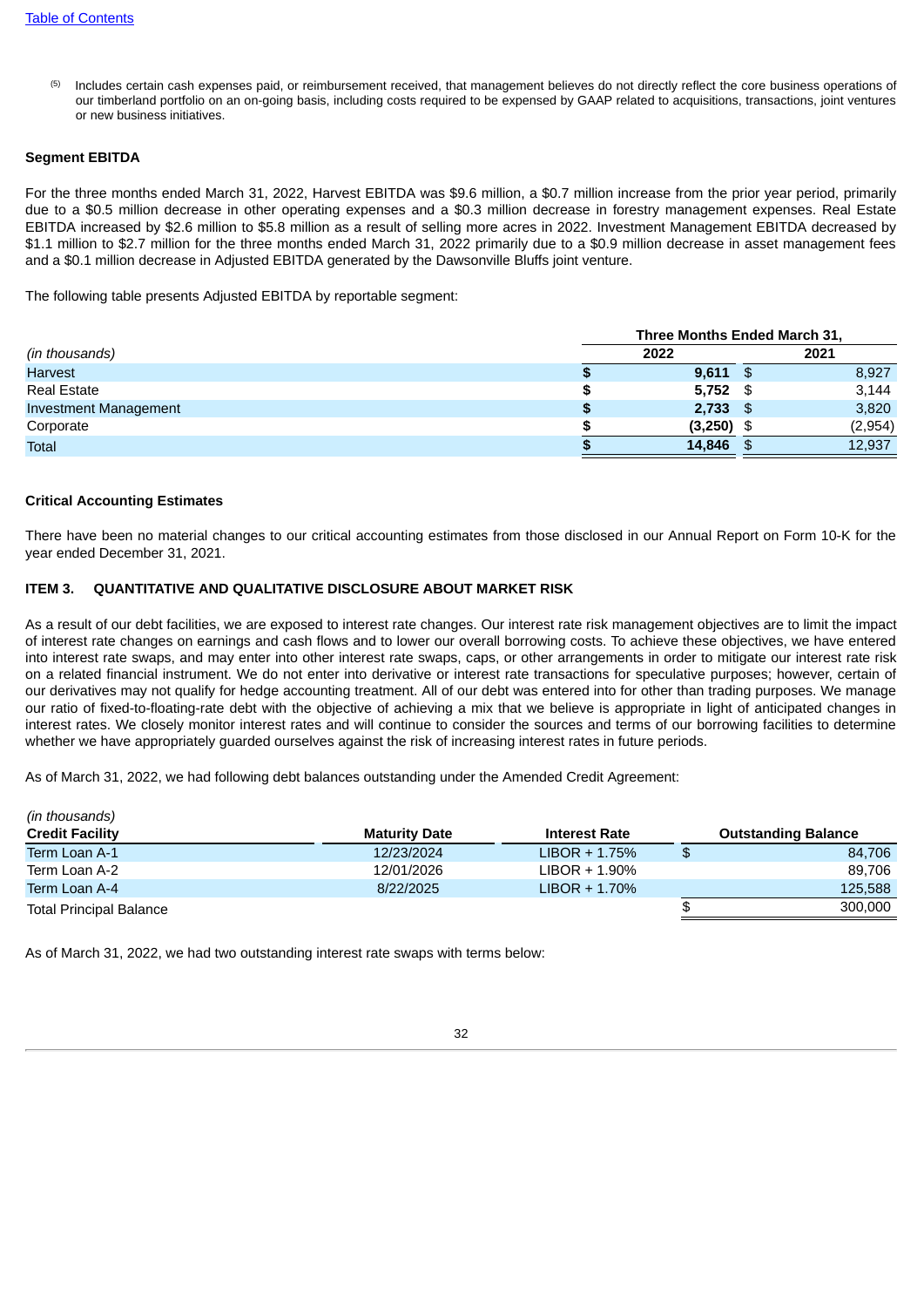| <b>Effective Date</b> | <b>Maturity Date</b> | <b>Pay Rate</b> | <b>Receive Rate</b> | <b>Notional Amount</b> |
|-----------------------|----------------------|-----------------|---------------------|------------------------|
| 11/29/2019            | 11/30/2029           | 2.2067%         | one-month LIBOR     | 200,000                |
| 11/29/2019            | 11/30/2026           | 2.0830%         | one-month LIBOR     | 75.000                 |
|                       |                      |                 |                     | 275,000                |
|                       |                      |                 |                     |                        |

As of March 31, 2022, after consideration of the interest rate swaps, \$25.0 million of our total debt outstanding was subject to variable interest rates while the remaining \$275.0 million was subject to effectively fixed interest rates. A change in the market interest rate impacts the net financial instrument position of our effectively fixed-rate debt portfolio; however, it has no impact on interest incurred or cash flows.

Details of our variable-rate and effectively fixed-rate debt outstanding as of March 31, 2022, along with the corresponding average interest rates, are listed below:

| <b>Expected Maturity Date</b>  |  |       |  |       |  |        |  |         |        |                                |              |
|--------------------------------|--|-------|--|-------|--|--------|--|---------|--------|--------------------------------|--------------|
| (dollars in thousands)         |  | 2022  |  | 2023  |  | 2024   |  | 2025    | 2026   | <b>Thereafter</b>              | <b>Total</b> |
| <b>Maturing debt:</b>          |  |       |  |       |  |        |  |         |        |                                |              |
| Variable-rate debt             |  |       |  |       |  | 7.059  |  | 10.466  | 7.475  | \$<br>$\overline{\phantom{0}}$ | 25,000       |
| Effectively fixed-rate debt \$ |  |       |  |       |  | 77.647 |  | 115.122 | 82.231 | \$                             | 275,000      |
| Average interest rate (1):     |  |       |  |       |  |        |  |         |        |                                |              |
| Variable-rate debt             |  | $-96$ |  | $-96$ |  | 2.21%  |  | 2.16%   | 2.36%  | $-$ %                          | 2.23%        |
| Effectively fixed-rate debt    |  | $-$ % |  | $-96$ |  | 3.95%  |  | 3.95%   | 3.95%  | $-$ %                          | 3.95%        |

Inclusive of applicable spread but before considering patronage dividends. (1)

As of March 31, 2022, the weighted-average interest rate of our outstanding debt, after consideration of the interest rate swaps, was 3.80%, before considering patronage dividends. A 1.0% change in interest rates would result in a change in interest expense of \$0.3 million per year. The amount of variable-rate debt outstanding in the future will largely be dependent upon the level of cash flow from operations and the rate at which we are able to deploy such cash flow toward repayment of outstanding debt, the acquisition of timberland properties, and other investments.

# <span id="page-33-0"></span>**ITEM 4. CONTROLS AND PROCEDURES**

# **Management's Conclusions Regarding the Effectiveness of Disclosure Controls and Procedures**

We carried out an evaluation, under the supervision and with the participation of management, including our Chief Executive Officer and Chief Financial Officer, of the effectiveness of our disclosure controls and procedures (as defined in Rule 13a-15(e) under the Exchange Act) as of the end of the period covered by this report. Based upon that evaluation, the Chief Executive Officer and Chief Financial Officer concluded that our disclosure controls and procedures were effective as of the end of the period covered by this report in providing a reasonable level of assurance that information we are required to disclose in reports that we file or submit under the Exchange Act is recorded, processed, summarized, and reported within the time periods in SEC rules and forms, including providing a reasonable level of assurance that information required to be disclosed by us in such reports is accumulated and communicated to our management, including our Chief Executive Officer and our Chief Financial Officer, as appropriate, to allow timely decisions regarding required disclosure.

# **Changes in Internal Control Over Financial Reporting**

There were no changes in our internal control over financial reporting during the quarter ended March 31, 2022 that have materially affected, or are reasonably likely to materially affect, our internal control over financial reporting.

#### **PART II. OTHER INFORMATION**

<span id="page-33-1"></span>**ITEM 1. LEGAL PROCEEDINGS**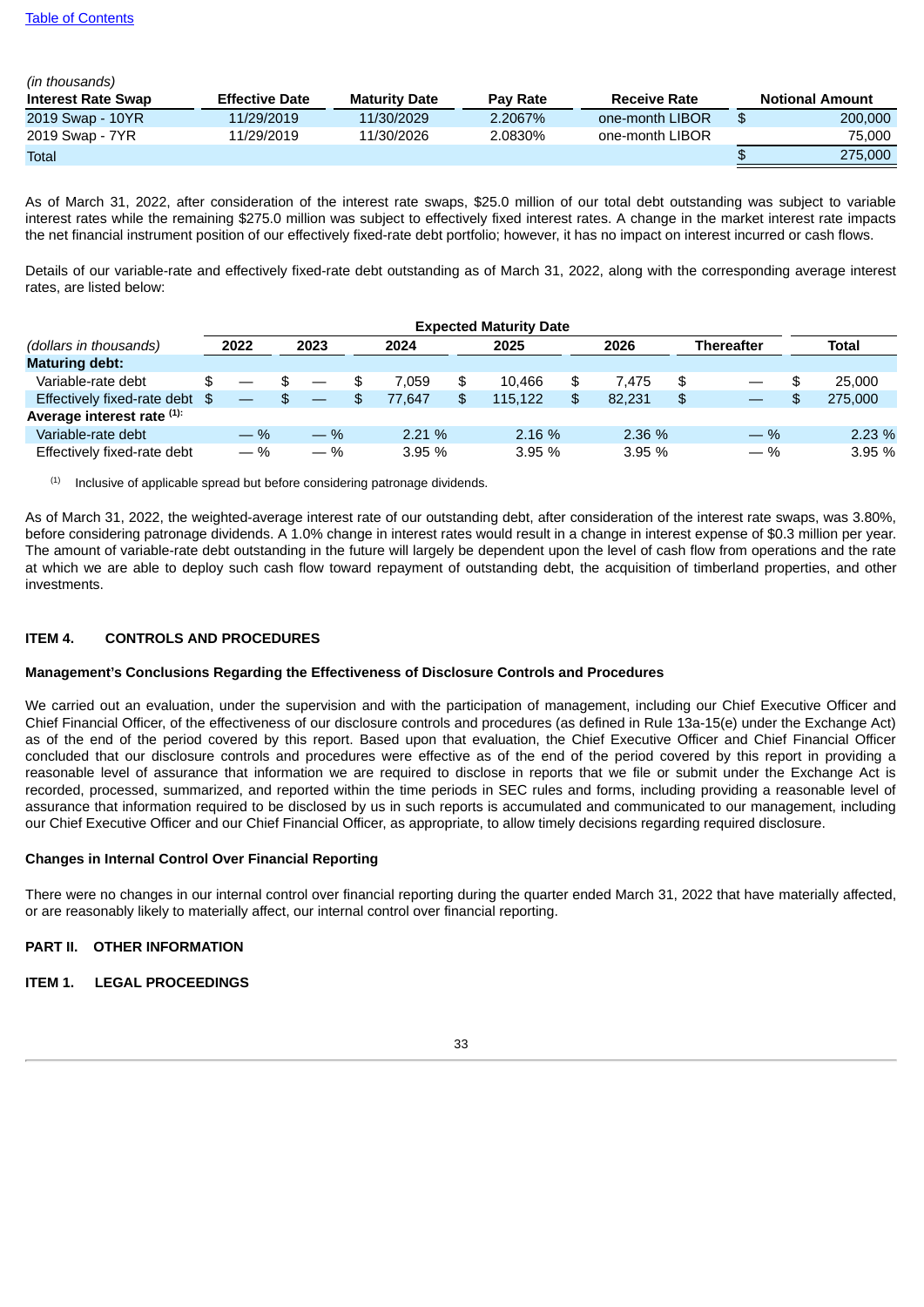From time to time, we are party to legal proceedings, which arise in the ordinary course of our business. We are not currently involved in any legal proceedings of which the outcome is reasonably likely to have a material adverse effect on our results of operations or financial condition, nor are we aware of any such legal proceedings contemplated by governmental authorities.

# <span id="page-34-0"></span>**ITEM 1A. RISK FACTORS**

There are no material changes from the risk factors included in our Annual Report on Form 10-K for the year ended December 31, 2021.

# <span id="page-34-1"></span>**ITEM 2. UNREGISTERED SALES OF EQUITY SECURITIES AND USE OF PROCEEDS**

#### **Issuer Purchases of Equity Securities**

The following table provides information regarding our purchases of our common stock during the quarter ended March 31, 2022:

| Period                   | <b>Total Number of</b><br><b>Shares</b><br>Repurchased <sup>(2)</sup> | <b>Average Price</b><br>Paid peg Share | <b>Total Number of</b><br><b>Shares</b><br><b>Purchased as</b><br><b>Part of Publicly</b><br>Announced<br><b>Plans or</b><br>Programs <sup>(1)</sup> |    | Average<br><b>Price Paid</b><br>per Share |      | <b>Maximum Number (Or</b><br><b>Approximate Dollar</b><br>Value) of Shares that<br><b>May Yet Be Purchased</b><br><b>Under the Plans or</b><br>Programs <sup>(1)</sup> |         |
|--------------------------|-----------------------------------------------------------------------|----------------------------------------|------------------------------------------------------------------------------------------------------------------------------------------------------|----|-------------------------------------------|------|------------------------------------------------------------------------------------------------------------------------------------------------------------------------|---------|
| January 1 - January 31   | $\overline{\phantom{0}}$                                              | \$                                     | $\overline{\phantom{m}}$                                                                                                                             | -S |                                           | £.   | 13.7                                                                                                                                                                   | million |
| February 1 - February 28 | 50,279 \$                                                             | 8.02                                   |                                                                                                                                                      | \$ | $\overline{\phantom{0}}$                  | - \$ | 13.7                                                                                                                                                                   | million |
| March 1 - March 31       | $-$ \$                                                                |                                        | $-$ \$                                                                                                                                               |    | $-$ \$                                    |      | 13.7                                                                                                                                                                   | million |
| Total                    | 50.279                                                                |                                        |                                                                                                                                                      |    |                                           |      |                                                                                                                                                                        |         |

See *Item 2 — Management Discussion and Analysis of Financial Condition and Results of Operations — Liquidity and Capital Resources* for details of our SRP. (1)

<span id="page-34-2"></span>Includes shares withheld to satisfy tax withholding requirements. (2)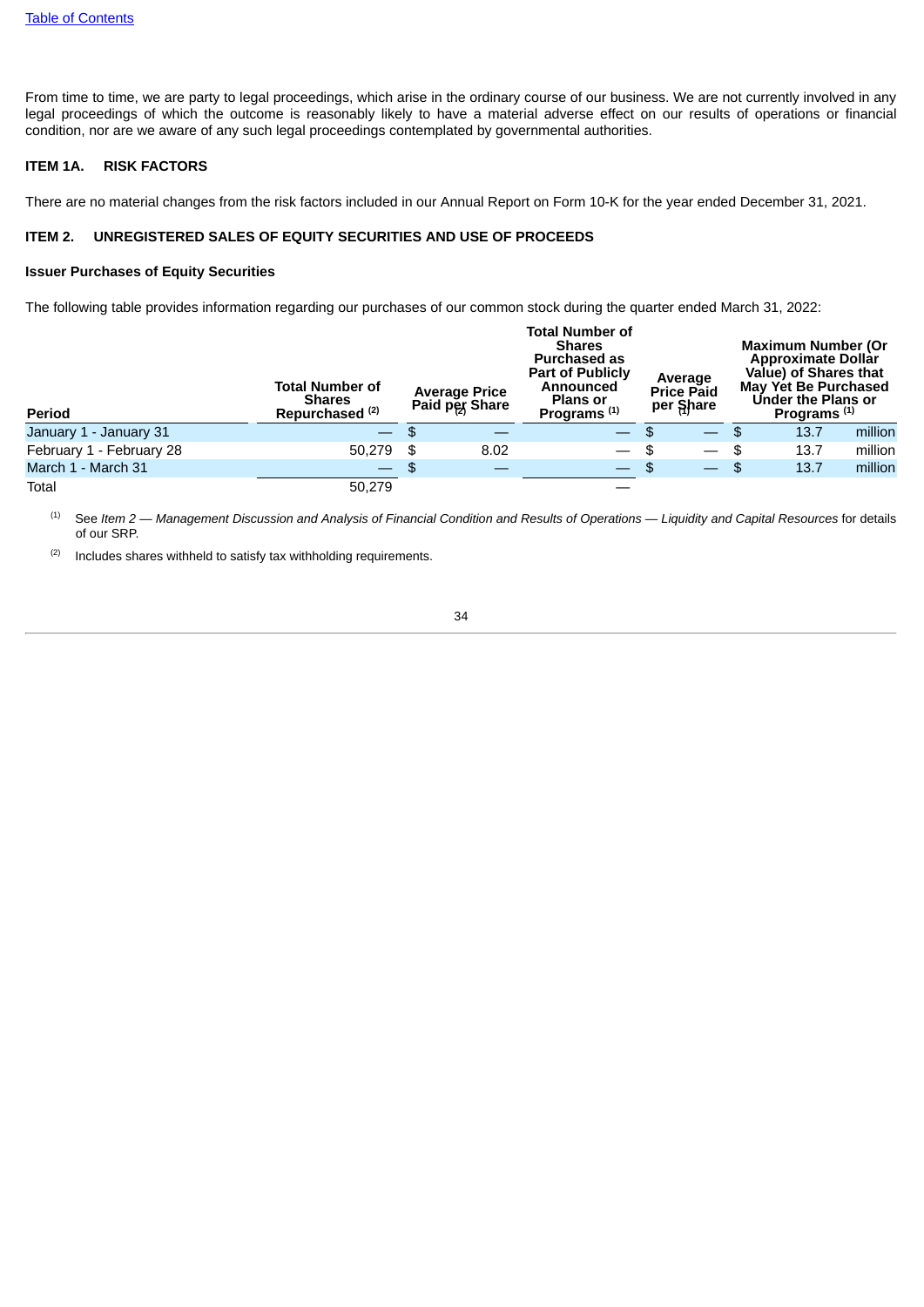# **ITEM 6. EXHIBITS**

The exhibits required to be filed with this report are set forth below and incorporated by reference herein.

| <b>Exhibit</b><br><b>Number</b> |                       | <b>Description</b>                                                                                                                                                                                                    | Reference                                                                              |
|---------------------------------|-----------------------|-----------------------------------------------------------------------------------------------------------------------------------------------------------------------------------------------------------------------|----------------------------------------------------------------------------------------|
| 3.1                             |                       | Sixth Articles of Amendment and Restatement                                                                                                                                                                           | Form 10-O for the quarter ended June 30, 2013<br>filed on August 12, 2013, Exhibit 3.1 |
| 3.2                             |                       | First Articles of Amendment to the Sixth Articles of Amendment and<br>Restatement                                                                                                                                     | Form S-11 (File No. 333-191322) filed on<br>September 23, 2013, Exhibit 3.2            |
| 3.3                             |                       | Articles of Amendment                                                                                                                                                                                                 | Form 8-K filed on October 25, 2013, Exhibit 3.1                                        |
| 3.4                             |                       | Articles of Amendment                                                                                                                                                                                                 | Form 8-K filed on October 25, 2013, Exhibit 3.2                                        |
| 3.5                             |                       | <b>Articles Supplementary</b>                                                                                                                                                                                         | Form 8-K filed on October 25, 2013, Exhibit 3.3                                        |
| 3.6                             |                       | <b>Amended and Restated Bylaws</b>                                                                                                                                                                                    | Form S-8 (File No. 333-191916) filed on<br>October 25, 2013, Exhibit 3.6               |
| 3.7                             |                       | Amendment No. 1 to Amended and Restated Bylaws                                                                                                                                                                        | Form 8-K filed on January 30, 2020, Exhibit 3.1                                        |
| 10.1                            | $^\star$<br>$\ddot{}$ | Form of Time-Based Restricted Stock Award Certificate under the<br>CatchMark Timber Trust, Inc. 2021 Incentive Plan                                                                                                   |                                                                                        |
| 10.2                            | $\star$<br>$\ddag$    | Form of Performance-Based Restricted Stock Award Certificate under<br>the CatchMark Timber Trust, Inc. 2021 Incentive Plan                                                                                            |                                                                                        |
| 10.3                            | $^\star$<br>$\ddot{}$ | Form of Performance-Based LTIP Unit Award Certificate under the<br>CatchMark Timber Trust, Inc. 2021 Incentive Plan                                                                                                   |                                                                                        |
| 10.4                            | $\star$<br>$\ddot{}$  | Form of Distribution Equivalent Award Certificate with respect to<br>Restricted Stock Awards under the CatchMark Timber Trust, Inc.<br>2021 Incentive Plan                                                            |                                                                                        |
| 10.5                            | $\star$<br>$+$        | Form of Distribution Equivalent Award Certificate with respect to LTIP<br>Unit Awards under the CatchMark Timber Trust Inc. 2021 Incentive<br>Plan                                                                    |                                                                                        |
| $31.1*$                         | $\star$               | Certification of the Principal Executive Officer of the Company,<br>pursuant to Securities Exchange Act Rule 13a-14 and 15d-14 as<br>adopted pursuant to Section 302 of the Sarbanes-Oxley Act of 2002                |                                                                                        |
| 31.2*                           | $\star$               | Certification of the Principal Financial Officer of the Company,<br>pursuant to Securities Exchange Act Rules 13a-14 and 15d-14 as<br>adopted pursuant to Section 302 of the Sarbanes-Oxley Act of 2002               |                                                                                        |
| $32.1*$                         | $\star$               | <b>Certification of the Principal Executive Officer and Principal Financial</b><br>Officer of the Company, pursuant to 18 U.S.C. Section 1350 as<br>adopted pursuant to Section 906 of the Sarbanes-Oxley Act of 2002 |                                                                                        |
| 101.INS*                        | $^\star$              | XBRL Instance Document — the instance document does not appear<br>in the Interactive Data File because its XBRL tags are embedded<br>within the Inline XBRL document                                                  |                                                                                        |
| 101.SCH*                        | $^\star$              | <b>XBRL Taxonomy Extension Schema Document</b>                                                                                                                                                                        |                                                                                        |
| 101.CAL*                        | $\star$               | <b>XBRL Taxonomy Extension Calculation Linkbase Document</b>                                                                                                                                                          |                                                                                        |
| 101.DEF*                        | $\ast$                | XBRL Taxonomy Extension Definition Linkbase Document                                                                                                                                                                  |                                                                                        |
| $101.LAB*$                      | $^\star$              | XBRL Taxonomy Extension Label Linkbase Document                                                                                                                                                                       |                                                                                        |
| 101.PRE*                        |                       | <b>XBRL Taxonomy Extension Presentation Linkbase Document</b>                                                                                                                                                         |                                                                                        |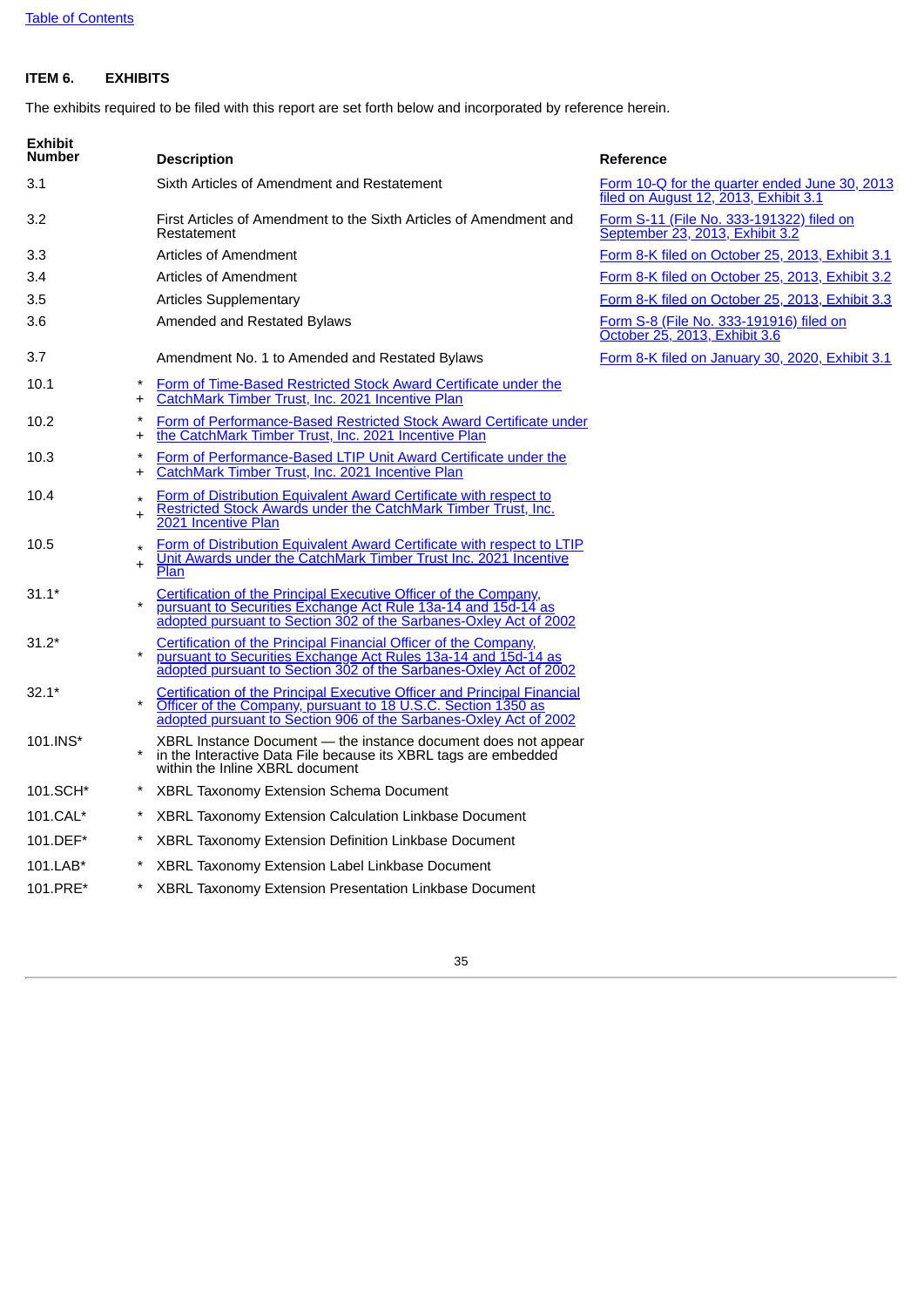104\*

\* Cover Page Interactive Data File (embedded within the Inline XBRL document and contained in Exhibit 101)

\* Filed herewith.

+ Management contract or compensatory plan or arrangement.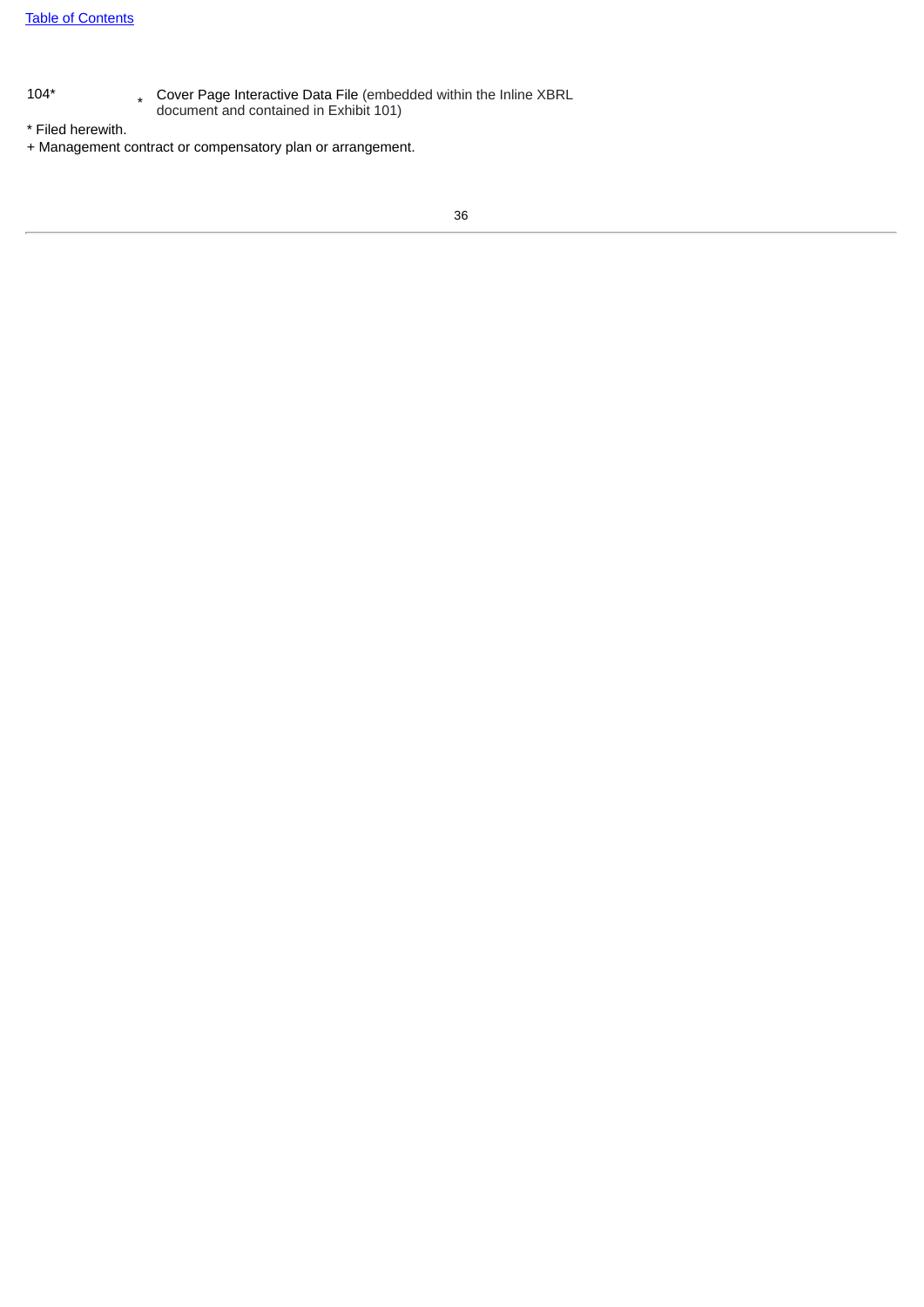#### **SIGNATURES**

Pursuant to the requirements of the Securities Exchange Act of 1934, the registrant has duly caused this report to be signed on its behalf by the undersigned thereunto duly authorized.

#### **CATCHMARK TIMBER TRUST, INC.** (Registrant)

Date: May 5, 2022 **By:** *Isl* Ursula Godoy-Arbelaez

Ursula Godoy-Arbelaez Chief Financial Officer, Senior Vice President, and Treasurer (Principal Financial Officer and Principal Accounting Officer)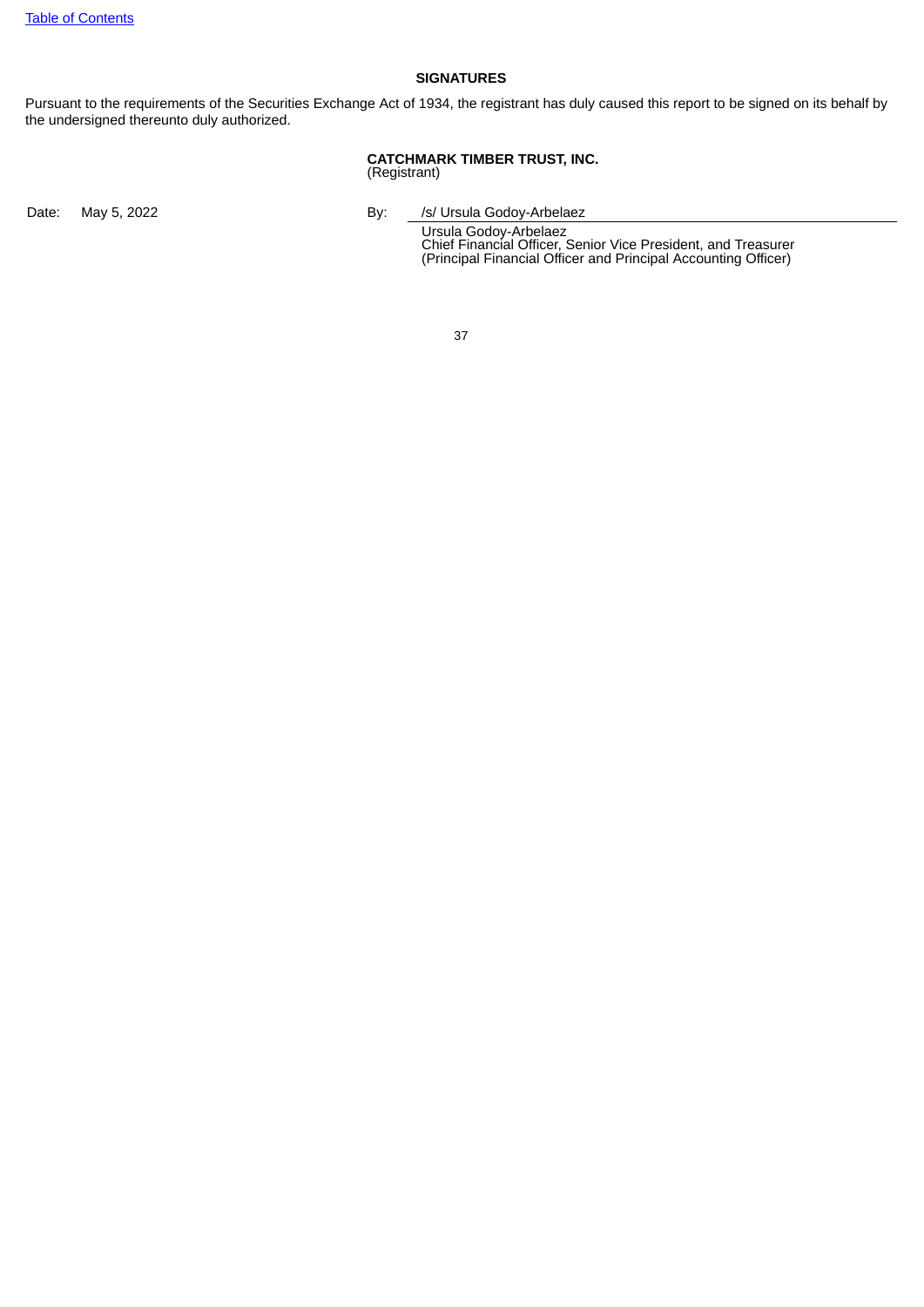# **FORM OF**

# **SERVICE–BASED**

# <span id="page-38-0"></span>**RESTRICTED STOCK AWARD CERTIFICATE**

*Non-transferable* GRANT TO

#### **\_\_\_\_\_\_\_\_ \_\_\_\_\_\_\_\_\_\_** ("Grantee")

by CatchMark Timber Trust, Inc. (the "Company") of shares of its Class A common stock, \$0.01 par value (the "Shares")

pursuant to and subject to the provisions of the CatchMark Timber Trust, Inc. 2021 Incentive Plan (the "Plan") and to the terms and conditions set forth on the following pages of this award certificate (this "Certificate"). Capitalized terms used herein and not otherwise defined shall have the meanings assigned to such terms in the Plan.

The Shares will vest (become non-forfeitable) as to the percentages of the Shares and on the respective dates specified in the following schedule, provided that Grantee is employed by the Company on each respective Vesting Date:

| <b>Vesting Date</b> | <b>Percent of Shares Vested</b> |
|---------------------|---------------------------------|
|                     |                                 |
|                     |                                 |
|                     |                                 |
|                     |                                 |

By accepting the Shares, Grantee shall be deemed to have agreed to the terms and conditions set forth in this Certificate and the Plan.

IN WITNESS WHEREOF, CatchMark Timber Trust, Inc., acting by and through its duly authorized officers, has caused this Certificate to be duly executed.

CATCHMARK TIMBER TRUST, Inc.

 $By:$ Name: Its:

Grant Date: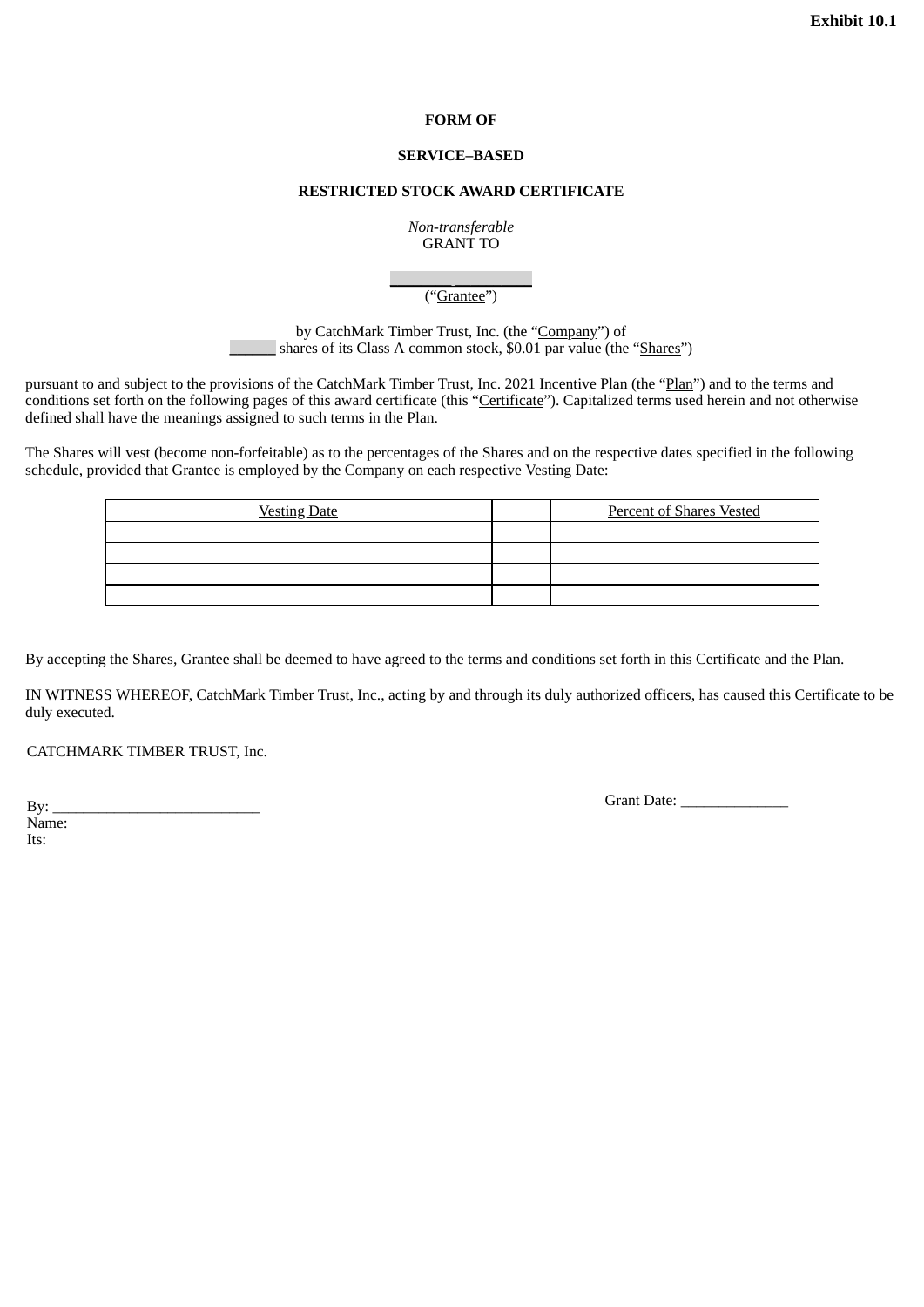#### **TERMS AND CONDITIONS**

1. Restrictions. The Shares are subject to each of the following restrictions. "Restricted Shares" mean those Shares that are subject to the restrictions imposed hereunder which restrictions have not then expired or terminated. Restricted Shares may not be sold, transferred, exchanged, assigned, pledged, hypothecated or otherwise encumbered to or in favor of any party, or be subjected to any lien, obligation or liability of Grantee to any other party. If Grantee's employment with the Company terminates for any reason other than as set forth in subsections (b) or (d) of Section 2 hereof, then Grantee shall forfeit all of Grantee's right, title and interest in and to the Restricted Shares as of the date of termination, and such Restricted Shares shall revert to the Company immediately following the event of forfeiture. The restrictions imposed under this Section 1 shall apply to all Shares or other securities issued with respect to Restricted Shares hereunder in connection with any merger, reorganization, consolidation, recapitalization, stock dividend or other change in corporate structure affecting the Shares.

2. Expiration and Termination of Restrictions. The restrictions imposed under Section 1 will expire on the earliest to occur of the following (the period prior to such expiration being referred to herein as the "Restricted Period"):

(a) as to the percentage of the Restricted Shares specified on the cover page hereof, on the respective dates specified on such cover page, provided that Grantee is employed by the Company on each such date;

(b) as to all of the Restricted Shares, upon termination of Grantee's employment by the Company by reason of Grantee's death or Disability;

(c) as to all of the Restricted Shares, upon the occurrence of a Change in Control, unless the Restricted Shares are assumed by the surviving entity or otherwise equitably converted or substituted in connection with the Change in Control; or

(d) if the Restricted Shares are assumed by the surviving entity or otherwise equitably converted or substituted in connection with a Change in Control, upon the termination of Grantee's employment by the Company without Cause or Grantee's resignation for Good Reason [(as such terms are defined in Grantee's Employment Agreement with the Company and CTT Employee, LLC, dated as of March 11, 2021)] within two years after the effective date of the Change in Control. [For purposes of this Certificate, "Good Reason" shall mean any of the following, without Grantee's written consent: (i) a material diminution in Grantee's base salary; (ii) a material diminution in Grantee's authority, duties, or responsibilities; or (iii) the relocation of the Company's principal office to a location that is more than fifty (50) miles from the location of the Company's principal office on the Grant Date. A termination by Grantee shall not constitute termination for Good Reason unless Grantee shall first have delivered to the Company written notice setting forth with specificity the occurrence deemed to give rise to a right to terminate for Good Reason (which notice must be given no later than thirty (30) days after the initial occurrence of such event) (the "Good Reason Notice"), and the Company has not taken action to correct, rescind or otherwise substantially reverse the occurrence supporting termination for Good Reason as identified by Grantee within thirty (30) days following its receipt of such Good Reason Notice. Grantee's date of termination for Good Reason must occur within a period of ninety (90) days after the occurrence of an event of Good Reason.]

3. Delivery of Shares. The Shares will be registered in the name of Grantee as of the Grant Date and may be held by the Company during the Restricted Period in certificated or uncertificated form. Any certificate for the Restricted Shares issued during the Restricted Period shall bear a legend in substantially the following form (in addition to any legend required under applicable state securities laws): "This certificate and the shares of stock represented hereby are subject to the terms and conditions (including forfeiture and restrictions against transfer) contained in a Restricted Stock Certificate between the registered owner of the shares represented hereby and CatchMark Timber Trust, Inc. Release from such terms and conditions shall be made only in accordance with the provisions of such Certificate, copies of which are on file in the offices of CatchMark Timber Trust, Inc." Stock certificates for the Shares,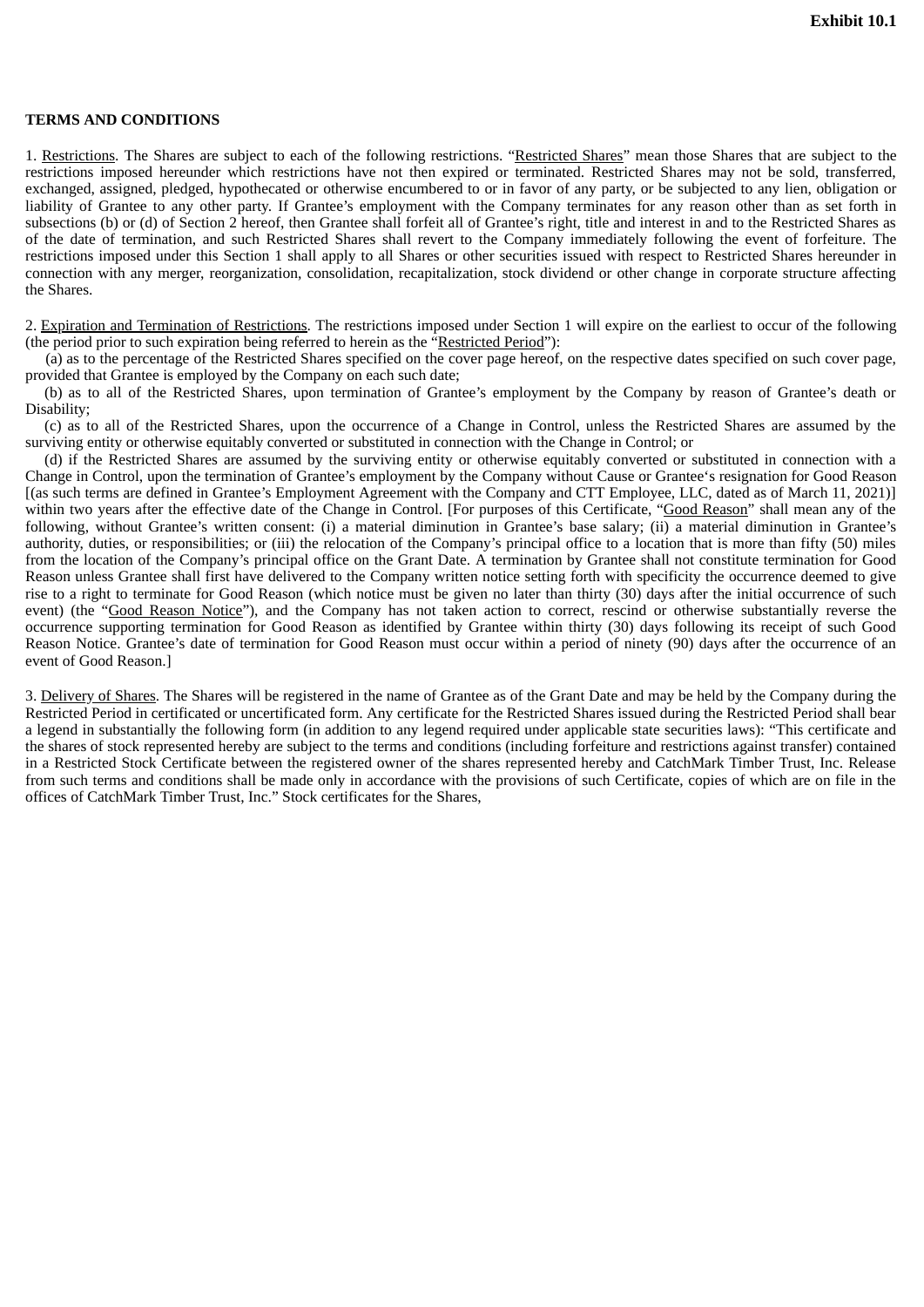without the first above legend, shall be delivered to Grantee or Grantee's designee upon request of Grantee after the expiration of the Restricted Period, but delivery may be postponed for such period as may be required for the Company with reasonable diligence to comply, if deemed advisable by the Company, with registration requirements under the 1933 Act, listing requirements under the rules of any Exchange, and requirements under any other law or regulation applicable to the issuance or transfer of the Shares.

4. Voting Rights. Grantee, as beneficial owner of the Shares, shall have full voting rights with respect to the Shares during and after the Restricted Period.

5. Dividend Rights. Grantee shall accrue cash and non-cash dividends, if any, paid with respect to the Restricted Shares, but the payment of such dividends shall be deferred and held (without interest) by the Company for the account of Grantee until the expiration of the Restricted Period. During the Restricted Period, such dividends shall be subject to the same vesting restrictions imposed under Section 2 as the Restricted Shares to which they relate. Accrued dividends deferred and held pursuant to the foregoing provision shall be paid by the Company to the Grantee promptly upon the expiration of the Restricted Period (and in any event within thirty (30) days of the date of such expiration).

6. No Right of Continued Employment. Nothing in this Certificate shall interfere with or limit in any way the right of the Company or any Affiliate to terminate Grantee's employment at any time, nor confer upon Grantee any right to continue in the employ of the Company or any Affiliate.

7. Payment of Taxes. Upon issuance of the Shares hereunder, Grantee may make an election to be taxed upon such award under Section 83(b) of the Code (an "83(b) Election"). To effect such 83(b) Election, Grantee may file an appropriate election with Internal Revenue Service within 30 days after award of the Shares and otherwise in accordance with applicable Treasury Regulations. The Company or an employing Affiliate has the authority and the right to deduct or withhold, or require Grantee to remit to the Company, an amount sufficient to satisfy federal, state, and local taxes (including Grantee's FICA obligation) required by law to be withheld with respect to any taxable event arising as a result of the grant or vesting of the Shares. The withholding requirement shall be satisfied by withholding from the award Shares having a Fair Market Value on the date of withholding equal to the amount required to be withheld in accordance with applicable tax requirements (up to the maximum individual statutory rate in the applicable jurisdiction as may be permitted under then-current accounting principles to qualify for equity classification). The obligations of the Company under this Certificate will be conditional on such payment or arrangements, and the Company, and, where applicable, its Affiliates will, to the extent permitted by law, have the right to deduct any such taxes from any payment of any kind otherwise due to Grantee.

8. Clawback. The Shares shall be subject to any compensation recoupment policy of the Company that is applicable by its terms to Grantee and to awards of this type and that any amendments to such policy deemed necessary by the Committee in its sole discretion to comply with applicable law or listing requirements shall be applicable to Grantee.

9. Severability. If any one or more of the provisions contained in this Certificate are invalid, illegal or unenforceable, the other provisions of this Certificate will be construed and enforced as if the invalid, illegal or unenforceable provision had never been included.

10. Plan Controls. The terms contained in the Plan are incorporated into and made a part of this Certificate and this Certificate shall be governed by and construed in accordance with the Plan. In the event of any actual or alleged conflict between the provisions of the Plan and the provisions of this Certificate, the provisions of the Plan shall be controlling and determinative.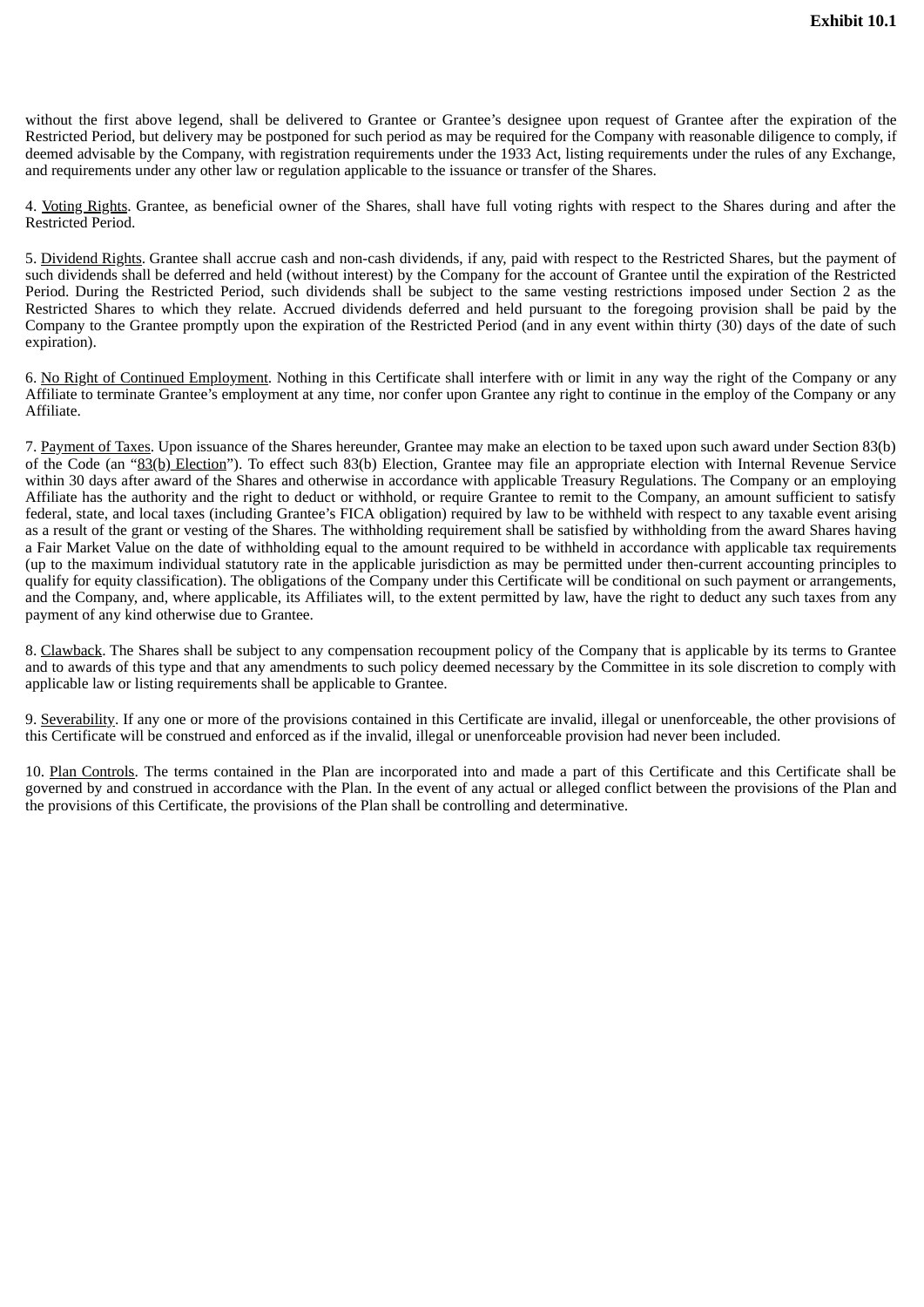11. Successors. This Certificate shall be binding upon any successor of the Company, in accordance with the terms of this Certificate and the Plan.

12. Notice. Notices and communications under this Certificate must be in writing and either personally delivered or sent by registered or certified United States mail, return receipt requested, postage prepaid. Notices to the Company must be addressed to CatchMark Timber Trust, Inc., 5 Concourse Parkway, Suite 2650, Atlanta, GA 30328: Attn: Secretary, or any other address designated by the Company in a written notice to Grantee. Notices to Grantee will be directed to the address of Grantee then currently on file with the Company, or at any other address given by Grantee in a written notice to the Company.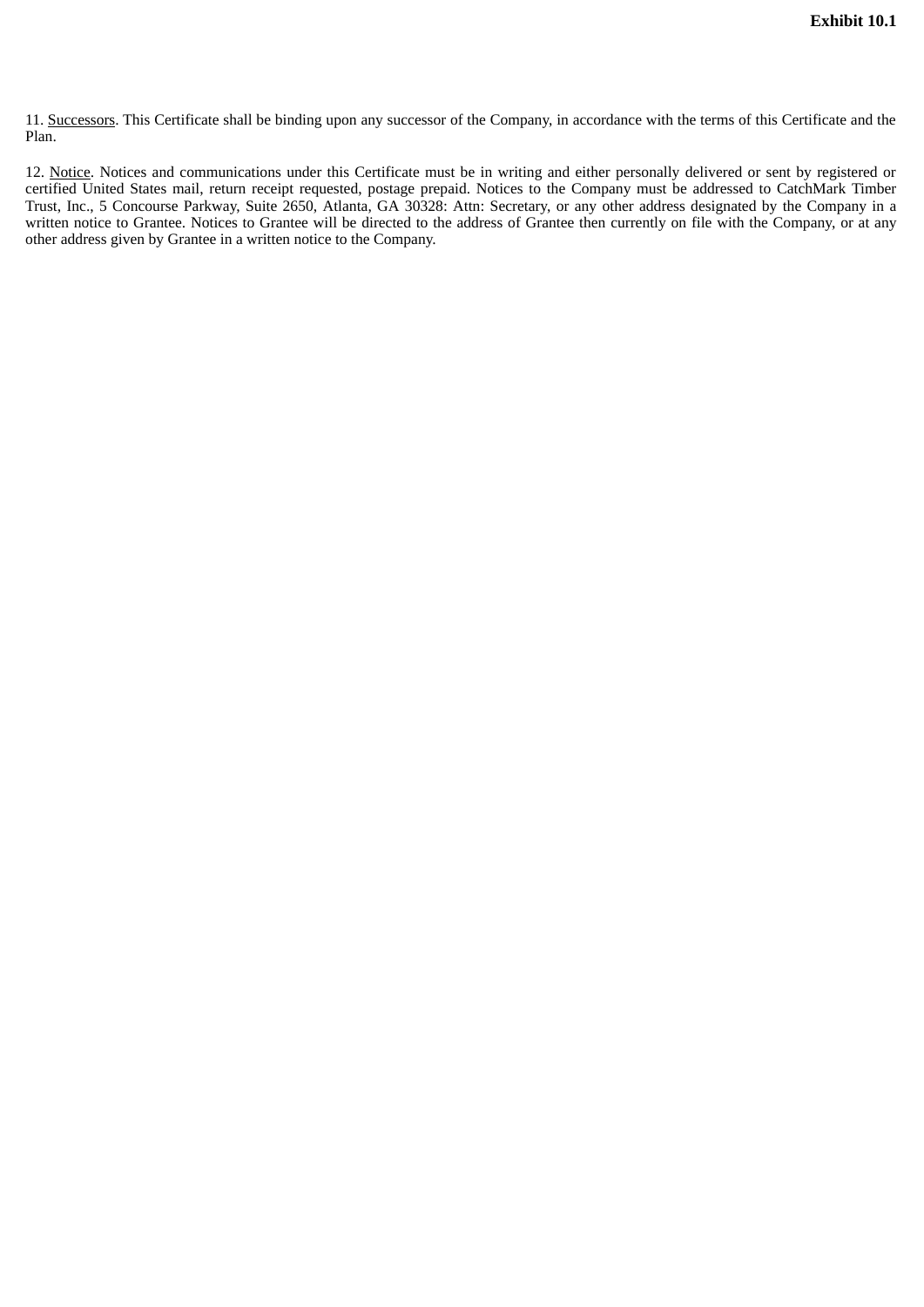# **FORM OF**

# **PERFORMANCE–BASED**

#### **RESTRICTED STOCK AWARD CERTIFICATE**

*Non-transferable* GRANT TO

#### **\_\_\_\_\_\_\_\_\_\_\_\_\_\_\_\_\_\_\_\_** ("Grantee")

<span id="page-42-0"></span>by CatchMark Timber Trust, Inc. (the "Company") of shares of its Class A common stock, \$0.01 par value (the "Shares") pursuant to and subject to the provisions of the CatchMark Timber Trust, Inc. 2021 Incentive Plan (the "Plan") and to the terms and conditions set forth in this award certificate (this "Certificate").

The number of Shares subject to this award is \_\_\_\_\_\_ (the "Awarded Shares"). Depending on the Company's level of attainment of specified performance goals, Grantee may earn 0% to 100% of the Awarded Shares, in accordance with the performance metrics described on Exhibit A hereto and the terms of this Certificate.

By accepting the Shares, Grantee shall be deemed to have agreed to the terms and conditions set forth in this Certificate and the Plan. Capitalized terms used herein and not otherwise defined shall have the meanings assigned to such terms in the Plan. In addition, certain terms are defined in Section 16 hereof and Exhibit A hereto.

IN WITNESS WHEREOF, CatchMark Timber Trust, Inc., acting by and through its duly authorized officers, has caused this Certificate to be duly executed.

CATCHMARK TIMBER TRUST, INC.

Grant Date: \_\_\_\_\_\_\_\_\_\_\_\_\_\_\_\_\_

By: $_$ Name: Title: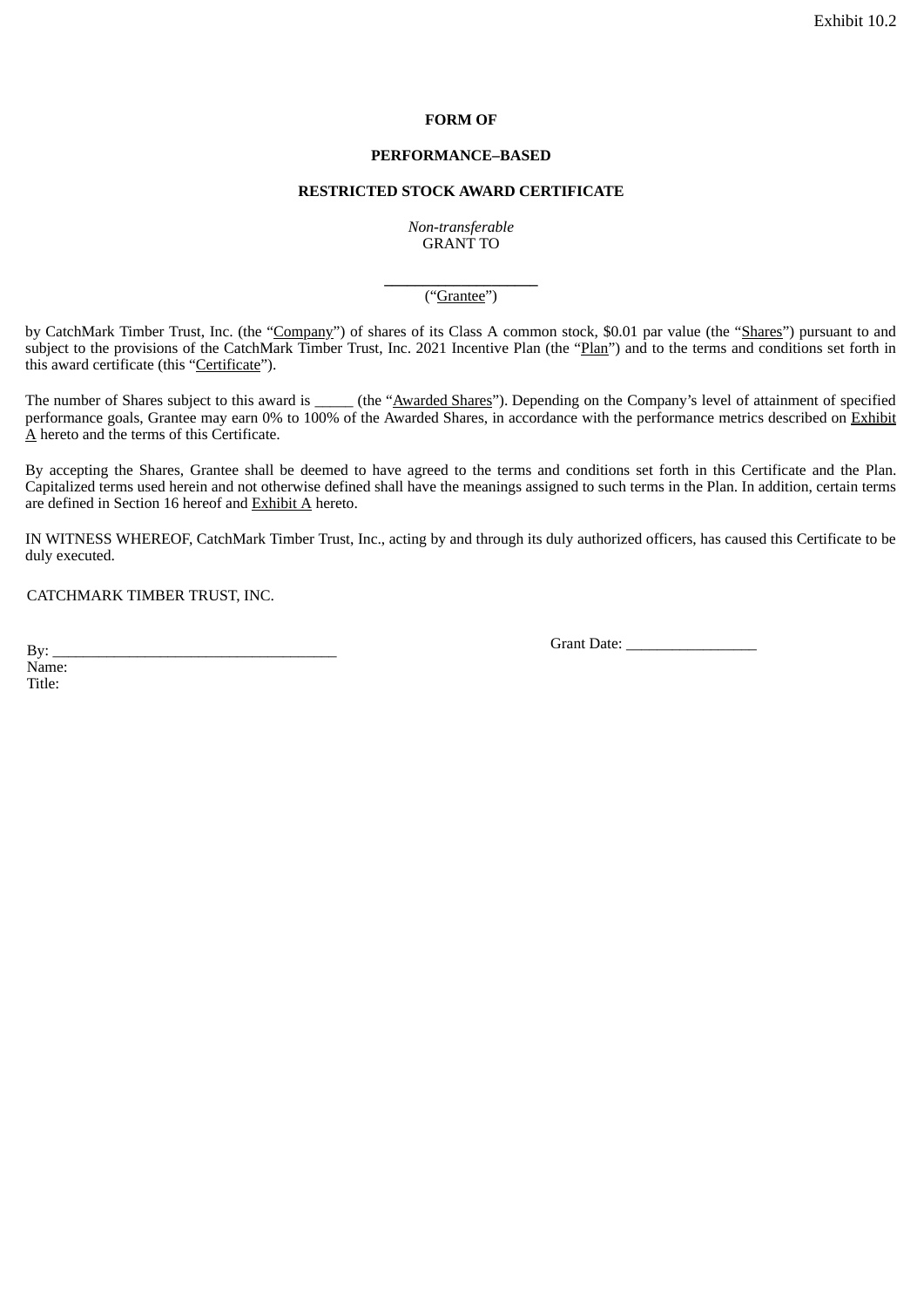# TERMS AND CONDITIONS

1. Restrictions. The Shares are subject to each of the following restrictions. "Restricted Shares" mean those Shares that are subject to the restrictions imposed hereunder which restrictions have not then expired or terminated. Restricted Shares may not be sold, transferred, exchanged, assigned, pledged, hypothecated or otherwise encumbered to or in favor of any party, or be subjected to any lien, obligation or liability of Grantee to any other party. The restrictions imposed under this Section 1 shall apply to all Shares or other securities issued with respect to Restricted Shares hereunder in connection with any merger, reorganization, consolidation, recapitalization, stock dividend or other change in corporate structure affecting the Shares.

2. Shares Earned. The Restricted Shares will be earned in whole, in part, or not at all, as provided on Exhibit A attached hereto. Any Restricted Shares that fail to be earned in accordance with Exhibit A attached hereto will be forfeited and reconveyed to the Company on the Determination Date without further consideration or any act or action by Grantee.

3. Vesting and Termination of Restrictions. Restricted Shares shall vest (become non-forfeitable) and the restrictions imposed under Section 1 will expire on the earliest to occur of the following (the period prior to such expiration being referred to herein as the "Restricted Period"):

(a) as to 50% of the Earned Award on the Determination Date, provided Grantee has continued in the employment of the Company or any of its Affiliates through such date;

(b) as to 50% of the Earned Award on the first anniversary of the Determination Date, provided Grantee has continued in the employment of the Company or any of its Affiliates through such date;

#### 4. Change in Control.

- (a) In the event of a Change in Control prior to the Determination Date:
	- i. If the Restricted Shares are not assumed by the surviving entity or otherwise equitably converted or substituted in connection with the Change in Control in a manner approved by the Committee or the Board, then the Restricted Shares shall vest (become non-forfeitable) upon on the CIC Date, provided Grantee has continued in the employment of the Company or any of its Affiliates through the CIC Date, based upon (i) an assumed achievement of a Performance Factor at Target and the actual level of achievement of the Performance Multiplier (measured as of the CIC Date), if the CIC Date occurs during the first half of the Performance Period, or (ii) the actual level of achievement of the Performance Factor and the Performance Multiplier (measured as of the CIC Date), if the CIC Date occurs during the second half of the Performance Period, and such vested Restricted Shares shall be prorated by multiplying the vested Restricted Shares by a fraction, the numerator of which shall be the number of days elapsed in the Performance Period prior to the CIC Date, and the denominator shall be 1,096).
	- ii. If the Restricted Shares are assumed by the surviving entity or otherwise equitably converted or substituted in connection with the Change in Control in a manner approved by the Committee or the Board, then, on the occurrence of Grantee's termination of employment without Cause [(as defined in the Employment Agreement)] or resignation for Good Reason [(as defined in the Employment Agreement)] within two years following such Change in Control, the Restricted Shares shall vest (become non-forfeitable) based upon (i) an assumed achievement of a Performance Factor at Target and the actual level of achievement of the Performance Multiplier (measured as of the date of termination), if the date of termination occurs during the first half of the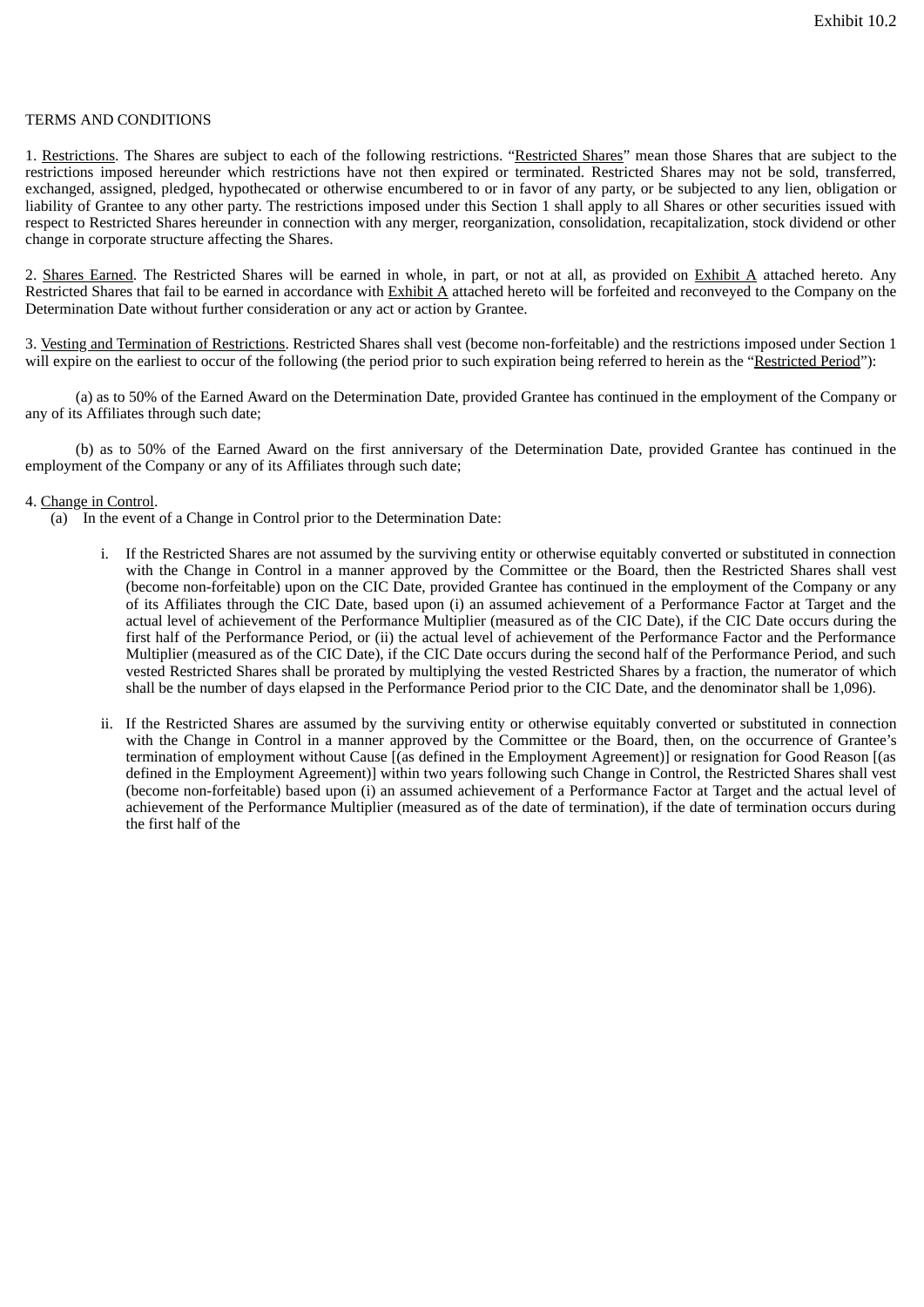Performance Period, or (ii) the actual level of achievement of the Performance Factor and the Performance Multiplier (measured as of the date of termination), if the date of termination occurs during the second half of the Performance Period, and such vested Restricted Shares shall be prorated by multiplying the vested Restricted Shares by a fraction, the numerator of which shall be the number of days elapsed in the Performance Period prior to the date of termination, and the denominator shall be 1,096);

- (b) In the event of a Change in Control on or after the Determination Date:
	- i. If the Earned Award is not assumed by the surviving entity or otherwise equitably converted or substituted in connection with the Change in Control, then 100% of the Earned Award will vest (become non-forfeitable) on the CIC Date, provided Grantee has continued in the employment of the Company or any of its Affiliates through the CIC Date.
	- ii. If the Earned Award is assumed by the surviving entity or otherwise equitably converted or substituted in connection with the Change in Control, then 100% of the Earned Award will vest (become non-forfeitable) upon the termination of Grantee's employment by the Company without Cause [(as defined in the Employment Agreement)] or Grantee's resignation for Good Reason [(as defined in the Employment Agreement)] within two years after the effective date of the Change in Control.

# 5. Termination of Employment.

- (a) In the event of Grantee's Qualifying Termination prior to the Determination Date, then, as of the date of such Qualifying Termination, the Restricted Shares shall vest (become non-forfeitable) based upon (i) an assumed achievement of a Performance Factor at Target and the actual level of achievement of the Performance Multiplier (measured as of the date of the Qualifying Termination), if the date of Grantee's Qualifying Termination occurs during the first half of the Performance Period, or (ii) the actual level of achievement of the Performance Factor and the Performance Multiplier (measured as of the date of the Qualifying Termination), if the date of Grantee's Qualifying Termination occurs during the second half of the Performance Period, and such vested Restricted Shares shall be prorated by multiplying the vested Restricted Shares by a fraction, the numerator of which shall be the number of days elapsed in the Performance Period prior to the Qualifying Termination, and the denominator shall be 1,096).
- (b) In the event of Grantee's Qualifying Termination on or after the Determination Date, then 100% of the Restricted Shares shall vest (become non-forfeitable) on the date of such Qualifying Termination.
- (c) If Grantee's employment is terminated for any reason other than as set forth in Section 4(a)(ii), Section 4(b)(ii) or Section 5(a) or (b) above, all of the Restricted Shares or the Earned Award, as applicable, shall be forfeited and reconveyed to the Company on the date of such termination of employment without further consideration or any act or action by Grantee.

6. Delivery of Shares. The Shares will be registered in the name of Grantee as of the Grant Date and may be held by the Company during the Restricted Period in certificated or uncertificated form. Any certificate for the Restricted Shares issued during the Restricted Period shall bear a legend in substantially the following form (in addition to any legend required under applicable state securities laws): "This certificate and the shares of stock represented hereby are subject to the terms and conditions (including forfeiture and restrictions against transfer) contained in a Restricted Stock Award Certificate between the registered owner of the shares represented hereby and CatchMark Timber Trust, Inc. Release from such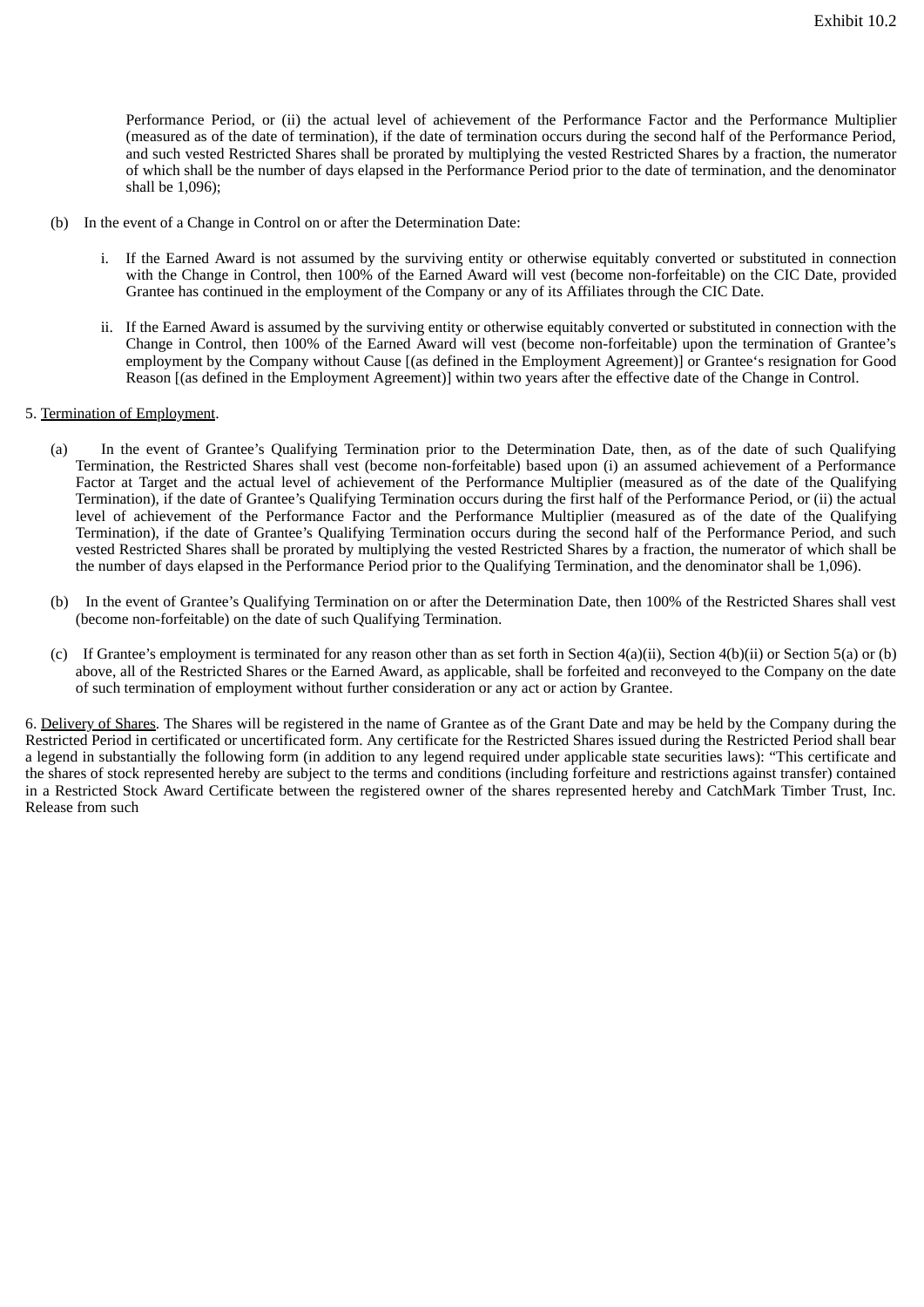terms and conditions shall be made only in accordance with the provisions of such Certificate, copies of which are on file in the offices of CatchMark Timber Trust, Inc." Stock certificates for the Shares, without the first above legend, shall be delivered to Grantee or Grantee's designee upon request of Grantee after the expiration of the Restricted Period, but delivery may be postponed for such period as may be required for the Company with reasonable diligence to comply, if deemed advisable by the Company, with registration requirements under the 1933 Act, listing requirements under the rules of any Exchange, and requirements under any other law or regulation applicable to the issuance or transfer of the Shares.

7. Voting Rights. Grantee, as beneficial owner of the Shares, shall have full voting rights with respect to the Shares during and after the Restricted Period.

8. Dividend Rights. Grantee shall accrue cash and non-cash dividends, if any, paid with respect to the Restricted Shares, but the payment of such dividends shall be deferred and held (without interest) by the Company for the account of Grantee until the expiration of the Restricted Period. During the Restricted Period, such dividends shall be subject to the same vesting restrictions imposed under Section 1 as the Restricted Shares to which they relate. Accrued dividends deferred and held pursuant to the foregoing provision shall be paid by the Company to the Grantee promptly upon the expiration of the Restricted Period (and in any event within thirty (30) days of the date of such expiration).

9. No Right of Continued Employment. Nothing in this Certificate shall interfere with or limit in any way the right of the Company or any Affiliate to terminate Grantee's employment at any time, nor confer upon Grantee any right to continue in the employ of the Company or any Affiliate.

10. Payment of Taxes. Upon issuance of the Shares hereunder, Grantee may make an election to be taxed upon such award under Section 83(b) of the Code (an "83(b) Election"). To effect such 83(b) Election, Grantee may file an appropriate election with Internal Revenue Service within 30 days after award of the Shares and otherwise in accordance with applicable Treasury Regulations. The Company or an employing Affiliate has the authority and the right to deduct or withhold, or require Grantee to remit to the Company, an amount sufficient to satisfy federal, state, and local taxes (including Grantee's FICA obligation) required by law to be withheld with respect to any taxable event arising as a result of the grant or vesting of the Shares. The withholding requirement shall be satisfied by withholding from the award Shares having a Fair Market Value on the date of withholding equal to the amount required to be withheld in accordance with applicable tax requirements (up to the maximum individual statutory rate in the applicable jurisdiction as may be permitted under then-current accounting principles to qualify for equity classification). The obligations of the Company under this Agreement will be conditional on such payment or arrangements, and the Company, and, where applicable, its Affiliates will, to the extent permitted by law, have the right to deduct any such taxes from any payment of any kind otherwise due to Grantee.

11. Severability. If any one or more of the provisions contained in this Certificate are invalid, illegal or unenforceable, the other provisions of this Certificate will be construed and enforced as if the invalid, illegal or unenforceable provision had never been included.

12. Clawback. The Shares shall be subject to any compensation recoupment policy of the Company that is applicable by its terms to Grantee and to awards of this type.

13. Plan Controls. The terms contained in the Plan are incorporated into and made a part of this Certificate and this Certificate shall be governed by and construed in accordance with the Plan. In the event of any actual or alleged conflict between the provisions of the Plan and the provisions of this Certificate, the provisions of the Plan shall be controlling and determinative.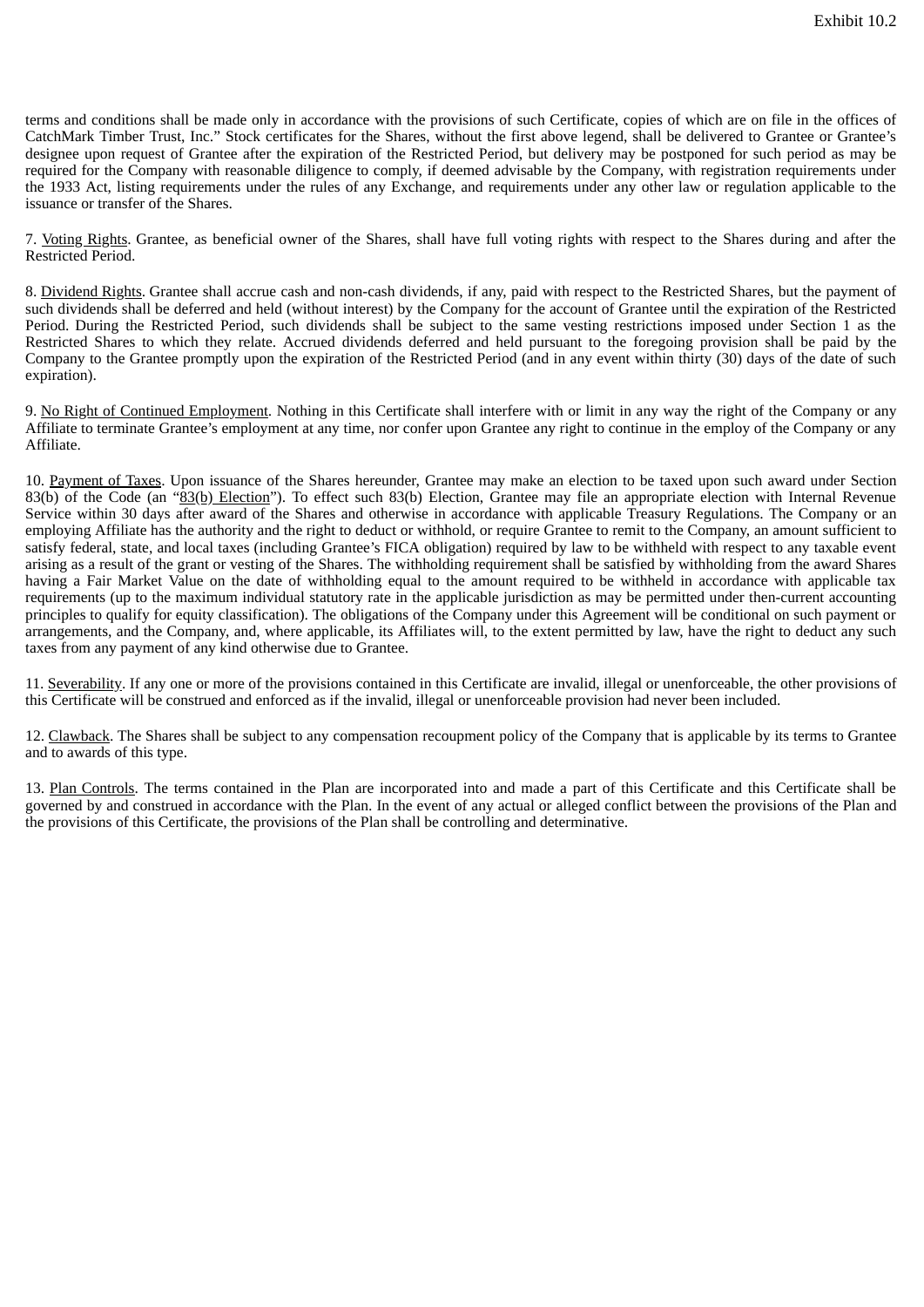14. Successors. This Certificate shall be binding upon any successor of the Company, in accordance with the terms of this Certificate and the Plan.

15. Notice. Notices and communications under this Certificate must be in writing and either personally delivered or sent by registered or certified United States mail, return receipt requested, postage prepaid. Notices to the Company must be addressed to CatchMark Timber Trust, Inc., 5 Concourse Parkway, Suite 2650, Atlanta, GA 30328: Attn: Secretary, or any other address designated by the Company in a written notice to Grantee. Notices to Grantee will be directed to the address of Grantee then currently on file with the Company, or at any other address given by Grantee in a written notice to the Company.

16. Definitions. Capitalized terms used herein and not otherwise defined shall have the meanings assigned to such terms in the Plan. In addition, and notwithstanding any contrary definition in the Plan, for purposes of this Agreement:

- (a) "Awarded Shares" means the number of Shares granted pursuant to this Agreement, as indicated on the cover page hereof.
- (b) "Beginning Price" means for the Company and for each company in the Broader Industry Peer Group and the Timber Peer Group the average closing stock price over the twenty (20) trading days that immediately precedes the first day of the Performance Period.
- (c) "Broader Industry Peer Group" is defined on Exhibit A hereto.
- (d) "Broader Industry Peer Group Weighting Factor" is defined on Exhibit A hereto.
- (e) "Broader Industry Peer Group Average TSR" is defined on Exhibit A hereto.
- (f) "CIC Date" means the effective date of a Change in Control.
- (g) "Composite Index" shall have the meaning set forth on Exhibit A hereto.
- (h) "Composite Index Return" shall have the meaning set forth on Exhibit A hereto.
- (i) "Determination Date" means the date of the Committee's certification of achievement of the Performance Objective and the Performance Multiplier, determination of the Performance Factor and Performance Multiplier and approval of the Earned Award, which shall be any date between January 1, 20 and March 15, 20.
- (j) "Earned Award" means (1) the Awarded Shares multiplied by the Performance Factor (rounded down to the nearest whole unit), multiplied by (2) the Performance Multiplier (rounded down to the nearest whole unit), as determined by the Committee on the Determination Date. Examples of the calculations of the Earned Award are attached hereto as Exhibit B and hereby incorporated into this Certificate.
- (k) ["Employment Agreement" means Grantee's Employment Agreement with the Company and CTT Employee, LLC, dated as of March 11, 2021.]
- (l) "Ending Price" means for the General Partner and for each company in the Broader Industry Peer Group and the Timber Peer Group the average closing stock price over the twenty (20) trading days that includes and immediately precedes the last day of the Performance Period.
- (m) ["Good Reason" means any of the following, without Grantee's written consent: (i) a material diminution in Grantee's base salary; (ii) a material diminution in Grantee's authority, duties, or responsibilities; or (iii) the relocation of the Company's principal office to a location that is more than fifty (50) miles from the location of the Company's principal office on the Grant Date. A termination by Grantee shall not constitute termination for Good Reason unless Grantee shall first have delivered to the Company written notice setting forth with specificity the occurrence deemed to give rise to a right to terminate for Good Reason (which notice must be given no later than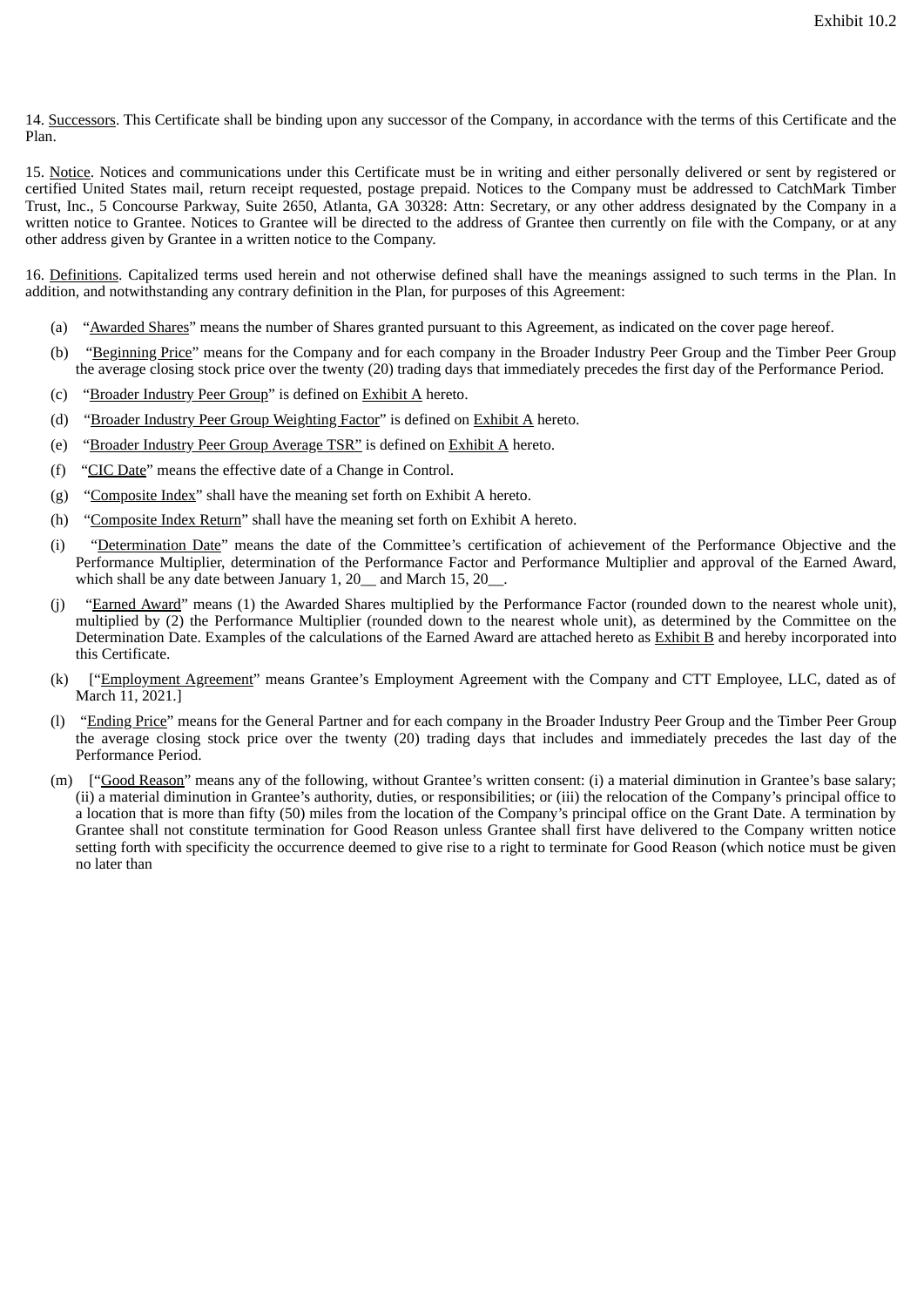thirty (30) days after the initial occurrence of such event) (the "Good Reason Notice"), and the Company has not taken action to correct, rescind or otherwise substantially reverse the occurrence supporting termination for Good Reason as identified by Grantee within thirty (30) days following its receipt of such Good Reason Notice. Grantee's date of termination for Good Reason must occur within a period of ninety (90) days after the occurrence of an event of Good Reason.]

- (n) "Grant Date" means , 20
- (o) "Performance Factor" means the percentage, from 0% to 75%, that will be applied to the Awarded Shares, as more fully described in Exhibit A hereto.
- (p) "Performance Multiplier" means the applicable multiplier for purposes of determining the Earned Award based on the Company's absolute TSR for the Performance Period, as more fully described in Exhibit A hereto.
- (q) "Performance Objectives" are the performance objectives described on Exhibit A hereto, that must be achieved in order for any Restricted Shares to be earned by Grantee pursuant to this Certificate.
- (r) "Performance Period" means the period beginning January 1, 20\_\_ and ending on December 31, 20\_\_.
- (s) "Qualifying Termination" means Grantee's termination of employment by reason of Grantee's death or Disability.
- (t) "Timber Peer Group" is defined on Exhibit A hereto.
- (u) "Timber Peer Group Average TSR" is defined on Exhibit A hereto.
- (v) "Timber Peer Group Weighting Factor" is defined on  $Exhibit A$  hereto.
- (w) "Total Shareholder Return" or "TSR" with respect to the General Partner and for each company in the Broader Industry Peer Group and the Timber Peer Group shall be equal to the quotient obtained by dividing (i) the sum of (A) the Ending Price minus the Beginning Price plus (B) reinvested dividends by (ii) the Beginning Price.
- (x) "Weighting Factor" means the Broader Industry Peer Group Weighting Factor and the Timber Peer Group Weighting Factor.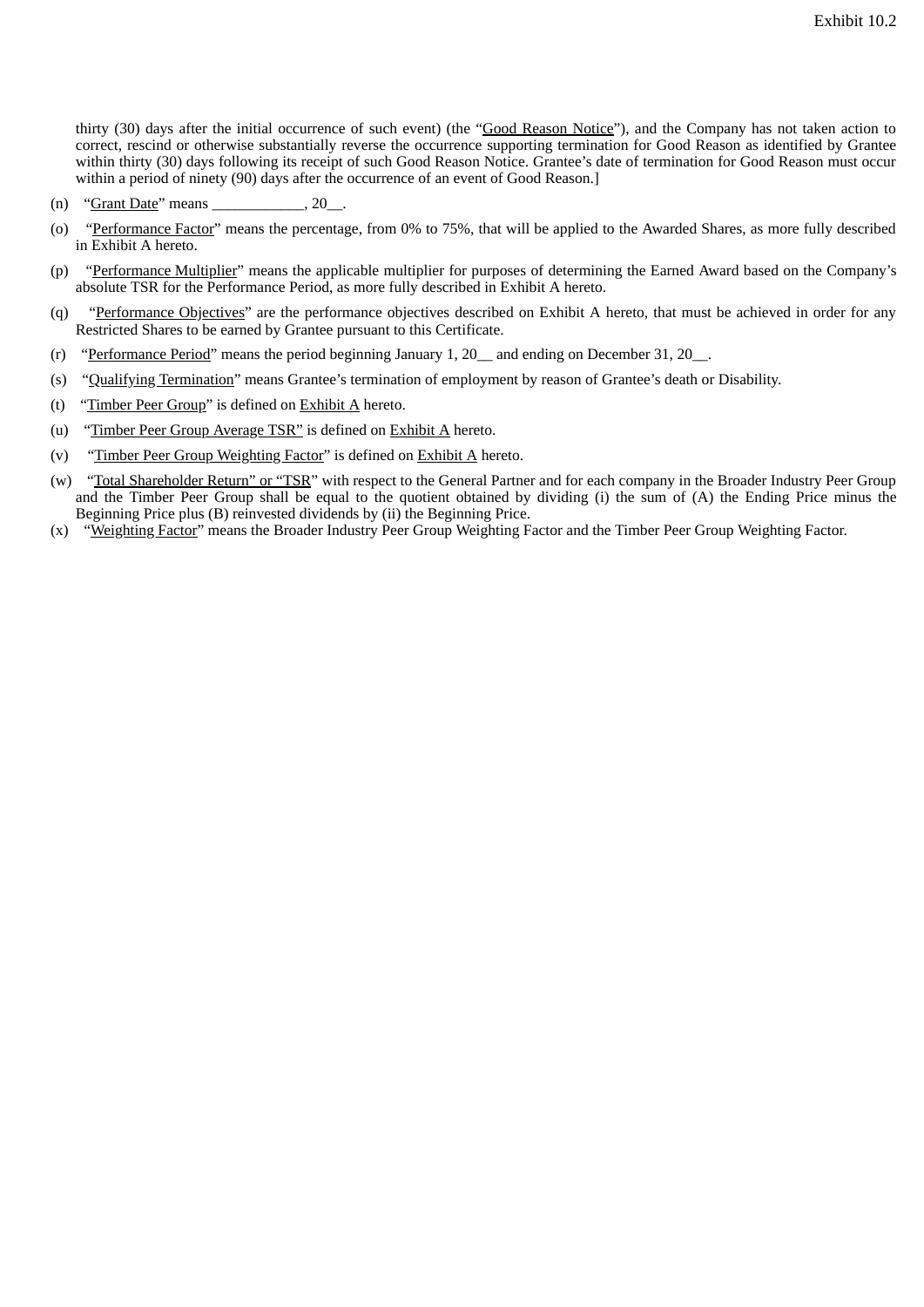# EXHIBIT A

**Performance Objectives for Company TSR Relative to Composite Index Return**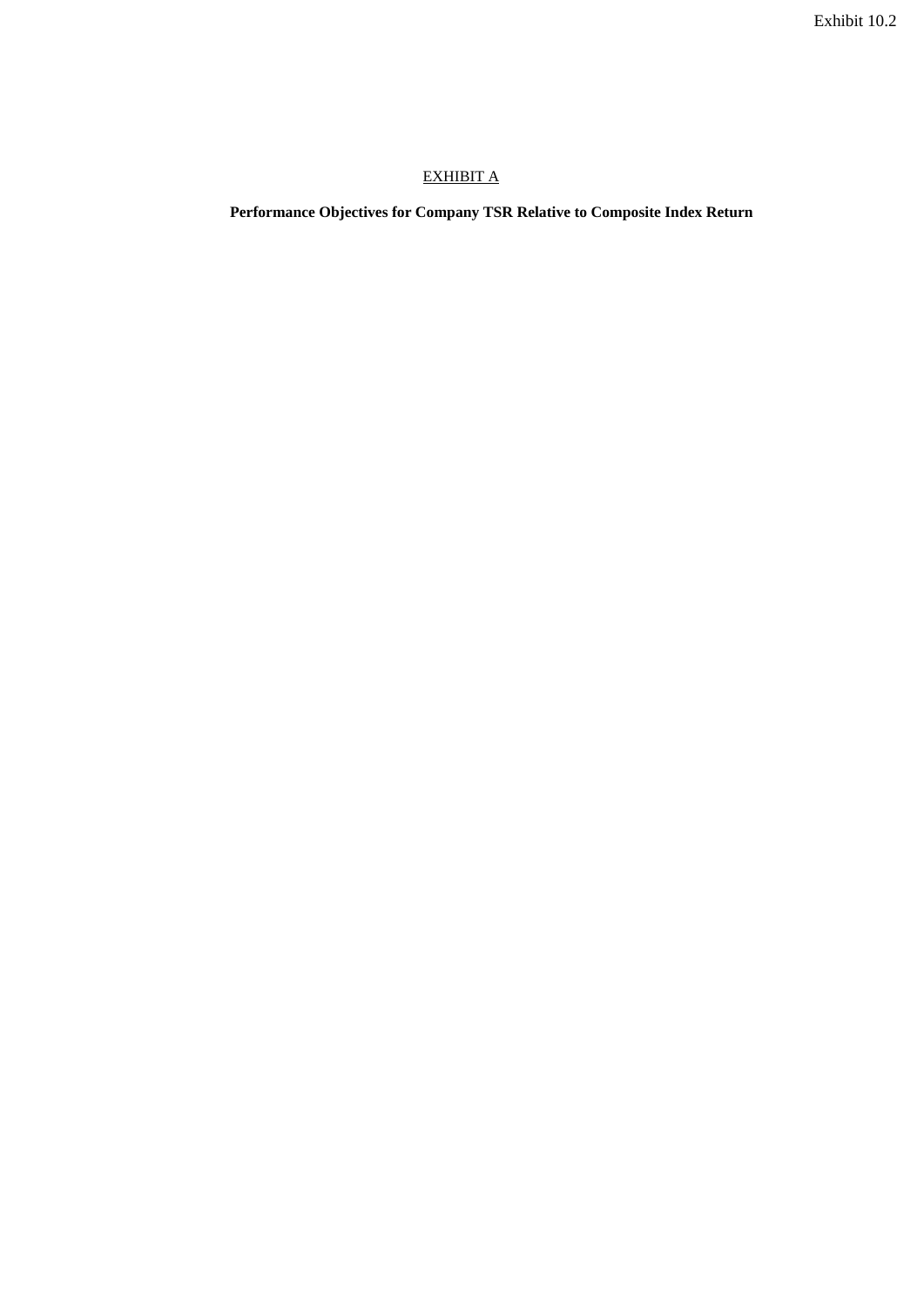# EXHIBIT B

**Example Calculations of Earned Awards**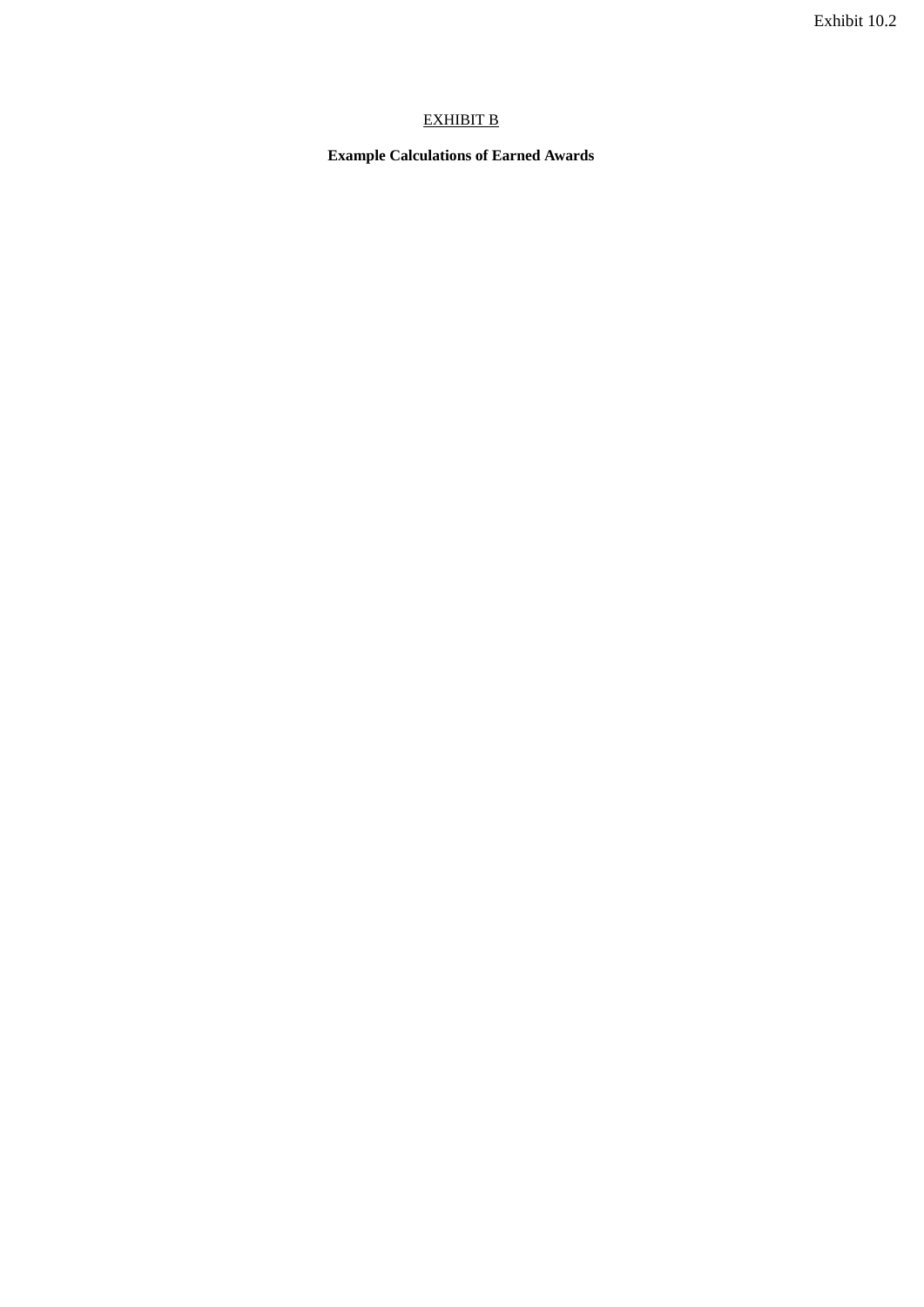# **FORM OF**

#### **PERFORMANCE–BASED**

# **LTIP UNIT AWARD CERTIFICATE**

#### *Non-transferable*

# **GRANT TO**

# ("Grantee")

<span id="page-50-0"></span>by CatchMark Timber Operating Partnership, L.P. (the "Company") of LTIP Units (the "LTIP Units") (as defined in the Second Amended and Restated Agreement of Limited Partnership of CatchMark Timber Operating Partnership, L.P. (as amended from time to time, the "LP Agreement")) pursuant to and subject to the provisions of the CatchMark Timber Trust, Inc. LTI Program Plan (the "LTIP"), which operates as a sub-plan of the CatchMark Timber Trust, Inc. 2021 Incentive Plan (the "Equity Incentive Plan") and to the terms and conditions set forth in this award certificate (this "Certificate").

The number of LTIP Units subject to this award is **Unvested LTIP Units (the "Awarded Units"**). Depending on the General Partner's level of attainment of specified performance goals, Grantee may earn 0% to 100% of the Awarded Units, in accordance with the performance metrics described on **Exhibit A** hereto and the terms of this Certificate and Grantee's continued employment with the General Partner through the Determination Date.

By accepting the LTIP Units, Grantee shall be deemed to have agreed to the terms and conditions set forth in this Certificate, the LP Agreement, the LTIP and the Equity Incentive Plan. Capitalized terms used herein and not otherwise defined shall have the meanings assigned to such terms in the LTIP and the Equity Incentive Plan. In addition, certain terms are defined in Section 18 hereof and Exhibit A hereto.

IN WITNESS WHEREOF, CatchMark Timber Operating Partnership, L.P., acting by and through its duly authorized officers, has caused this Certificate to be duly executed.

#### CATCHMARK TIMBER OPERATING PARTNERSHIP, L.P.

By: CatchMark Timber Trust, Inc., Its General Partner

By: Grant Date: Name:

Its: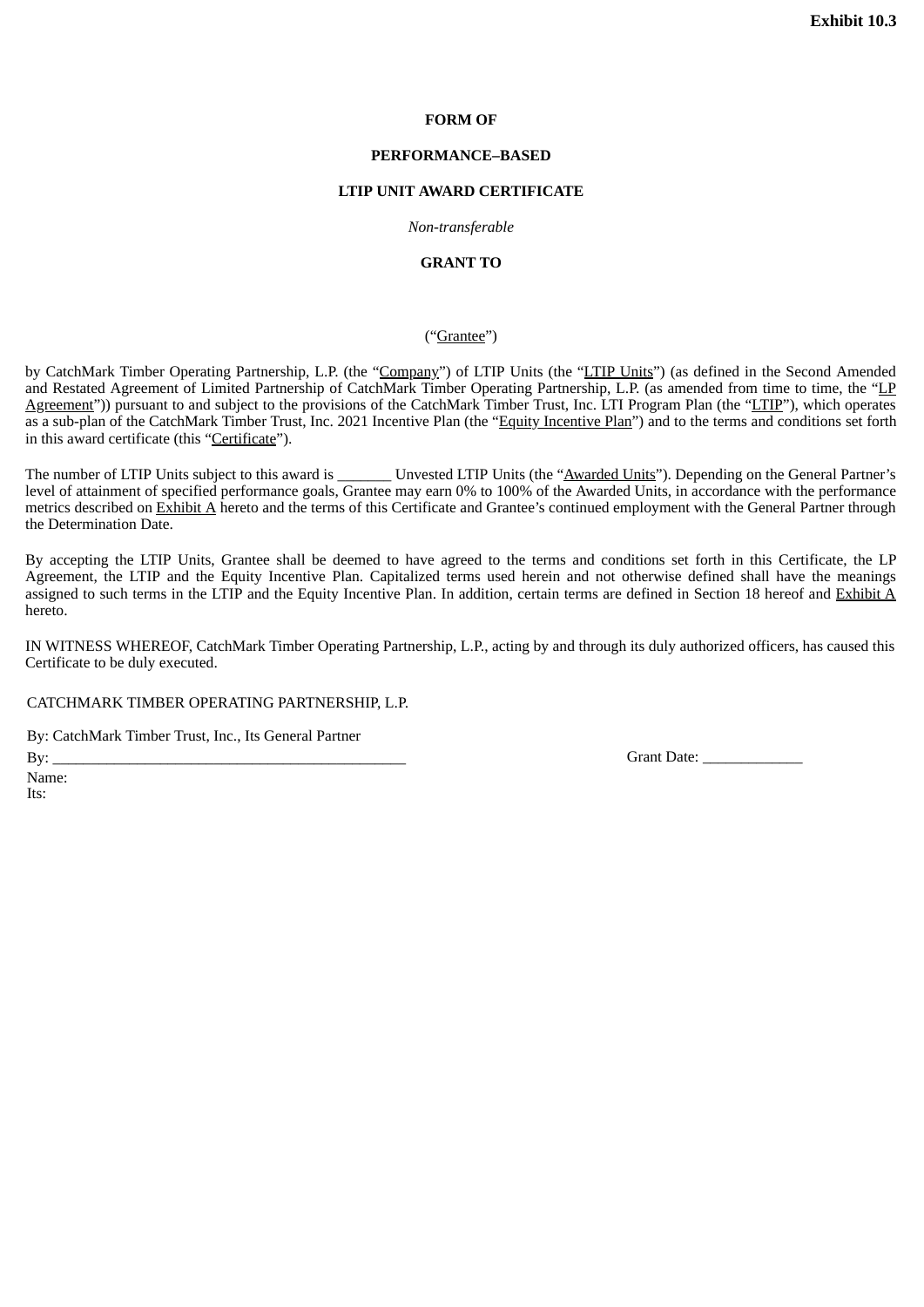# TERMS AND CONDITIONS

- 1. Nature of Award. Subject to the terms of the LP Agreement, the LTIP, the Equity Incentive Plan and this Certificate, the profits interests granted hereby represent Unvested LTIP Units in the Company issued in Grantee's name as of the Grant Date. By accepting this Certificate, Grantee hereby acknowledges and agrees that he or she is bound by the terms and conditions of the LTIP, the Equity Incentive Plan and the LP Agreement (including certain rights and obligations with respect to the LTIP Units granted hereunder).
- 2. LTIP Units Earned. The LTIP Units will be earned in whole, in part, or not at all, as provided on Exhibit A attached hereto. Any LTIP Units that fail to be earned in accordance with  $Exhibit A$  attached hereto will be forfeited and reconveyed to the Company on the Determination Date without further consideration or any act or action by Grantee.
- 3. Conversion to Vested LTIP Units. Except as otherwise provided herein:
	- (a) 50% of the Earned Award will become Vested LTIP Units (on a one-for-one basis) on the Determination Date, provided Grantee has continued in the employment of the General Partner or any of its Affiliates through such date; and
	- (b) 50% of the Earned Award will become Vested LTIP Units (on a one-for-one basis) on the first anniversary of the Determination Date, provided Grantee has continued in the employment of the General Partner or any of its Affiliates through such date.
- 4. Change in Control
	- (a) In the event of a Change in Control prior to the Determination Date:
		- (i) If the LTIP Units are not assumed by the surviving entity or otherwise equitably converted or substituted in connection with the Change in Control in a manner approved by the Committee or the Board, then the LTIP Units will become Vested LTIP Units (on a one-for-one basis) on the CIC Date, provided Grantee has continued in the employment of the General Partner or any of its Affiliates through the CIC Date, based upon (i) an assumed achievement of a Performance Factor at Target and the actual level of achievement of the Performance Multiplier (measured as of the CIC Date), if the CIC Date occurs during the first half of the Performance Period, or (ii) the actual level of achievement of the Performance Factor and the Performance Multiplier (measured as of the CIC Date), if the CIC Date occurs during the second half of the Performance Period, and such Vested LTIP Units shall be prorated by multiplying the Vested LTIP Units by a fraction, the numerator of which shall be the number of days elapsed in the Performance Period prior to the CIC Date, and the denominator shall be 1,096).
		- (ii) If the LTIP Units are assumed by the surviving entity or otherwise equitably converted or substituted in connection with the Change in Control in a manner approved by the Committee or the Board, then, on the occurrence of Grantee's termination of employment without Cause [(as defined in the Employment Agreement)] or resignation for Good Reason [(as defined in the Employment Agreement)] within two years following such Change in Control, the LTIP Units will become Vested LTIP Units (on a one-for-one basis) based upon (i) an assumed achievement of a Performance Factor at Target and the actual level of achievement of the Performance Multiplier (measured as of the date of termination), if the date of termination occurs during the first half of the Performance Period, or (ii) the actual level of achievement of the Performance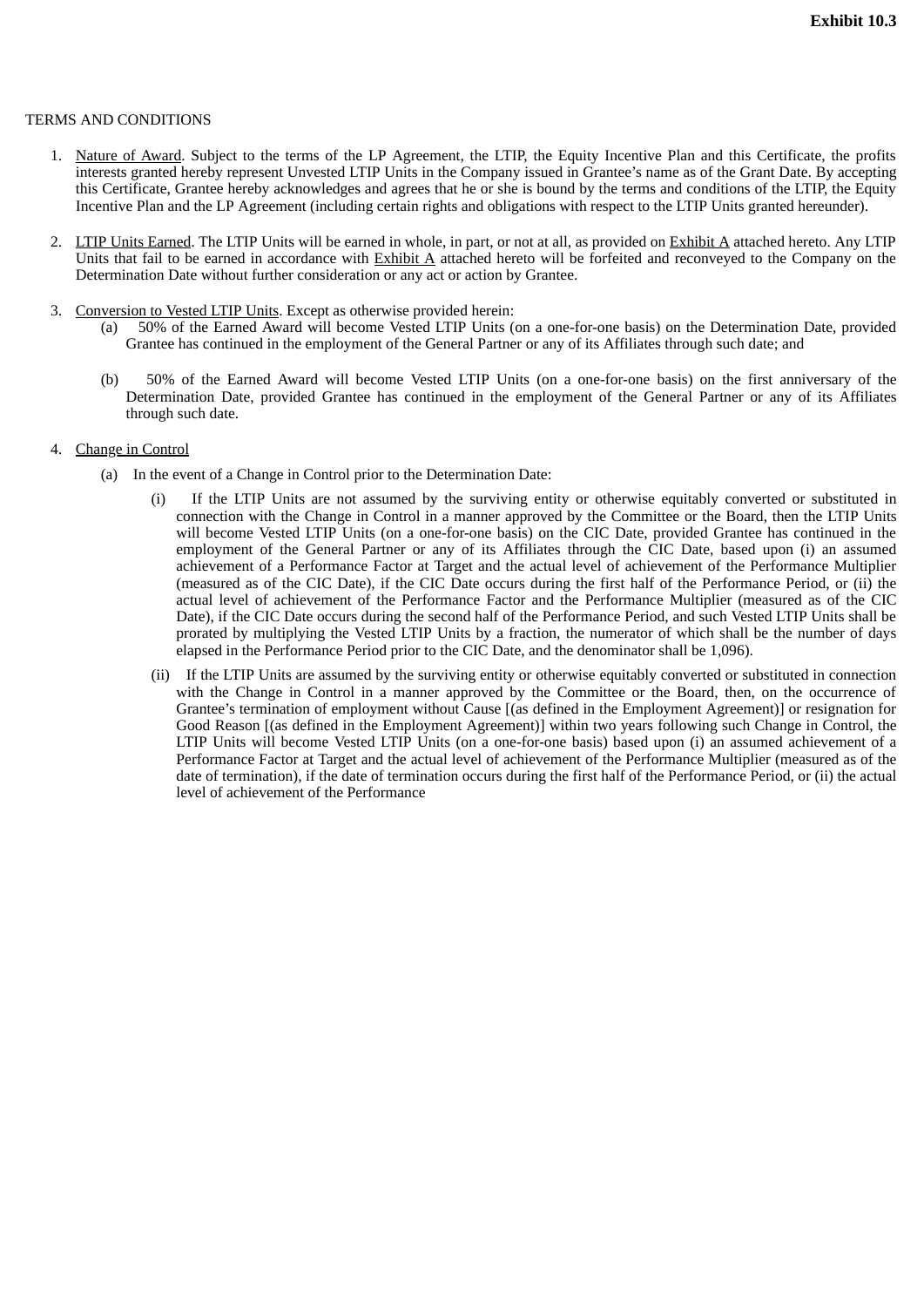Factor and the Performance Multiplier (measured as of the date of termination), if the date of termination occurs during the second half of the Performance Period, and such Vested LTIP Units shall be prorated by multiplying the Vested LTIP Units by a fraction, the numerator of which shall be the number of days elapsed in the Performance Period prior to the date of termination, and the denominator shall be 1,096).

- (b) In the event of a Change in Control on or after the Determination Date:
	- (i) If the Earned Award is not assumed by the surviving entity or otherwise equitably converted or substituted in connection with the Change in Control, then 100% of the Earned Award will become Vested LTIP Units (on a onefor-one basis) on the CIC Date, provided Grantee has continued in the employment of the General Partner or any of its Affiliates through the CIC Date.
	- (ii) If the Earned Award is assumed by the surviving entity or otherwise equitably converted or substituted in connection with the Change in Control, then 100% of the Earned Award will become Vested LTIP Units (on a onefor-one basis) upon the termination of Grantee's employment by the Company without Cause [(as defined in the Employment Agreement)] or Grantee's resignation for Good Reason [(as defined in the Employment Agreement)] within two years after the effective date of the Change in Control.
- 5. Termination of Employment.
	- (a) In the event of Grantee's Qualifying Termination prior to the Determination Date, then, as of the date of such Qualifying Termination, the LTIP Units will become Vested LTIP Units (on a one-for-one basis) based upon (i) an assumed achievement of a Performance Factor at Target and the actual level of achievement of the Performance Multiplier (measured as of the date of the Qualifying Termination), if the date of Grantee's Qualifying Termination occurs during the first half of the Performance Period, or (ii) the actual level of achievement of the Performance Factor and the Performance Multiplier (measured as of the date of the Qualifying Termination), if the date of Grantee's Qualifying Termination occurs during the second half of the Performance Period, and such Vested LTIP Units shall be prorated by multiplying the Vested LTIP Units by a fraction, the numerator of which shall be the number of days elapsed in the Performance Period prior to the Qualifying Termination, and the denominator shall be 1,096).
	- In the event of Grantee's Qualifying Termination on or after the Determination Date, then 100% of the Earned Award will become Vested LTIP Units (on a one-for-one basis) on the date of such Qualifying Termination.
	- (c) If Grantee's employment is terminated for any reason other than as set forth in Section 4(a)(ii), Section 4(b)(ii) or Section 5(a) or (b) above, all of the Unvested LTIP Units or the Earned Award, as applicable, shall be forfeited and reconveyed to the Company on the date of such termination of employment without further consideration or any act or action by Grantee.
- 6. Distribution Equivalent Rights ("DERs"). The Company shall establish, with respect to each LTIP Unit, a separate bookkeeping account for such LTIP Unit (a "DER Account"), which shall be credited (without interest) with an amount equal to any cash distributions made by the Company with respect to a Common Unit during the period beginning on the Grant Date and ending on the date, if any, that the Unvested LTIP Unit becomes a Vested LTIP Unit. Upon the LTIP Unit becoming a Vested LTIP Unit, the DER Account with respect to such Vested LTIP Unit shall also become vested. Similarly, upon the forfeiture of an LTIP Unit, the DER Account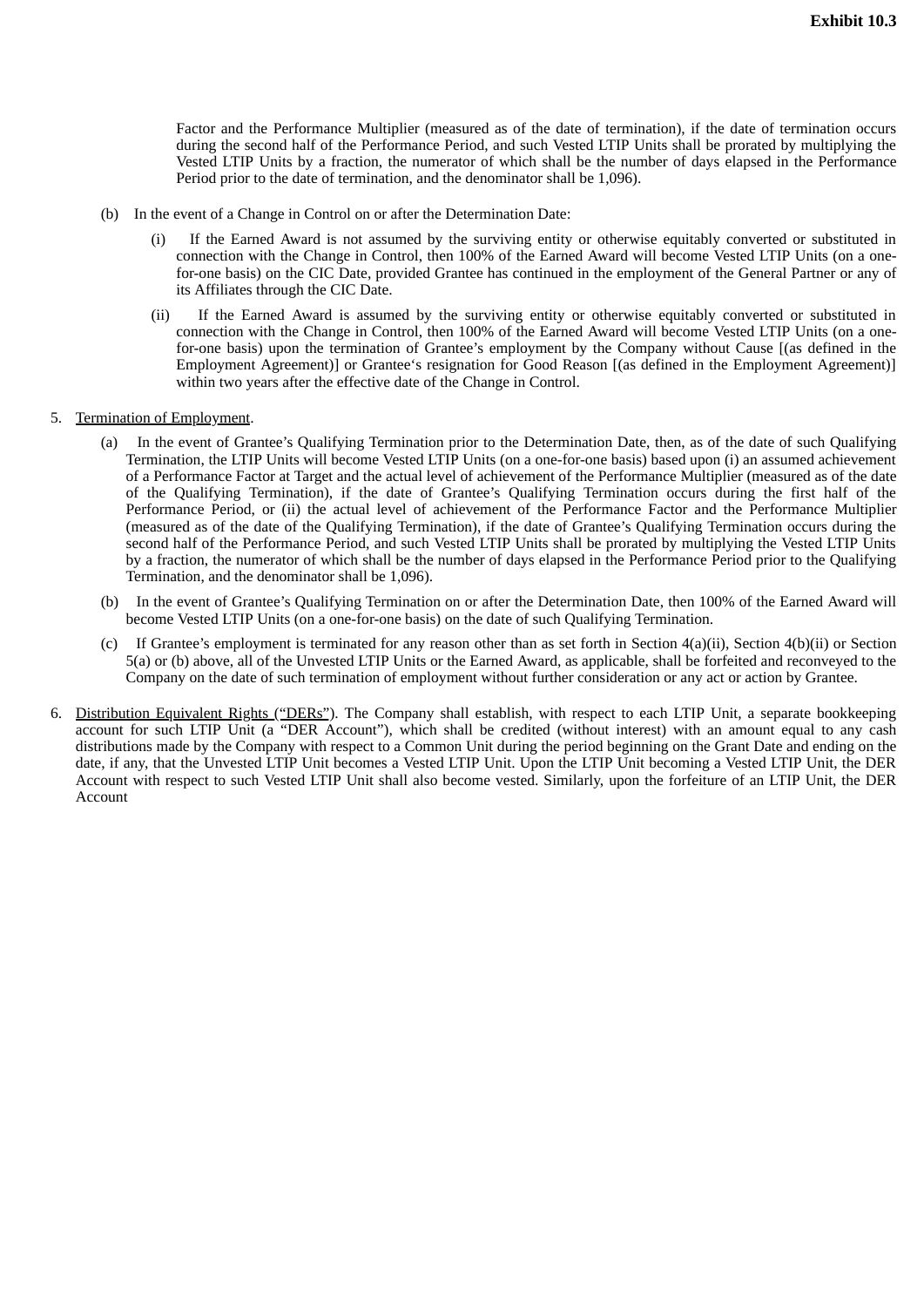with respect to such forfeited LTIP Unit shall also be forfeited. As soon as reasonably practical, but not later than thirty (30) days, following the date that an LTIP Unit becomes a Vested LTIP Unit, the Company shall cause to be paid to Grantee an amount of cash equal to the amount then credited to the DER Account maintained with respect to such Vested LTIP Unit.

- 7. Section 83(b) Election. As a condition to the issuance of the LTIP Units, Grantee shall make an election under Section 83(b) of the Code within 30 days after the Grant Date and shall promptly provide written evidence of any such election to the Company. Grantee acknowledges and agrees that neither the Company nor any of its Affiliates shall bear any responsibility or liability for any adverse tax consequences to Grantee relating to Section 83 of the Code or to the making of (or any failure to make) an election pursuant to Section 83(b) of the Code with respect to the LTIP Units. A form 83(b) election is attached hereto as Exhibit C.
- 8. Withholding. The Company or any employer Affiliate has the authority and the right to deduct or withhold from any payment related to the LTIP Units due Grantee, or from any payroll or other payment due Grantee, any federal, state, local, or foreign taxes (including Grantee's FICA obligation) required by law to be withheld with respect to any taxable event arising as a result of the grant, vesting, repurchase or other taxable event relating to the LTIP Units (including with respect to cash payments related to DERs).
- 9. Restrictions on Transfer and Pledge. Except as provided in the LP Agreement, Grantee may not, directly or indirectly, Transfer any portion of the LTIP Units or the DER Account. Any purported Transfer in violation of this Certificate or the LP Agreement shall be null ab initio and of no force and effect, and the Company shall not recognize any such Transfer or accord to any purported transferee any rights with respect to the LTIP Units or DER Account or any rights as a holder of a Partnership Interest. Notwithstanding the LP Agreement, no right or interest of Grantee in any Unvested LTIP Units or DER Account may be Transferred to or in favor of any party other than the Company or an Affiliate of the Company, without the prior consent of the Committee.
- 10. No Right of Continued Service. Nothing in this Certificate shall interfere with or limit in any way the right of the General Partner, the Company or any other Affiliate of the Company to terminate Grantee's service at any time, nor confer upon Grantee any right to continue to provide services to, the General Partner, the Company or any other Affiliate of the Company.
- 11. Severability. If any one or more of the provisions contained in this Certificate are invalid, illegal or unenforceable, the other provisions of this Certificate will be construed and enforced as if the invalid, illegal or unenforceable provision had never been included.
- 12. Clawback. The LTIP Units shall be subject to any compensation recoupment policy of the General Partner that is applicable by its terms to Grantee and to awards of this type.
- 13. Plan Controls. The terms contained in the LTIP and the Equity Incentive Plan are incorporated into and made a part of this Certificate and this Certificate shall be governed by and construed in accordance with the LTIP and the Equity Incentive Plan. In the event of any actual or alleged conflict between the provisions of the LTIP and the Equity Incentive Plan and the provisions of this Certificate, the provisions of the LTIP and the Equity Incentive Plan shall be controlling and determinative.
- 14. Successors. This Certificate shall be binding upon any successor of the Company, in accordance with the terms of this Certificate, the LTIP and the Equity Incentive Plan.
- 15. Notice. Notices and communications under this Certificate must be in writing and either personally delivered or sent by registered or certified United States mail, return receipt requested, postage prepaid. Notices to the Company must be addressed to CatchMark Timber Operating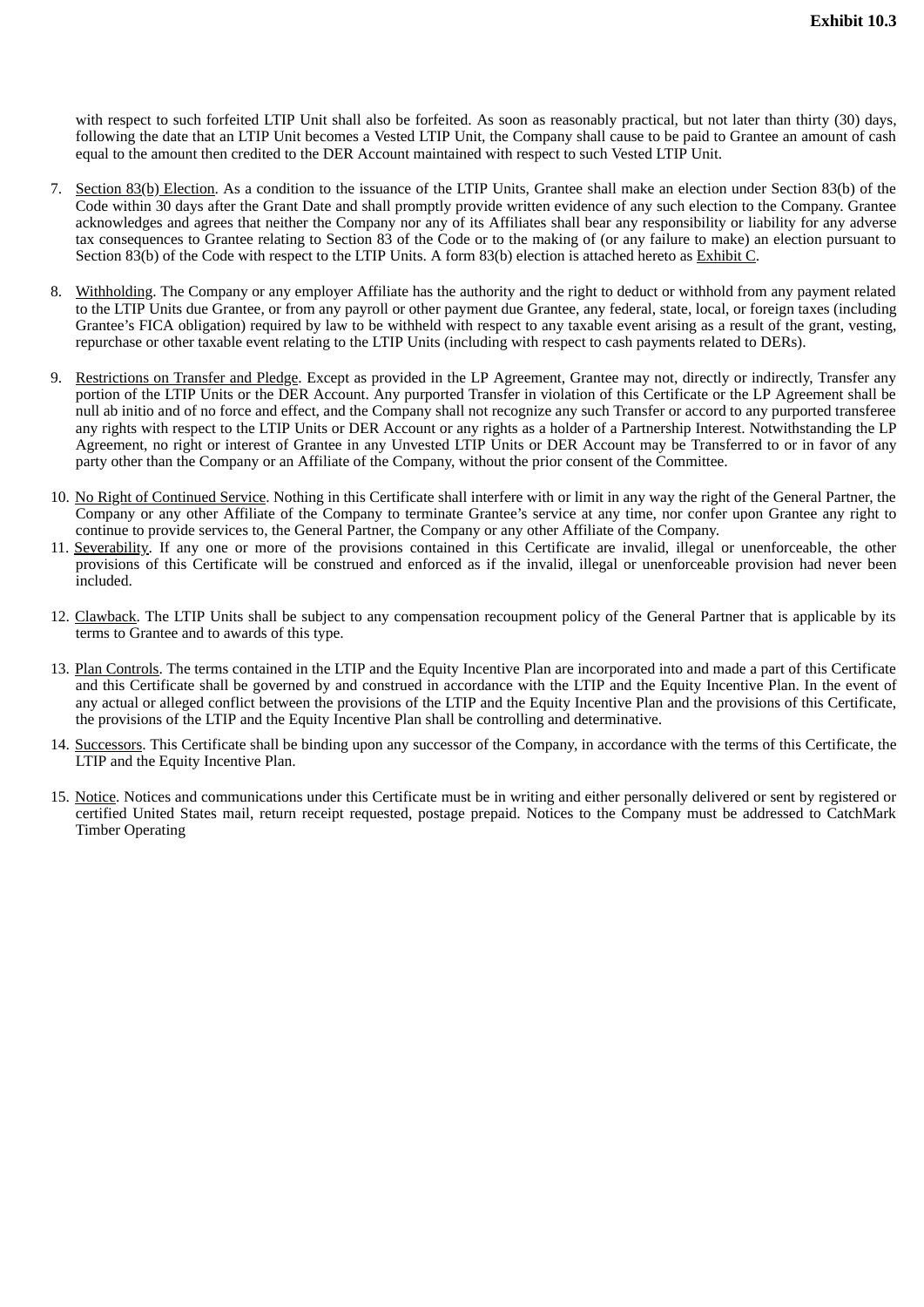Partnership, L.P., c/o CatchMark Timber Trust, Inc., 5 Concourse Parkway, Suite 2650, Atlanta, GA 30328: Attn: Secretary, or any other address designated by the Company in a written notice to Grantee. Notices to Grantee will be directed to the address of Grantee then currently on file with the Company, or at any other address given by Grantee in a written notice to the Company.

- 16. Joinder Agreement. As a condition to the issuance of the LTIP Units, within 30 days after the Grant Date, Grantee shall enter into and execute a joinder to the LP Agreement in the form attached hereto as Exhibit D. Notwithstanding the foregoing, Grantee shall not be required to execute a joinder to the LP Agreement if Grantee has previously executed such a joinder in connection with a previous grant of LTIP Units.
- 17. Legal Limitations or Restrictions. As a condition to the issuance of the LTIP Units hereunder, Grantee acknowledges and agrees that the LTIP Units and related DER Account shall be subject to any contractual or legal limitations or restrictions imposed on the Company (including under any credit or similar agreement).
- 18. Definitions. Capitalized terms used herein and not otherwise defined shall have the meanings assigned to such terms in the LTIP and the Equity Incentive Plan. In addition, and notwithstanding any contrary definition in the LTIP or the Equity Incentive Plan, for purposes of this Certificate:
	- a. "Affiliate" shall have the meaning set forth in the LP Agreement.
	- b. "Awarded Units" means the number of LTIP Units granted pursuant to this Certificate, as indicated on the cover page hereof.
	- c. "Beginning Price" means for the General Partner and for each company in the Broader Industry Peer Group and the Timber Peer Group the average closing stock price over the twenty (20) trading days that immediately precedes the first day of the Performance Period.
	- d. "Broader Industry Peer Group" is defined on Exhibit  $\overline{A}$  hereto.
	- e. "Broader Industry Peer Group Weighting Factor" is defined on Exhibit  $\overline{A}$  hereto.
	- f. "Broader Industry Peer Group Average TSR" is defined on Exhibit A hereto.
	- g. "CIC Date" means the effective date of a Change in Control.
	- h. "Composite Index" shall have the meaning set forth on Exhibit A hereto.
	- i. "Composite Index Return" shall have the meaning set forth on  $Exhibit A$  hereto.
	- j. "Determination Date" means the date of the Committee's certification of achievement of the Performance Objective and the Performance Multiplier, determination of the Performance Factor and Performance Multiplier and approval of the Earned Award, which shall be any date between January 1, 20<sub>\_\_</sub> and March 15, 20<sub>\_\_</sub>.
	- k. "Earned Award" means (1) the Awarded Units multiplied by the Performance Factor (rounded down to the nearest whole unit), multiplied by (2) the Performance Multiplier (rounded down to the nearest whole unit), as determined by the Committee on the Determination Date. Examples of the calculations of the Earned Award are attached hereto as Exhibit B and hereby incorporated into this Certificate.
	- l. ["Employment Agreement" means Grantee's Employment Agreement with the General Partner and CTT Employee, LLC, dated as of March 11, 2021.]
	- m. "Ending Price" means for the General Partner and for each company in the Broader Industry Peer Group and the Timber Peer Group the average closing stock price over the twenty (20) trading days that includes and immediately precedes the last day of the Performance Period.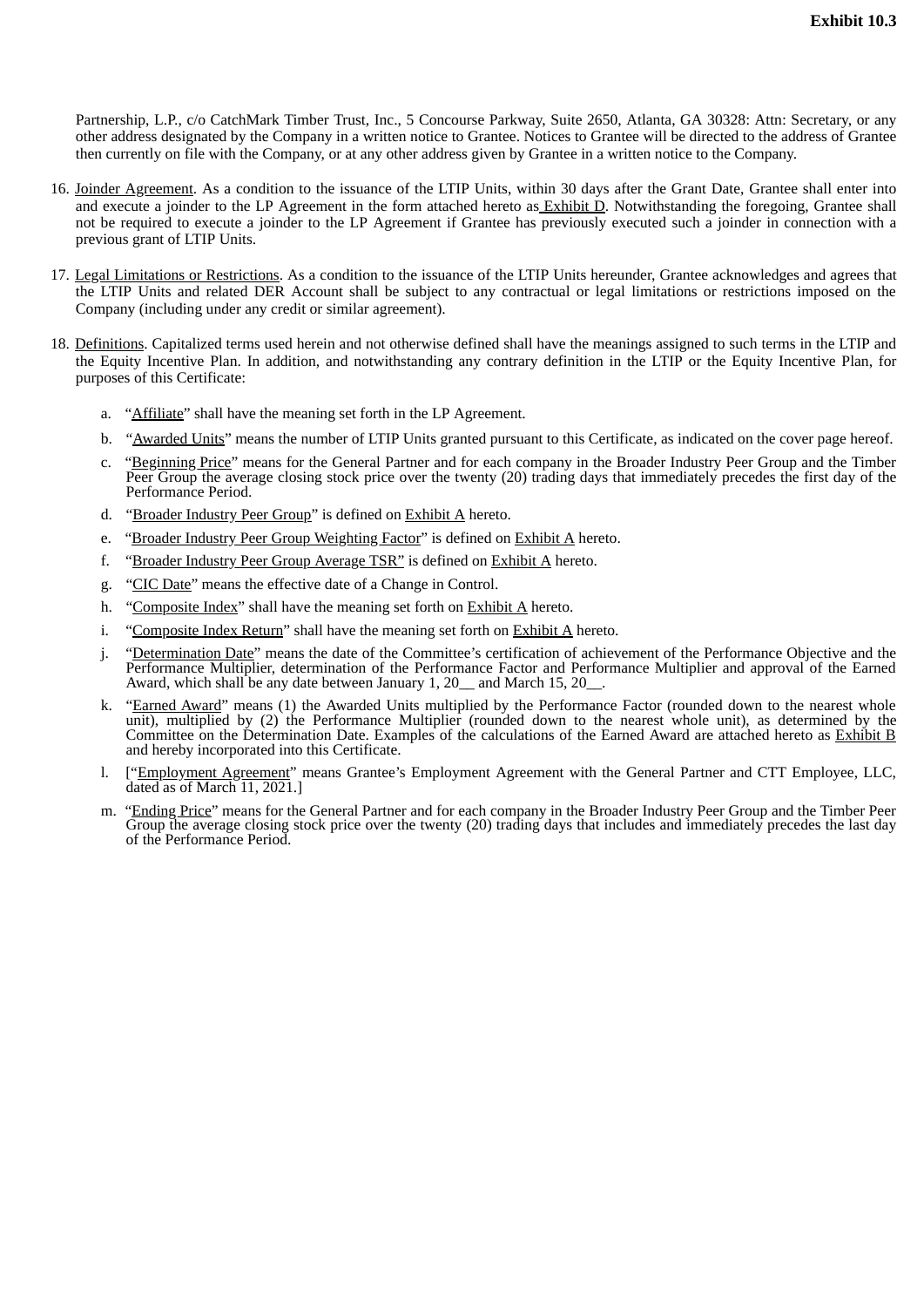- n. "General Partner" or "GP" means CatchMark Timber Trust, Inc.
- o. ["Good Reason" means any of the following, without Grantee's written consent: (i) a material diminution in Grantee's base salary; (ii) a material diminution in Grantee's authority, duties, or responsibilities; or (iii) the relocation of the General Partner's principal office to a location that is more than fifty (50) miles from the location of the General Partner's principal office on the Grant Date. A termination by Grantee shall not constitute termination for Good Reason unless Grantee shall first have delivered to the Company written notice setting forth with specificity the occurrence deemed to give rise to a right to terminate for Good Reason (which notice must be given no later than thirty (30) days after the initial occurrence of such event) (the "Good Reason Notice"), and the Company has not taken action to correct, rescind or otherwise substantially reverse the occurrence supporting termination for Good Reason as identified by Grantee within thirty (30) days following its receipt of such Good Reason Notice. Grantee's date of termination for Good Reason must occur within a period of ninety (90) days after the occurrence of an event of Good Reason.]
- p. "Grant Date" means \_\_\_\_\_\_\_\_\_\_\_\_\_\_, 20
- q. "Performance Factor" means the percentage, from 0% to 75%, that will be applied to the Awarded Units, as more fully described in Exhibit A hereto.
- r. "Performance Multiplier" means the applicable multiplier for purposes of determining the Earned Award based on the Company's absolute TSR for the Performance Period, as more fully described in **Exhibit A** hereto.
- s. "Performance Objectives" are the performance objectives described on Exhibit A hereto, that must be achieved in order for any LTIP Units to be earned by Grantee pursuant to this Certificate.
- t. "Performance Period" means the period beginning January 1, 20<sub>\_</sub> and ending on December 31, 20<sub>\_</sub>.
- u. "Qualifying Termination" means Grantee's termination of employment by reason of Grantee's death or Disability.
- v. "Timber Peer Group" is defined on  $Exhibit A$  hereto.
- w. "Timber Peer Group Average TSR" is defined on Exhibit A hereto.
- x. "Timber Peer Group Weighting Factor" is defined on Exhibit A hereto.
- y. "Total Shareholder Return" or "TSR" with respect to the General Partner and for each company in the Broader Industry Peer Group and the Timber Peer Group shall be equal to the quotient obtained by dividing (i) the sum of (A) the Ending Price minus the Beginning Price plus  $(B)$  reinvested dividends by  $(ii)$  the Beginning Price.
- z. "Transfer" shall have the meaning set forth in the LP Agreement.
- aa. "Vested LTIP Units" shall have the meaning set forth in the LP Agreement.
- ab. "Weighting Factor" means the Broader Industry Peer Group Weighting Factor and the Timber Peer Group Weighting Factor.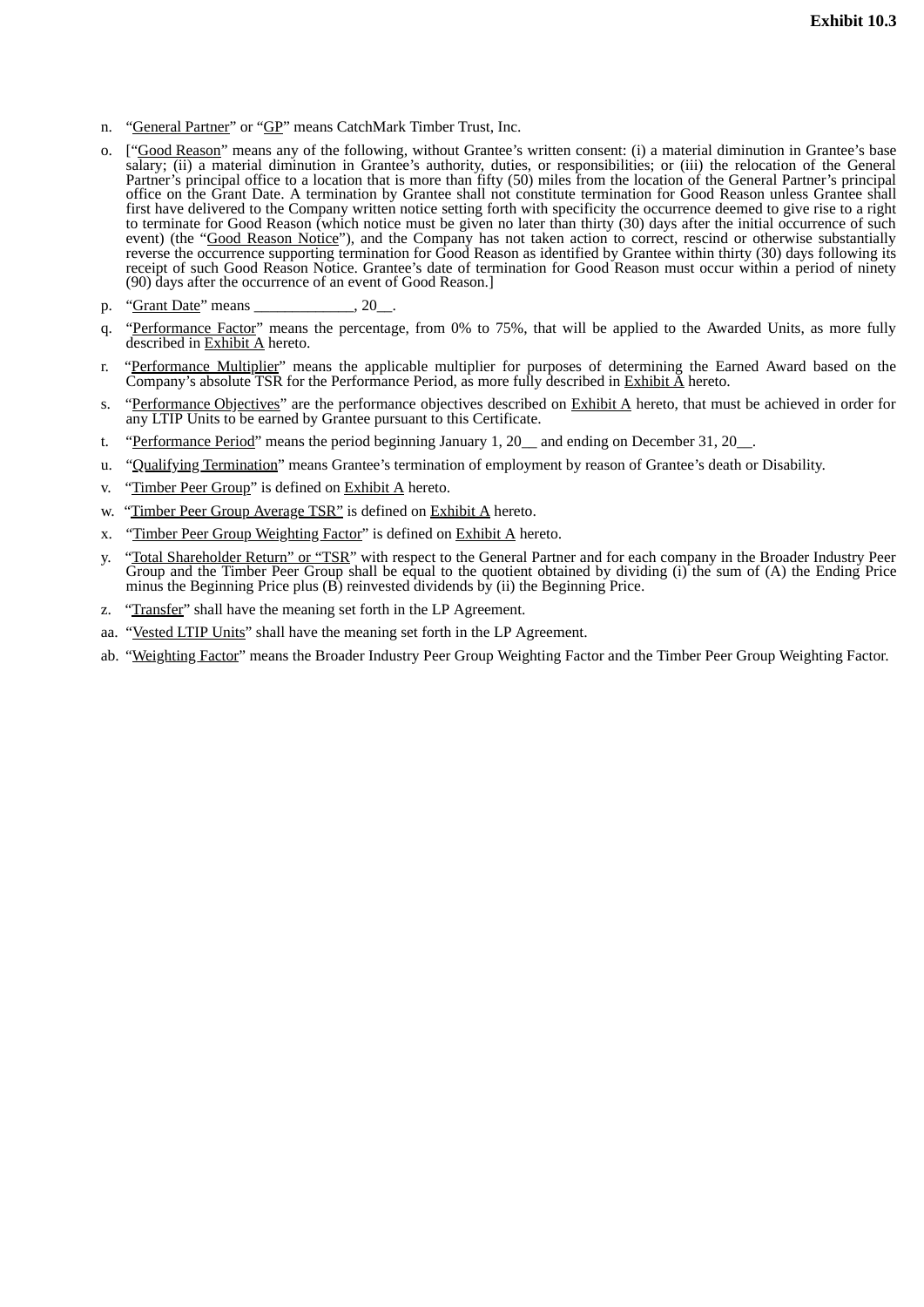# EXHIBIT A

**Performance Objectives for General Partner TSR Relative to Composite Index Return**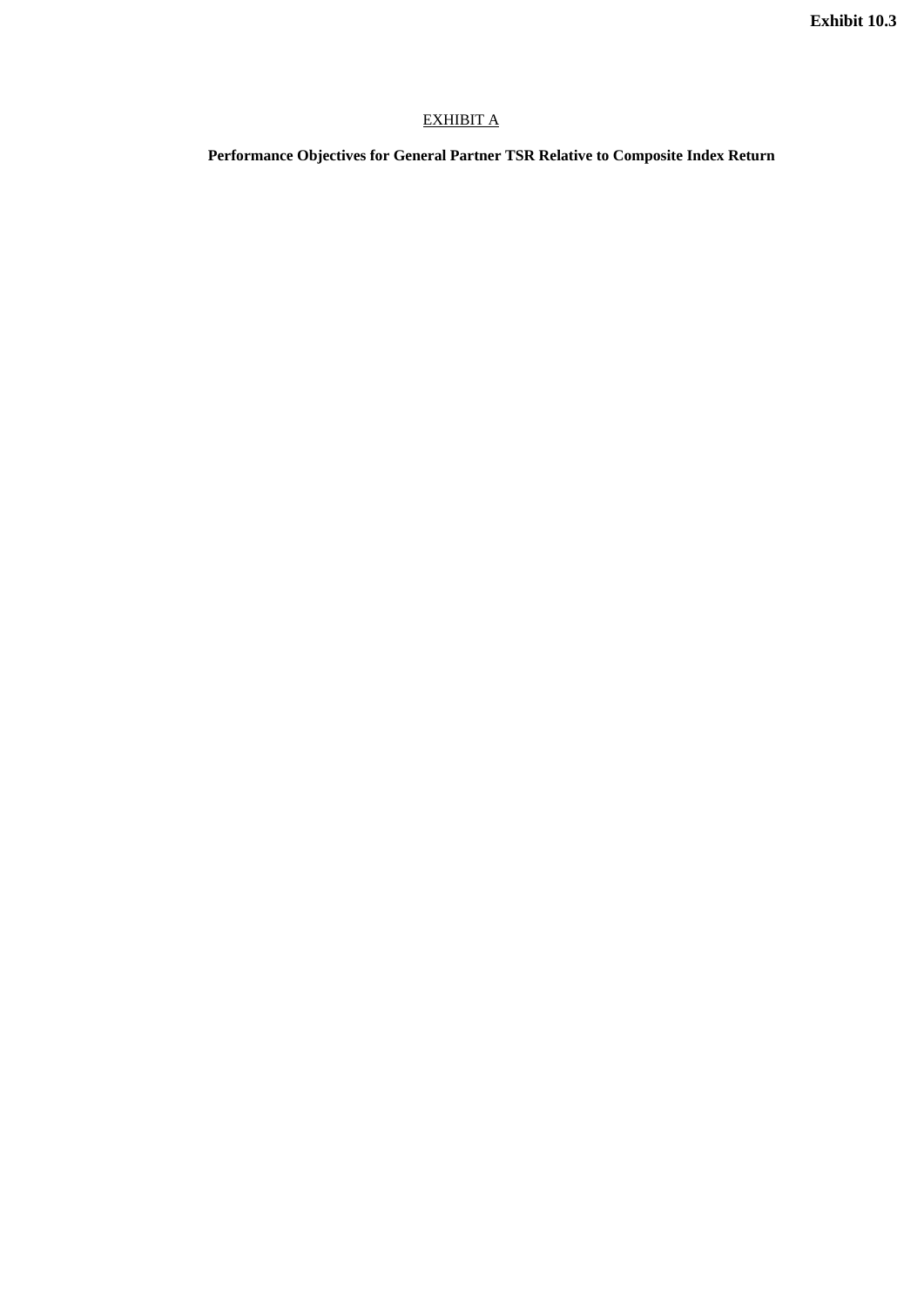# EXHIBIT B

**Example Calculations of Earned Awards**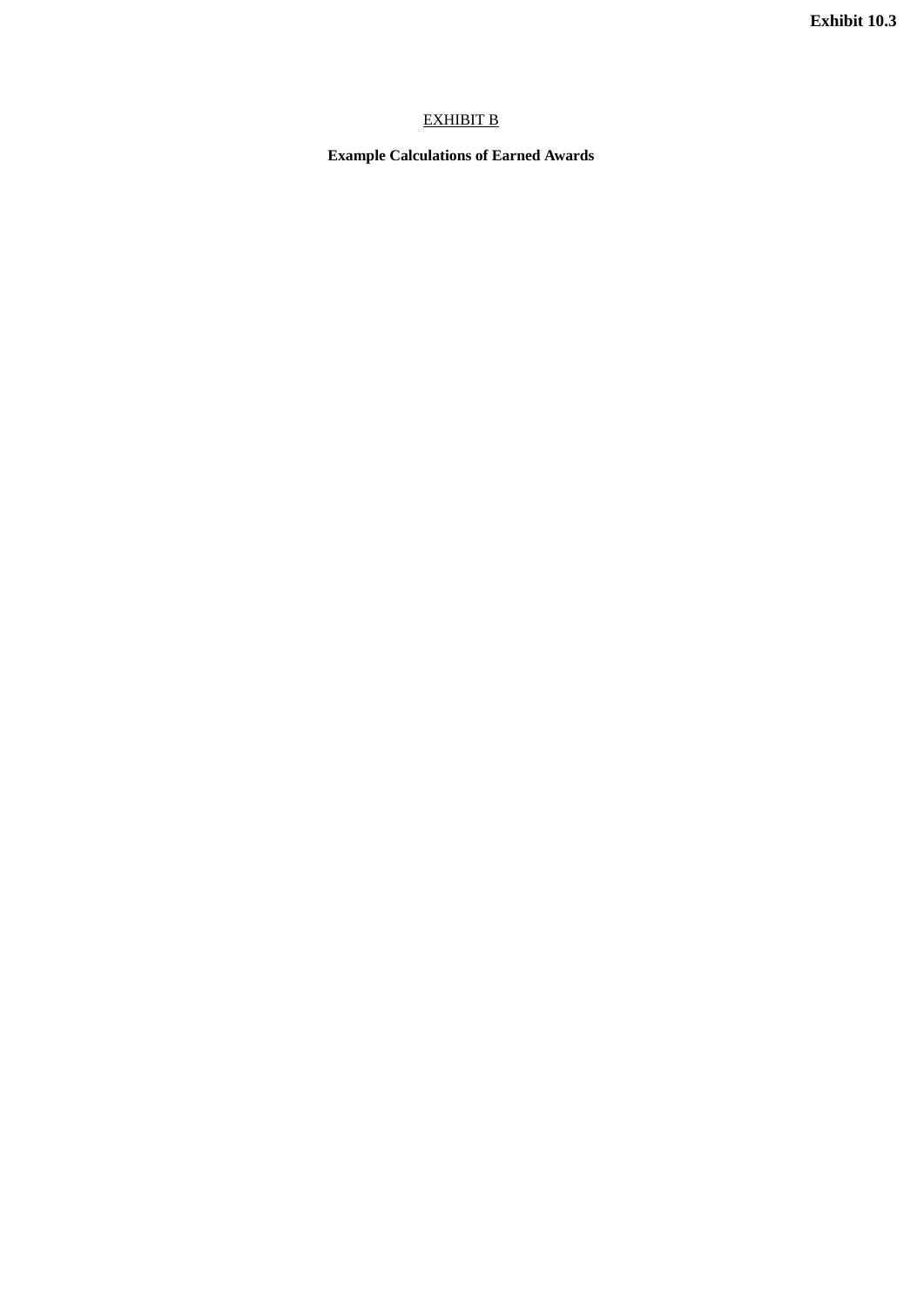# EXHIBIT C

# **ELECTION UNDER SECTION 83(b) OF THE INTERNAL REVENUE CODE OF 1986**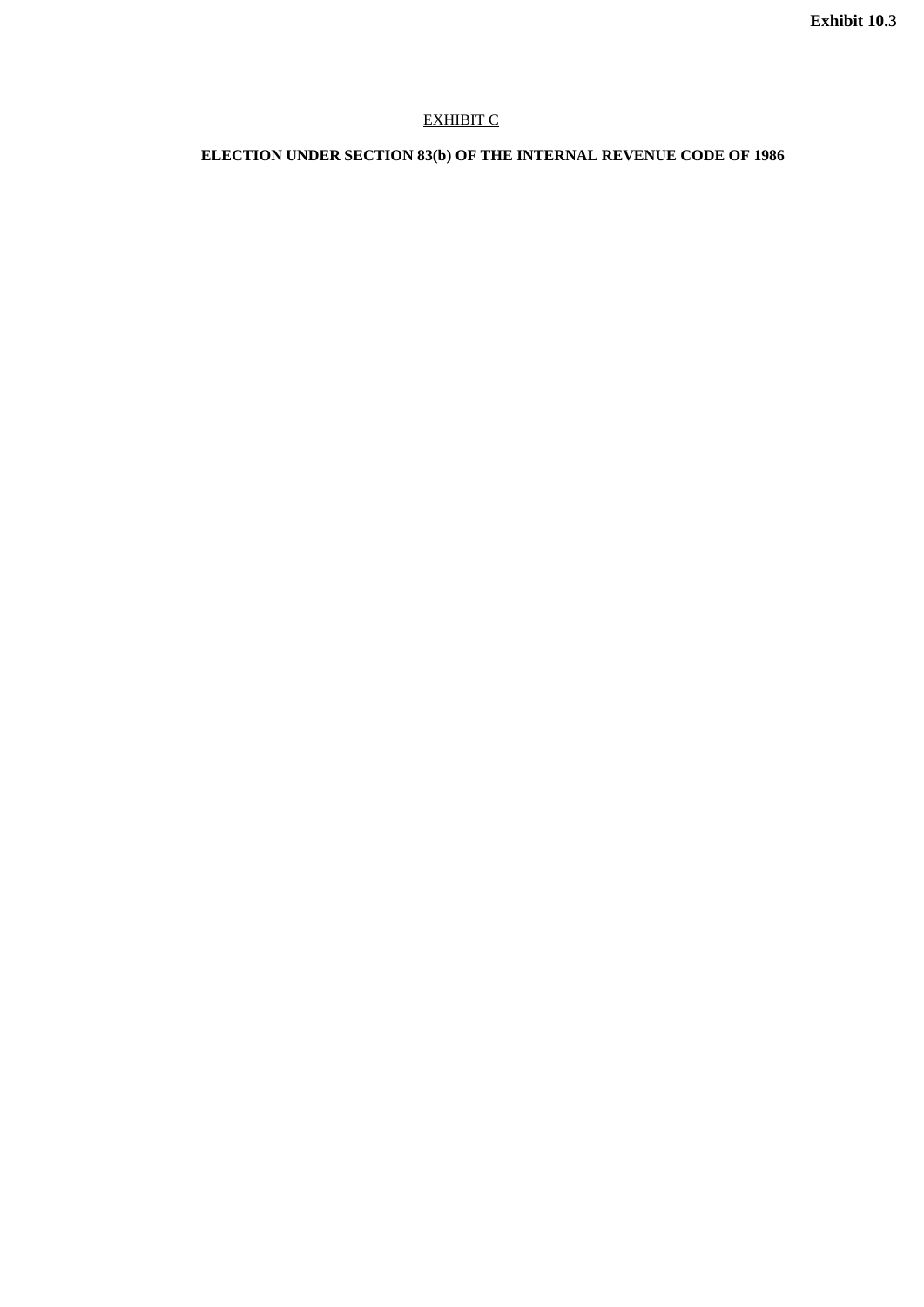# EXHIBIT D

# **JOINDER AGREEMENT TO LP AGREEMENT**

THIS JOINDER AGREEMENT TO LP AGREEMENT (this "Joinder Agreement") is executed and delivered this day of , 20\_\_ by the undersigned. All capitalized terms used but not defined herein shall have the respective meanings ascribed to them in the Second Amended and Restated Agreement of Limited Partnership of CatchMark Timber Operating Partnership, L.P. (the "LP Agreement").

WHEREAS, the undersigned shall receive a grant of LTIP Units; and

WHEREAS, in connection with the grant of such LTIP Units, the undersigned must enter into the LP Agreement.

NOW, THEREFORE, in consideration of the premises, the mutual covenants contained herein, and other good and valuable consideration, the receipt and sufficiency of which are hereby acknowledged, the parties hereto agree as follows:

The undersigned hereby acknowledges and agrees with the Company that, effective as of the date of this Joinder Agreement, he/she shall become a LTIP Unit Limited Partner and acknowledges receipt of, and agrees to be bound the terms and conditions of, the LP Agreement, as if a signatory thereto.

IN WITNESS WHEREOF, the parties have executed this Joinder Agreement on the day and year first set forth above.

 $\mathcal{L}_\text{max}$  , where  $\mathcal{L}_\text{max}$  and  $\mathcal{L}_\text{max}$ 

[NAME]

Accepted:

CATCHMARK TIMBER OPERATING PARTNERSHIP, L.P.

By: Name: Title: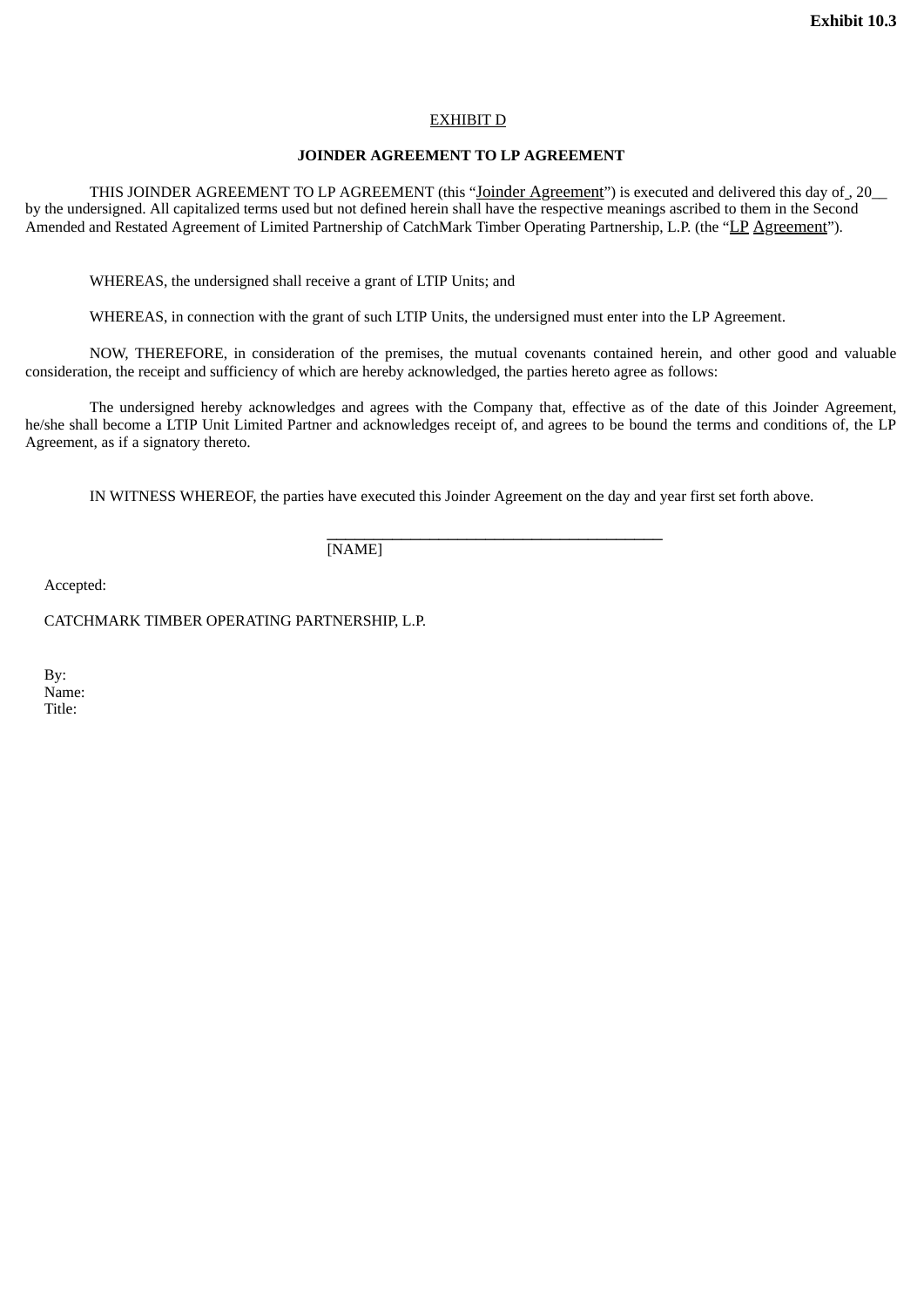### **FORM OF**

### **DISTRIBUTION EQUIVALENT**

# **AWARD CERTIFICATE**

*Non-transferable*

# **GRANT TO**

### **\_\_\_\_\_\_\_\_\_\_\_\_\_\_\_\_\_\_\_\_** ("Grantee")

<span id="page-60-0"></span>by CatchMark Timber Trust, Inc. (the "Company") of the cash distribution equivalent rights (the "DERs") described in Section 1 of the Terms and Conditions hereof, pursuant to and subject to the provisions of the CatchMark Timber Trust, Inc. 2021 Incentive Plan (the "Equity Incentive Plan") and to the terms and conditions set forth in this award certificate (this "Certificate").

By accepting the DERs, Grantee shall be deemed to have agreed to the terms and conditions set forth in this Certificate and the Equity Incentive Plan. Capitalized terms used herein and not otherwise defined shall have the meanings assigned to such terms in the award certificates (the "20xx Restricted Stock Award Certificates") evidencing the grant of restricted shares of the Company's Stock (the "20xx RSAs") on \_\_\_\_\_\_, 20xx (the "20xx RSA Grant Date") and the Equity Incentive Plan.

IN WITNESS WHEREOF, CatchMark Timber Trust, Inc., acting by and through its duly authorized officers, has caused this Certificate to be duly executed.

CATCHMARK TIMBER TRUST, INC.

Grant Date:

 $\exists$  By: Name: Title: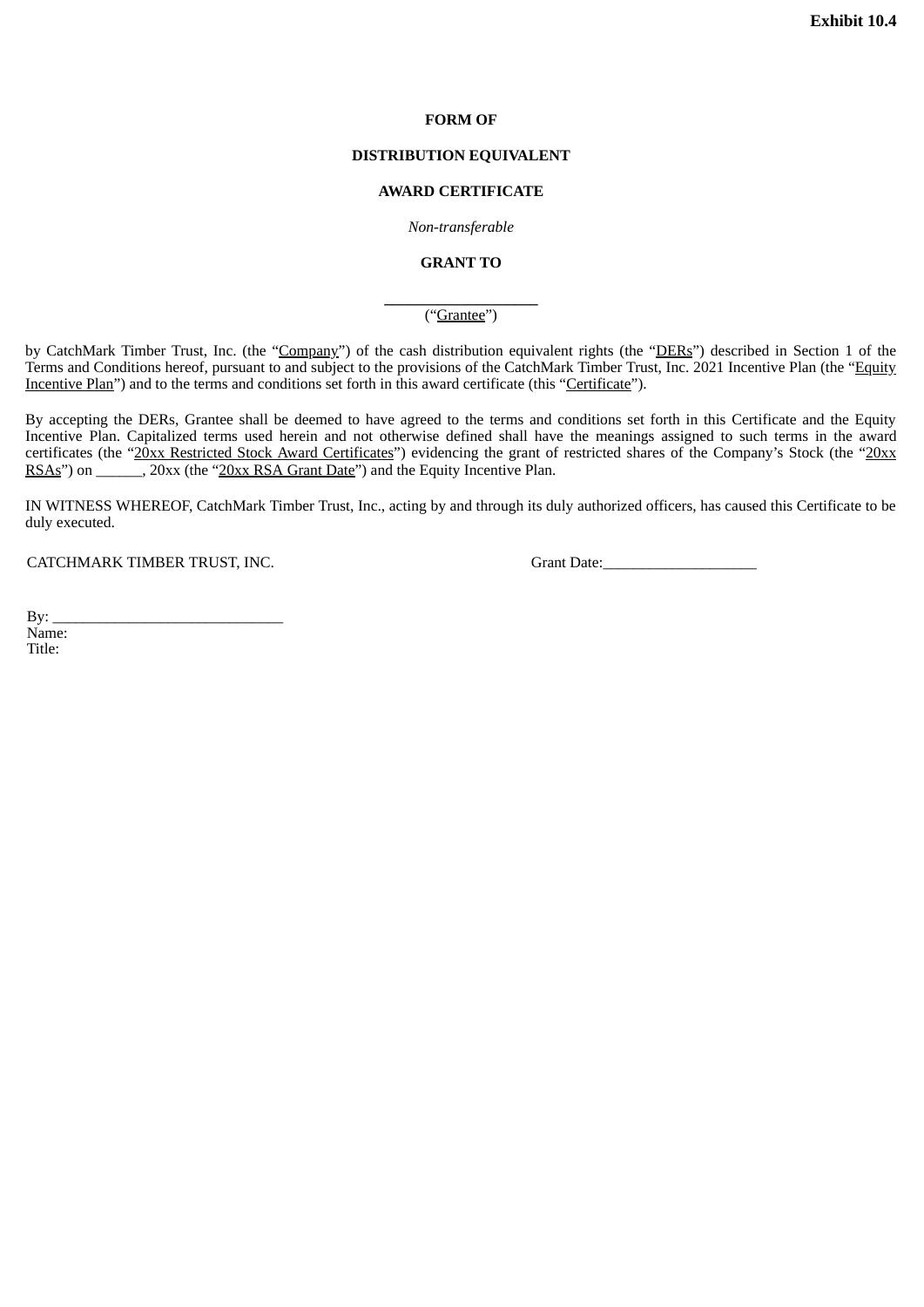#### TERMS AND CONDITIONS

1. Distribution Equivalent Rights ("DERs"). The Company shall establish, with respect to each 20\_RSA, a separate bookkeeping account (a "DER Account"), which shall be credited (without interest) with an amount equal to any cash distributions made by the Company with respect to a share of Stock outstanding during the period beginning January 1, 20xx and ending on the 20xx RSA Grant Date (the "DER Accrual Period"). The DERs entitle Grantee to receive from the Company the cash payment described herein, on the date, if any, that the 20xx RSA vests and becomes non-forfeitable. Upon the date that the 20xx RSA becomes vested, the DER Account with respect to such vested 20xx RSA shall also become vested. Similarly, upon the forfeiture of a 20xx RSA, the DER Account with respect to such forfeited 20xx RSA shall also be forfeited. As soon as reasonably practical, but not later than thirty (30) days, following the date that a 20xx RSA becomes vested, the Company shall cause to be paid to Grantee an amount of cash equal to the amount credited to the DER Account maintained with respect to such vested 20xx RSA during the DER Accrual Period.

2. Withholding. The Company or any employer Affiliate has the authority and the right to deduct or withhold from any payment related to the DER Account due Grantee, or from any payroll or other payment due Grantee, any federal, state, local, or foreign taxes (including Grantee's FICA obligation) required by law to be withheld with respect to any taxable event arising as a result of the DER Account.

3. Restrictions on Transfer and Pledge. Grantee may not, directly or indirectly, transfer any portion of the DER Account. Any purported transfer in violation of this Certificate shall be null ab initio and of no force and effect, and the Company shall not recognize any such transfer or accord to any purported transferee any rights with respect to the DER Account. No right or interest of Grantee in the DER Account may be transferred to or in favor of any party other than the Company or an Affiliate of the Company, without the prior consent of the Committee.

4. No Right of Continued Service. Nothing in this Certificate shall interfere with or limit in any way the right of the Company or any other Affiliate of the Company to terminate Grantee's service at any time, nor confer upon Grantee any right to continue to provide services to, the Company or any other Affiliate of the Company.

5. Severability. If any one or more of the provisions contained in this Certificate are invalid, illegal or unenforceable, the other provisions of this Certificate will be construed and enforced as if the invalid, illegal or unenforceable provision had never been included.

6. Clawback. The DERs shall be subject to any compensation recoupment policy of the Company that is applicable by its terms to Grantee and to awards of this type.

7. Plan Controls. The terms contained in the Equity Incentive Plan are incorporated into and made a part of this Certificate and this Certificate shall be governed by and construed in accordance with the Equity Incentive Plan. In the event of any actual or alleged conflict between the provisions of the Equity Incentive Plan and the provisions of this Certificate, the provisions of the Equity Incentive Plan shall be controlling and determinative.

8. Successors. This Certificate shall be binding upon any successor of the Company, in accordance with the terms of this Certificate and the Equity Incentive Plan.

9. Notice. Notices and communications under this Certificate must be in writing and either personally delivered or sent by registered or certified United States mail, return receipt requested, postage prepaid. Notices to the Company must be addressed to CatchMark Timber Trust, Inc., 5 Concourse Parkway, Suite 2650, Atlanta, GA 30328: Attn: Secretary, or any other address designated by the Company in a written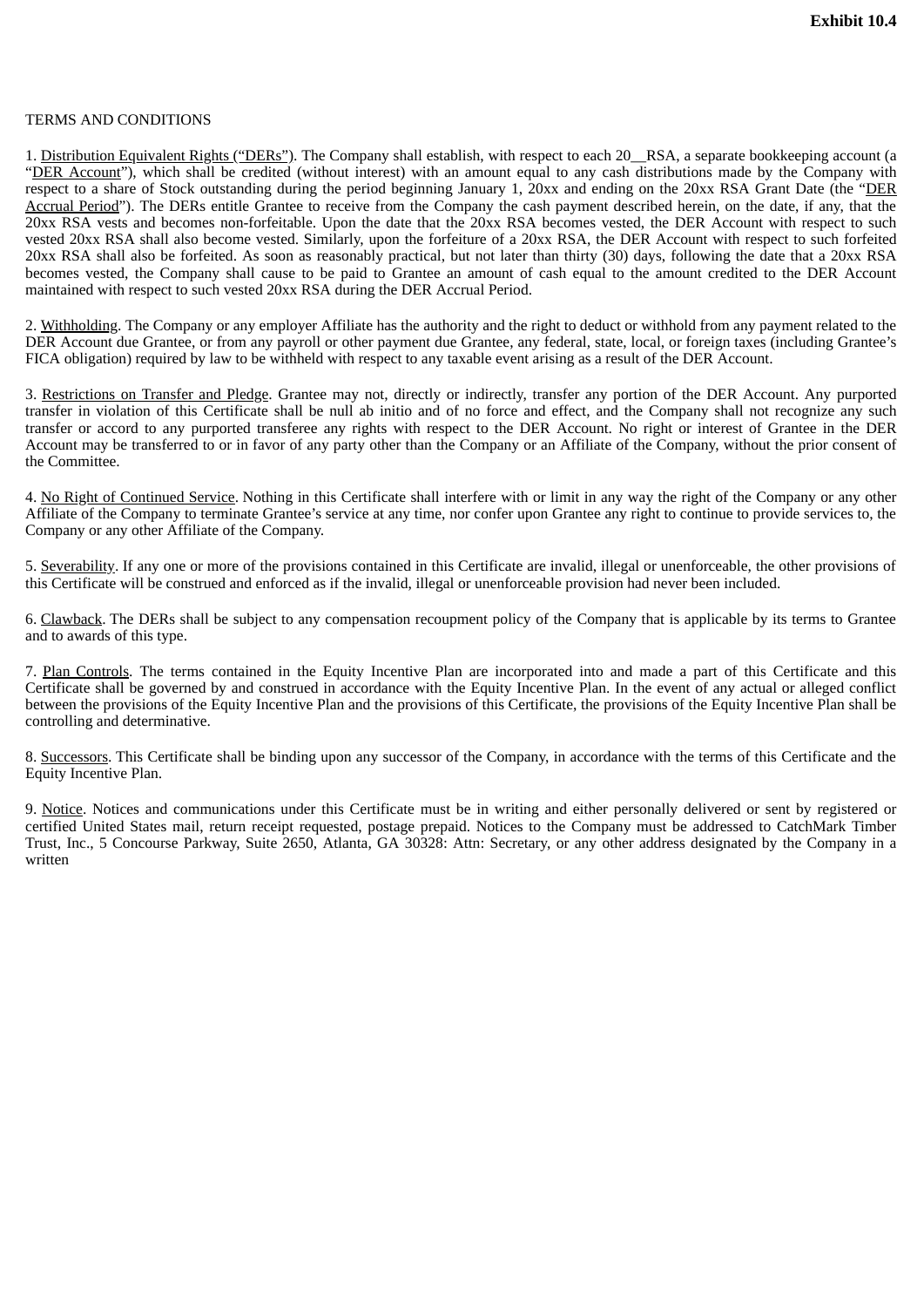notice to Grantee. Notices to Grantee will be directed to the address of Grantee then currently on file with the Company, or at any other address given by Grantee in a written notice to the Company.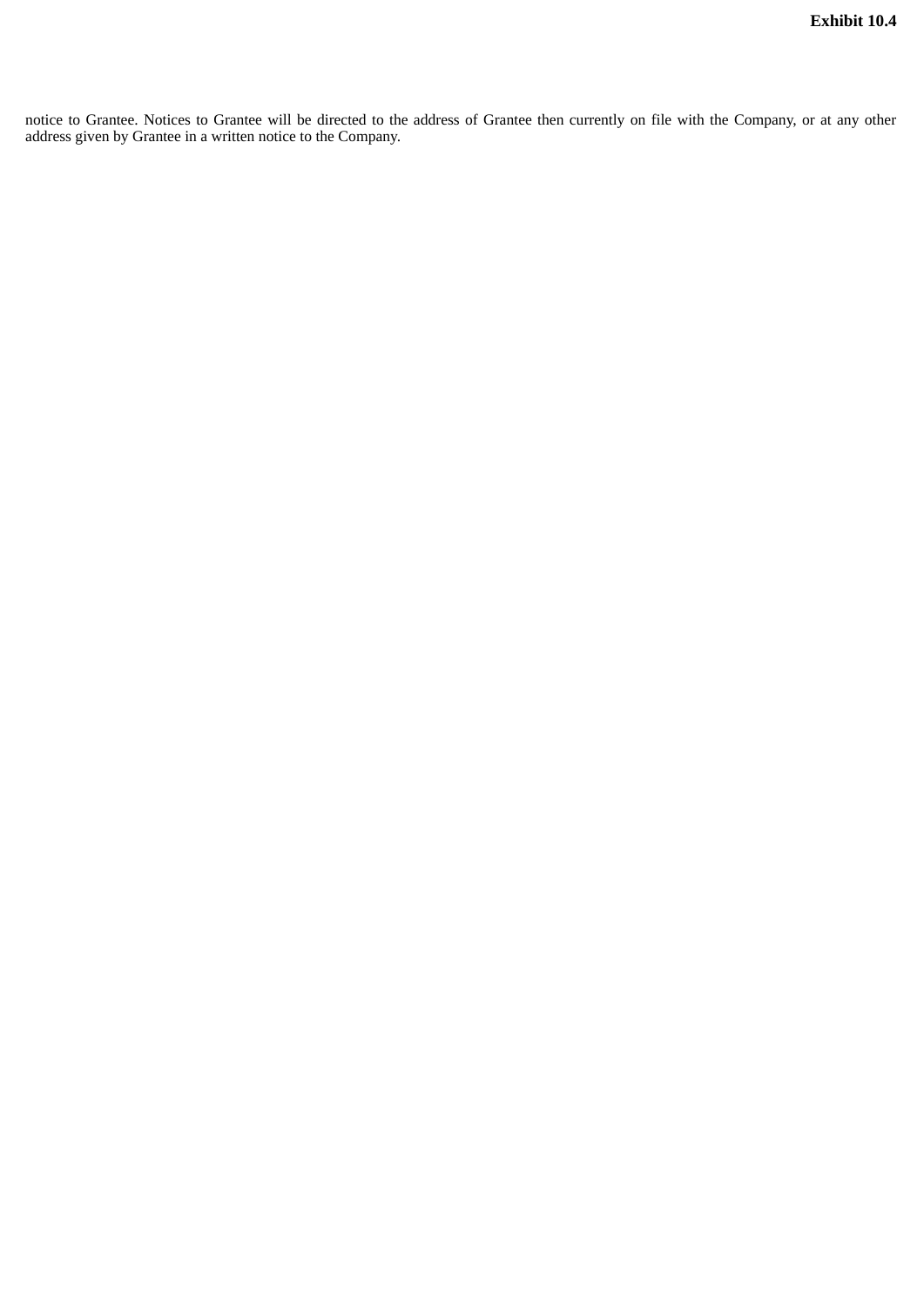#### **FORM OF**

#### **DISTRIBUTION EQUIVALENT**

# **AWARD CERTIFICATE**

*Non-transferable*

# **GRANT TO**

#### **\_\_\_\_\_\_\_\_\_\_\_\_\_\_\_\_\_\_\_\_** ("Grantee")

<span id="page-63-0"></span>by CatchMark Timber Trust, Inc. (the "Company") of the cash distribution equivalent rights (the "DERs") described in Section 1 of the Terms and Conditions hereof, pursuant to and subject to the provisions of the CatchMark Timber Trust, Inc. 2021 Incentive Plan (the "Equity Incentive Plan") and to the terms and conditions set forth in this award certificate (this "Certificate").

By accepting the DERs, Grantee shall be deemed to have agreed to the terms and conditions set forth in this Certificate and the Equity Incentive Plan. Capitalized terms used herein and not otherwise defined shall have the meanings assigned to such terms in the award certificates (the "20xx LTIP Unit Award Certificates") evidencing the grant by CatchMark Timber Operating Partnership, L.P. (the "Partnership") of LTIP Units (the "20xx LTIP Units") on \_\_\_\_\_\_\_\_\_\_\_\_ (the "20xx LTIP Unit Grant Date") and the Equity Incentive Plan.

IN WITNESS WHEREOF, CatchMark Timber Trust, Inc., acting by and through its duly authorized officers, has caused this Certificate to be duly executed.

CATCHMARK TIMBER TRUST, INC.

 $\exists$  By: Name: Title:

Grant Date: \_\_\_\_\_\_\_\_\_\_\_\_\_\_\_\_\_\_\_\_\_\_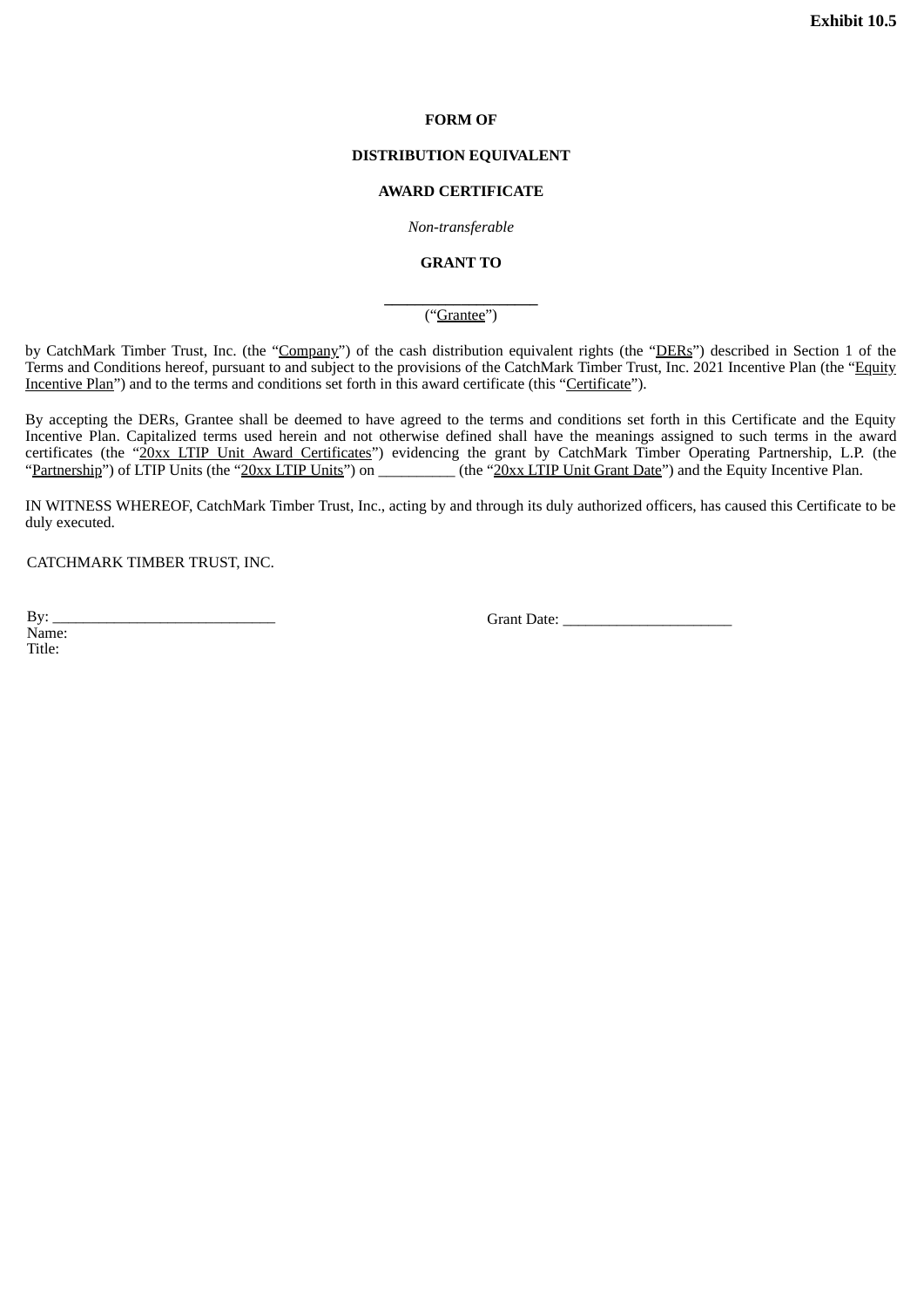# TERMS AND CONDITIONS

1. Distribution Equivalent Rights ("DERs"). The Company shall establish, with respect to each 20xx LTIP Unit, a separate bookkeeping account (a "DER Account"), which shall be credited (without interest) with an amount equal to any cash distributions made by the Partnership with respect to a Common Unit (as defined in the LP Agreement) outstanding during the period beginning January 1, 20xx and ending on the 20xx LTIP Unit Grant Date (the "DER Accrual Period"). The DERs entitle Grantee to receive from the Company the cash payment described herein, on the date, if any, that the Unvested LTIP Unit becomes a Vested LTIP Unit. Upon the LTIP Unit becoming a Vested LTIP Unit, the DER Account with respect to such Vested LTIP Unit shall also become vested. Similarly, upon the forfeiture of an LTIP Unit, the DER Account with respect to such forfeited LTIP Unit shall also be forfeited. As soon as reasonably practical, but not later than thirty (30) days, following the date that an LTIP Unit becomes a Vested LTIP Unit, the Company shall cause to be paid to Grantee an amount of cash equal to the amount credited to the DER Account maintained with respect to such Vested LTIP Unit during the DER Accrual Period.

2. Withholding. The Company or any employer Affiliate has the authority and the right to deduct or withhold from any payment related to the DER Account due Grantee, or from any payroll or other payment due Grantee, any federal, state, local, or foreign taxes (including Grantee's FICA obligation) required by law to be withheld with respect to any taxable event arising as a result of the DER Account.

3. Restrictions on Transfer and Pledge. Grantee may not, directly or indirectly, transfer any portion of the DER Account. Any purported transfer in violation of this Certificate shall be null ab initio and of no force and effect, and the Company shall not recognize any such transfer or accord to any purported transferee any rights with respect to the DER Account. No right or interest of Grantee in the DER Account may be transferred to or in favor of any party other than the Company or an Affiliate of the Company, without the prior consent of the Committee.

4. No Right of Continued Service. Nothing in this Certificate shall interfere with or limit in any way the right of the Company or any other Affiliate of the Company to terminate Grantee's service at any time, nor confer upon Grantee any right to continue to provide services to, the Company or any other Affiliate of the Company.

5. Severability. If any one or more of the provisions contained in this Certificate are invalid, illegal or unenforceable, the other provisions of this Certificate will be construed and enforced as if the invalid, illegal or unenforceable provision had never been included.

6. Clawback. The DERs shall be subject to any compensation recoupment policy of the Company that is applicable by its terms to Grantee and to awards of this type.

7. Plan Controls. The terms contained in the Equity Incentive Plan are incorporated into and made a part of this Certificate and this Certificate shall be governed by and construed in accordance with the Equity Incentive Plan. In the event of any actual or alleged conflict between the provisions of the Equity Incentive Plan and the provisions of this Certificate, the provisions of the Equity Incentive Plan shall be controlling and determinative.

8. Successors. This Certificate shall be binding upon any successor of the Company, in accordance with the terms of this Certificate and the Equity Incentive Plan.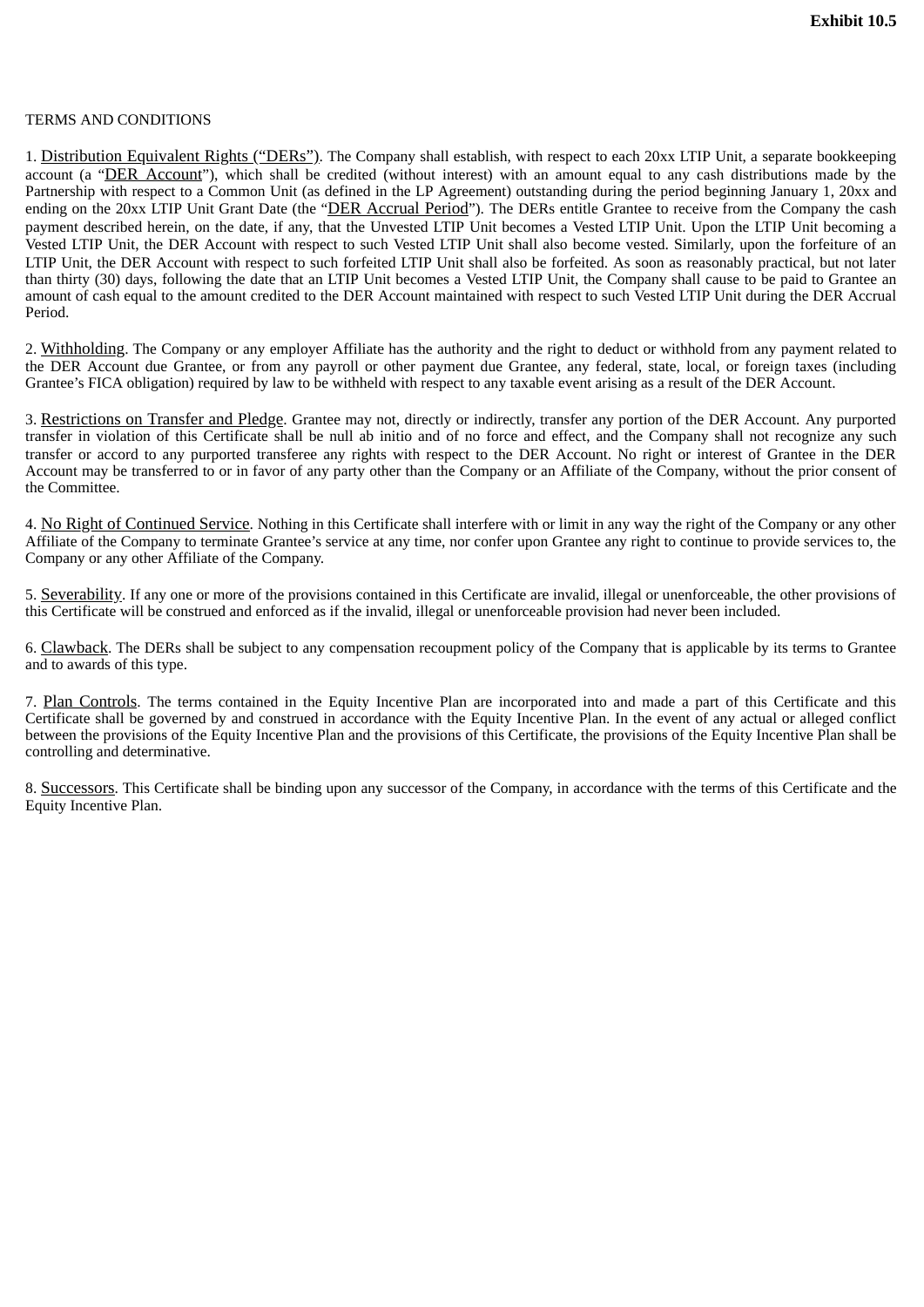9. Notice. Notices and communications under this Certificate must be in writing and either personally delivered or sent by registered or certified United States mail, return receipt requested, postage prepaid. Notices to the Company must be addressed to CatchMark Timber Operating Partnership, L.P., c/o CatchMark Timber Trust, Inc., 5 Concourse Parkway, Suite 2650, Atlanta, GA 30328: Attn: Secretary, or any other address designated by the Company in a written notice to Grantee. Notices to Grantee will be directed to the address of Grantee then currently on file with the Company, or at any other address given by Grantee in a written notice to the Company.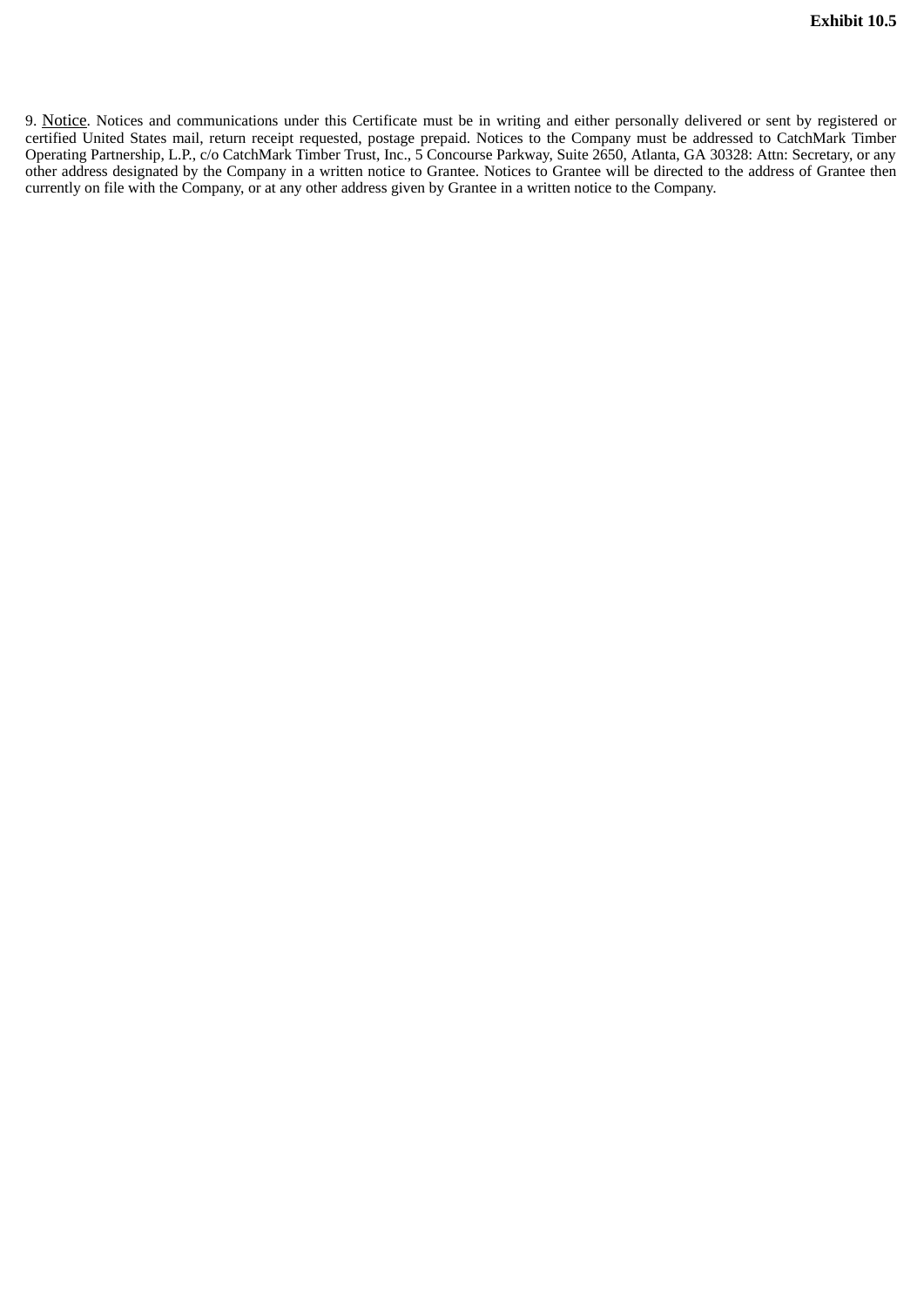# **PRINCIPAL EXECUTIVE OFFICER CERTIFICATION PURSUANT TO SECTION 302 OF THE SARBANES-OXLEY ACT OF 2002**

<span id="page-66-0"></span>I, Brian M. Davis, certify that:

- 1. I have reviewed this quarterly report on Form 10-Q of CatchMark Timber Trust, Inc. for the quarter ended March 31, 2022;
- 2. Based on my knowledge, this report does not contain any untrue statement of a material fact or omit to state a material fact necessary to make the statements made, in light of the circumstances under which such statements were made, not misleading with respect to the period covered by this report;
- 3. Based on my knowledge, the financial statements, and other financial information included in this report, fairly present in all material respects the financial condition, results of operations and cash flows of the registrant as of, and for, the periods presented in this report;
- 4. The registrant's other certifying officer(s) and I are responsible for establishing and maintaining disclosure controls and procedures (as defined in Exchange Act Rules 13a-15(e) and 15d-15(e)) and internal control over financial reporting (as defined in Exchange Act Rules 13a-15(f) and 15d-15(f)) for the registrant and have:
	- a. Designed such disclosure controls and procedures, or caused such disclosure controls and procedures to be designed under our supervision, to ensure that material information relating to the registrant, including its consolidated subsidiaries, is made known to us by others within those entities, particularly during the period in which this report is being prepared;
	- b. Designed such internal control over financial reporting, or caused such internal control over financial reporting to be designed under our supervision, to provide reasonable assurance regarding the reliability of financial reporting and the preparation of financial statements for external purposes in accordance with generally accepted accounting principles;
	- c. Evaluated the effectiveness of the registrant's disclosure controls and procedures and presented in this report our conclusions about the effectiveness of the disclosure controls and procedures, as of the end of the period covered by this report based on such evaluation; and
	- d. Disclosed in this report any change in the registrant's internal control over financial reporting that occurred during the registrant's most recent fiscal quarter (the registrant's fourth fiscal quarter in the case of an annual report) that has materially affected, or is reasonably likely to materially affect, the registrant's internal control over financial reporting; and
- 5. The registrant's other certifying officer(s) and I have disclosed, based on our most recent evaluation of internal control over financial reporting, to the registrant's auditors and the audit committee of the registrant's board of directors (or persons performing the equivalent functions):
	- a. All significant deficiencies and material weaknesses in the design or operation of internal control over financial reporting which are reasonably likely to adversely affect the registrant's ability to record, process, summarize and report financial information; and
	- b. Any fraud, whether or not material, that involves management or other employees who have a significant role in the registrant's internal control over financial reporting.

Date: May 5, 2022 **By: /s/ BRIAN M. DAVIS** 

Brian M. Davis Chief Executive Officer and President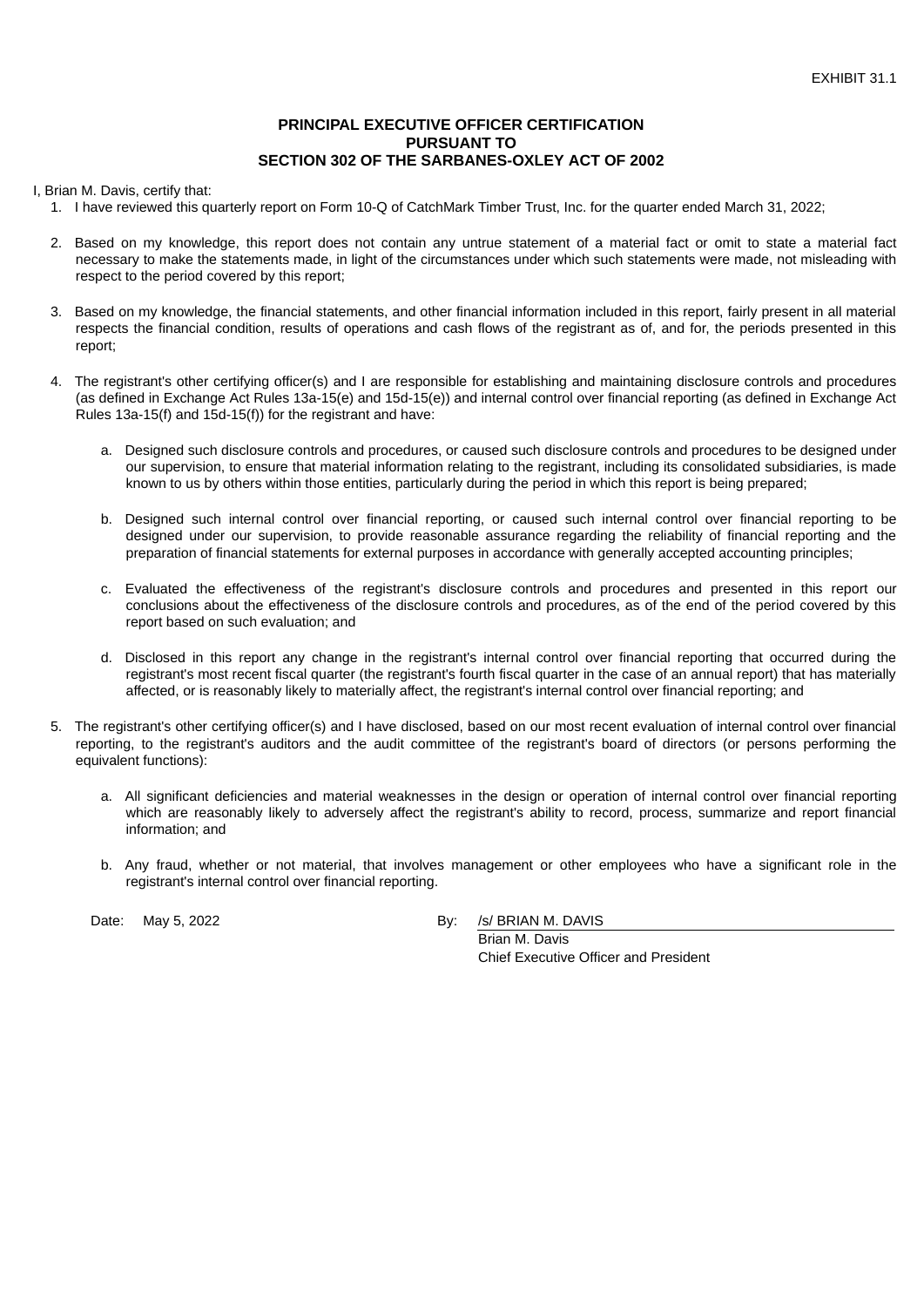# **PRINCIPAL FINANCIAL OFFICER CERTIFICATION PURSUANT TO SECTION 302 OF THE SARBANES-OXLEY ACT OF 2002**

<span id="page-67-0"></span>I, Ursula Godoy-Arbelaez, certify that:

- 1. I have reviewed this quarterly report on Form 10-Q of CatchMark Timber Trust, Inc. for the quarter ended March 31, 2022;
- 2. Based on my knowledge, this report does not contain any untrue statement of a material fact or omit to state a material fact necessary to make the statements made, in light of the circumstances under which such statements were made, not misleading with respect to the period covered by this report;
- 3. Based on my knowledge, the financial statements, and other financial information included in this report, fairly present in all material respects the financial condition, results of operations and cash flows of the registrant as of, and for, the periods presented in this report;
- 4. The registrant's other certifying officer(s) and I are responsible for establishing and maintaining disclosure controls and procedures (as defined in Exchange Act Rules 13a-15(e) and 15d-15(e)) and internal control over financial reporting (as defined in Exchange Act Rules 13a-15(f) and 15d-15(f)) for the registrant and have:
	- a. Designed such disclosure controls and procedures, or caused such disclosure controls and procedures to be designed under our supervision, to ensure that material information relating to the registrant, including its consolidated subsidiaries, is made known to us by others within those entities, particularly during the period in which this report is being prepared;
	- b. Designed such internal control over financial reporting, or caused such internal control over financial reporting to be designed under our supervision, to provide reasonable assurance regarding the reliability of financial reporting and the preparation of financial statements for external purposes in accordance with generally accepted accounting principles;
	- c. Evaluated the effectiveness of the registrant's disclosure controls and procedures and presented in this report our conclusions about the effectiveness of the disclosure controls and procedures, as of the end of the period covered by this report based on such evaluation; and
	- d. Disclosed in this report any change in the registrant's internal control over financial reporting that occurred during the registrant's most recent fiscal quarter (the registrant's fourth fiscal quarter in the case of an annual report) that has materially affected, or is reasonably likely to materially affect, the registrant's internal control over financial reporting; and
- 5. The registrant's other certifying officer(s) and I have disclosed, based on our most recent evaluation of internal control over financial reporting, to the registrant's auditors and the audit committee of the registrant's board of directors (or persons performing the equivalent functions):
	- a. All significant deficiencies and material weaknesses in the design or operation of internal control over financial reporting which are reasonably likely to adversely affect the registrant's ability to record, process, summarize and report financial information; and
	- b. Any fraud, whether or not material, that involves management or other employees who have a significant role in the registrant's internal control over financial reporting.

Date: May 5, 2022 **By:** /s/ URSULA GODOY-ARBELAEZ

Ursula Godoy-Arbelaez Chief Financial Officer, Senior Vice President and Treasurer